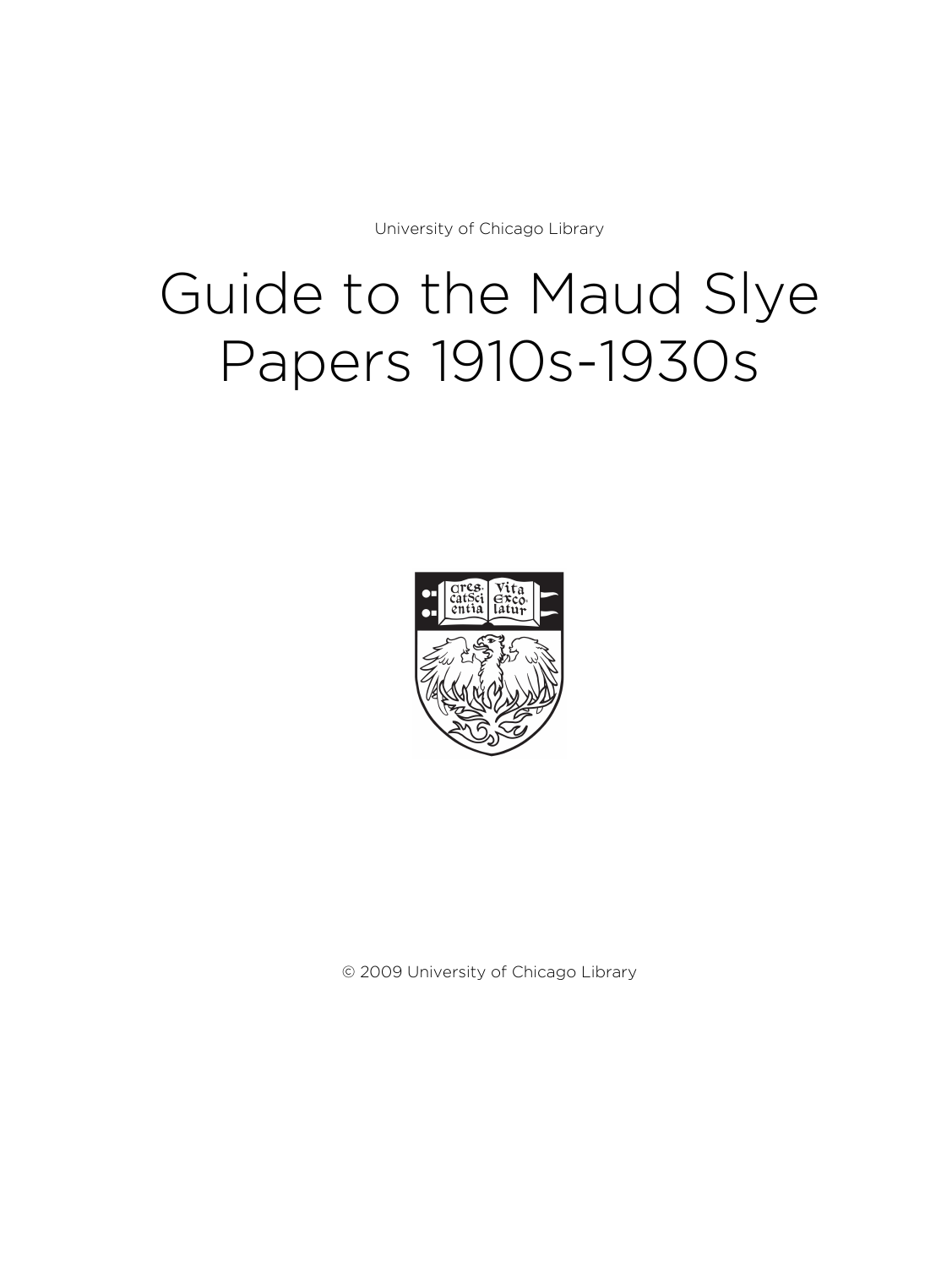# **Table of Contents**

| 3  |
|----|
| 3  |
| 3  |
| 3  |
| 3  |
|    |
|    |
|    |
|    |
|    |
| 29 |
| 31 |
| 47 |
| 60 |
| 61 |
|    |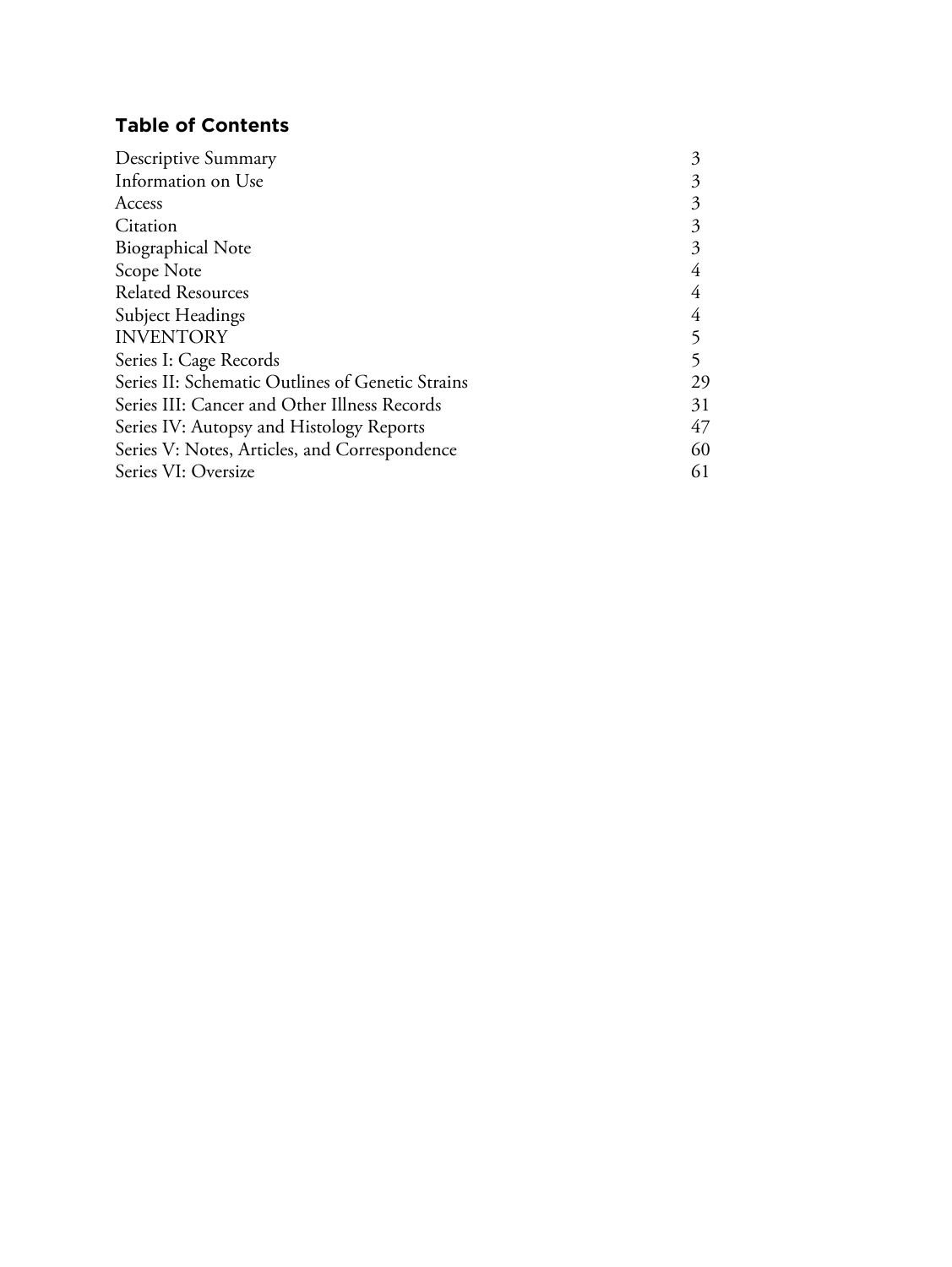# **Descriptive Summary**

| <b>Identifier</b> | <b>ICU.SPCL.SLYEM</b>                                                                                                                                                                              |
|-------------------|----------------------------------------------------------------------------------------------------------------------------------------------------------------------------------------------------|
| <b>Title</b>      | Slye, Maud. Papers                                                                                                                                                                                 |
| <b>Date</b>       | $1910s-1930s$                                                                                                                                                                                      |
| <b>Size</b>       | 27 linear feet (55 boxes)                                                                                                                                                                          |
| <b>Repository</b> | Special Collections Research Center<br>University of Chicago Library<br>1100 East 57th Street<br>Chicago, Illinois 60637 U.S.A.                                                                    |
| <b>Abstract</b>   | Maud Slye (1869-1954), University of Chicago pathologist and cancer<br>specialist. The Maud Slye papers consist of research records, published and<br>unpublished manuscripts, and correspondence. |

# **Information on Use**

# **Access**

The collection is open for research.

# **Citation**

When quoting material from this collection, the preferred citation is: Slye, Maud. Papers, [Box #, Folder #], Special Collections Research Center, University of Chicago Library

# **Biographical Note**

Maud Slye was born in Minneapolis in 1869. Many published sources give her birth date as February 8, 1879, but U.S. Census records indicate that she was born in 1869; it may be that claimed the later birth date to avoid mandatory retirement. In 1895, Slye entered the University of Chicago as an undergraduate student and worked as secretary for President William Rainey Harper to support herself. Following a breakdown brought on by the strain of full-time work and study, Slye relocated to the East Coast and received her A.B. degree from Brown University in 1899. She taught at Rhode Island State Normal School until 1905, and in 1908 returned to the University of Chicago as a graduate assistant to Professor Charles Otis Whitman.

Slye began her pioneering research on cancer heredity in mice soon after her arrival in Chicago, and in 1911 joined the University's newly opened Sprague Memorial Institute. In 1919 she was appointed director of the Cancer Laboratory at the University of Chicago, and in 1926 was promoted to associate professor of pathology, a position she held until her retirement in 1944. Slye performed her research with only minimal financial support from the University, often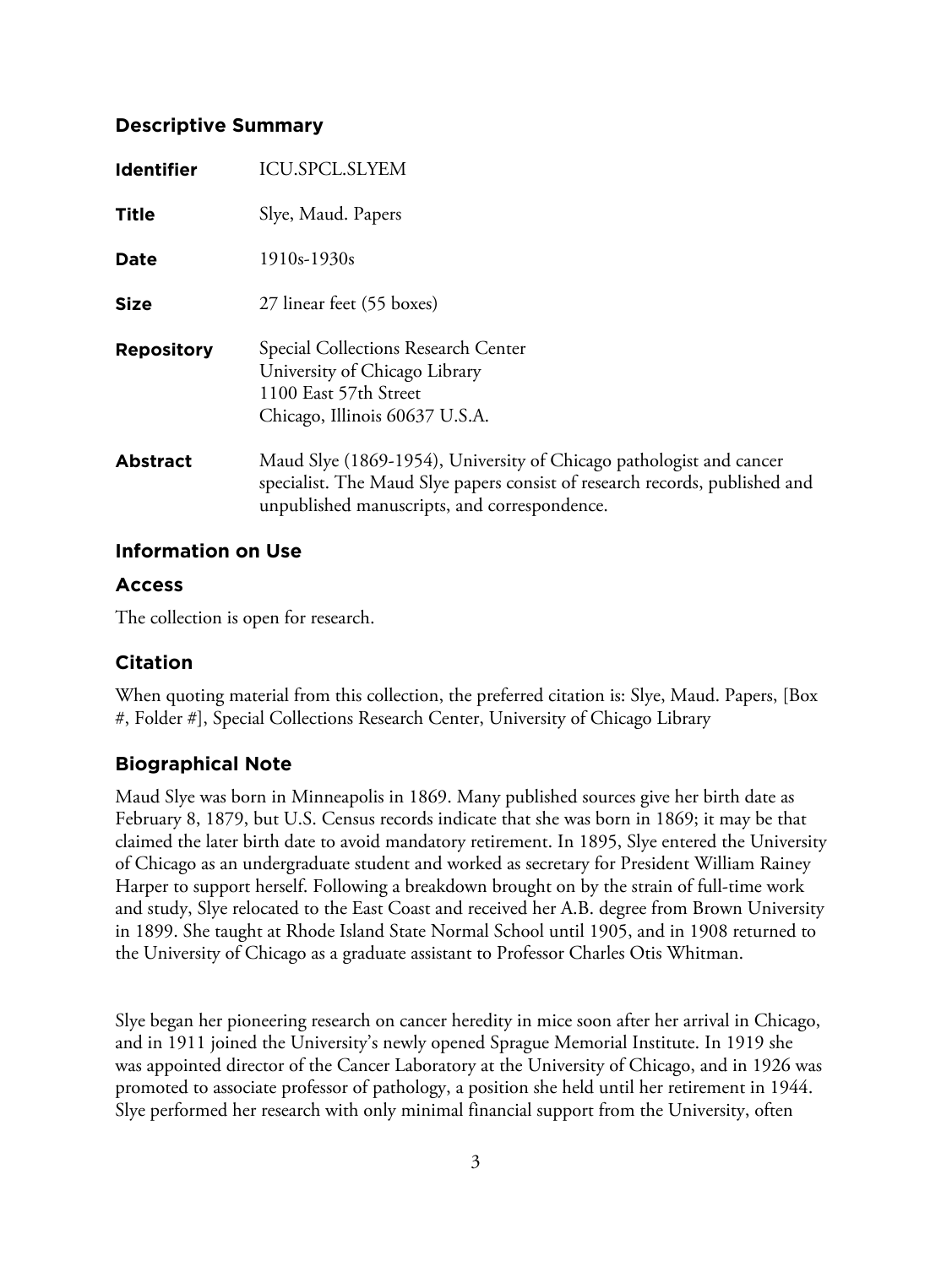paying for mouse food and other supplies out of her personal stipend. Her first research assistant, Harriet Holmes, worked without pay.

Slye faced criticism from other pathologists and researchers for her contention that heredity played a key role in susceptibility to cancer; her research challenged prevailing notions of cancer as being at least partly caused by contagions. Although her hypotheses about heredity were later shown to be a simplification of the complex role genetics play in cancer susceptibility, her studies were crucial in establishing heredity as a key area for cancer research.

Slye sometimes had to battle gender-based stereotypes and criticism, including questions from the press about whether she was "afraid" of her mice and a cruel rumor that circulated for a time in the cancer research field, charging that she had refused to share her research results with scientists from the New York Institute for Cancer Research and had cried when questioned about her findings. Nevertheless, Slye was recognized for her work, receiving a gold medal from the American Medical Society in 1914 and another from the American Radiological Association in 1922. She was also awarded the Ricketts Prize from the University of Chicago in 1915 and an honorary doctorate from Brown University in 1937.

In addition to her scientific work, Slye published two volumes of poetry, Songs and Solaces (1934) and I in the Wind (1936). She died in Chicago in 1954.

# **Scope Note**

The Maud Slye papers contain extensive records from Slye's research on cancer in mice. Also included are several articles by Slye about her research findings and some professional correspondence.

Series I contains records organized by reference to the mice's cage numbers. Series II contains schematic outlines that track generations of mice by genetic strain. The records in Series III catalog types and locations of tumors in the mice as well as other list other ailments. Series IV contains autopsy and histology records. Series V contains notes, articles by Slye and others, and correspondence. Series VI contains an oversize schematic outline chart.

# **Related Resources**

The following related resources are located in the Department of Special Collections:

http://www.lib.uchicago.edu/e/spcl/select.html

Whitman, Charles Otis. Collection

# **Subject Headings**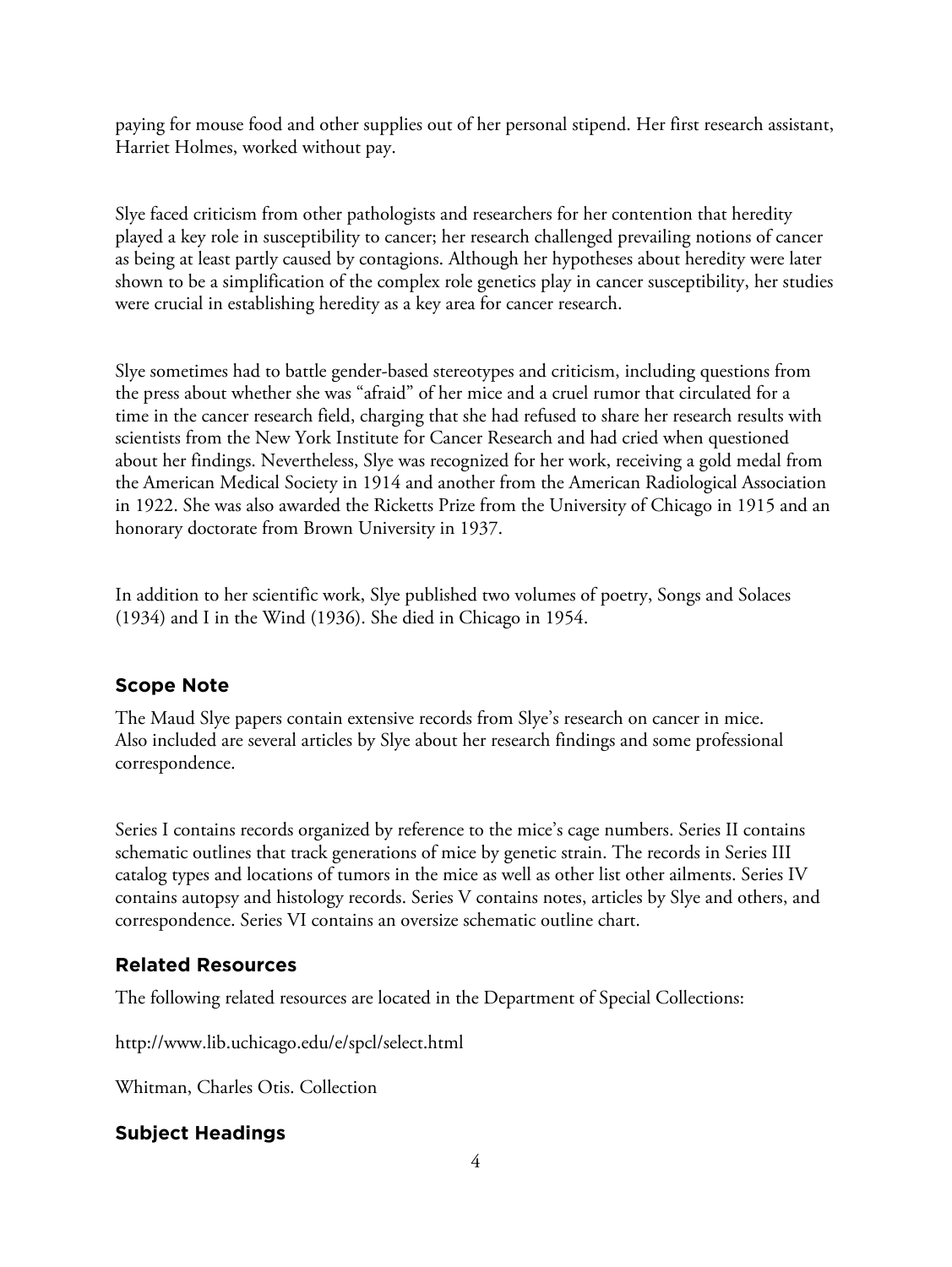- Slye, Maud, 1879-1954
- University of Chicago -- History
- Cancer -- Genetic aspects
- Cancer -- Research
- Women scientists

# **INVENTORY**

## **Series I: Cage Records**

**Box 1 Folder 1** Cage Records 1 -9 **Box 1 Folder 2** Cage Records 10 - 19 **Box 1 Folder 3** Cage Records 20 - 26 **Box 1 Folder 4** Cage Records 27 **Box 1 Folder 5** Cage Records 28 - 29 **Box 1 Folder 6** Cage Records 30 - 32 **Box 1 Folder 7** Cage Records 33 - 39 **Box 1 Folder 8** Cage Records 40 - 49 **Box 1 Folder 9** Cage Records 50 - 54 **Box 1 Folder 10** Cage Records 55 **Box 1 Folder 11** Cage Records 56 **Box 1 Folder 12** Cage Records 57 **Box 1**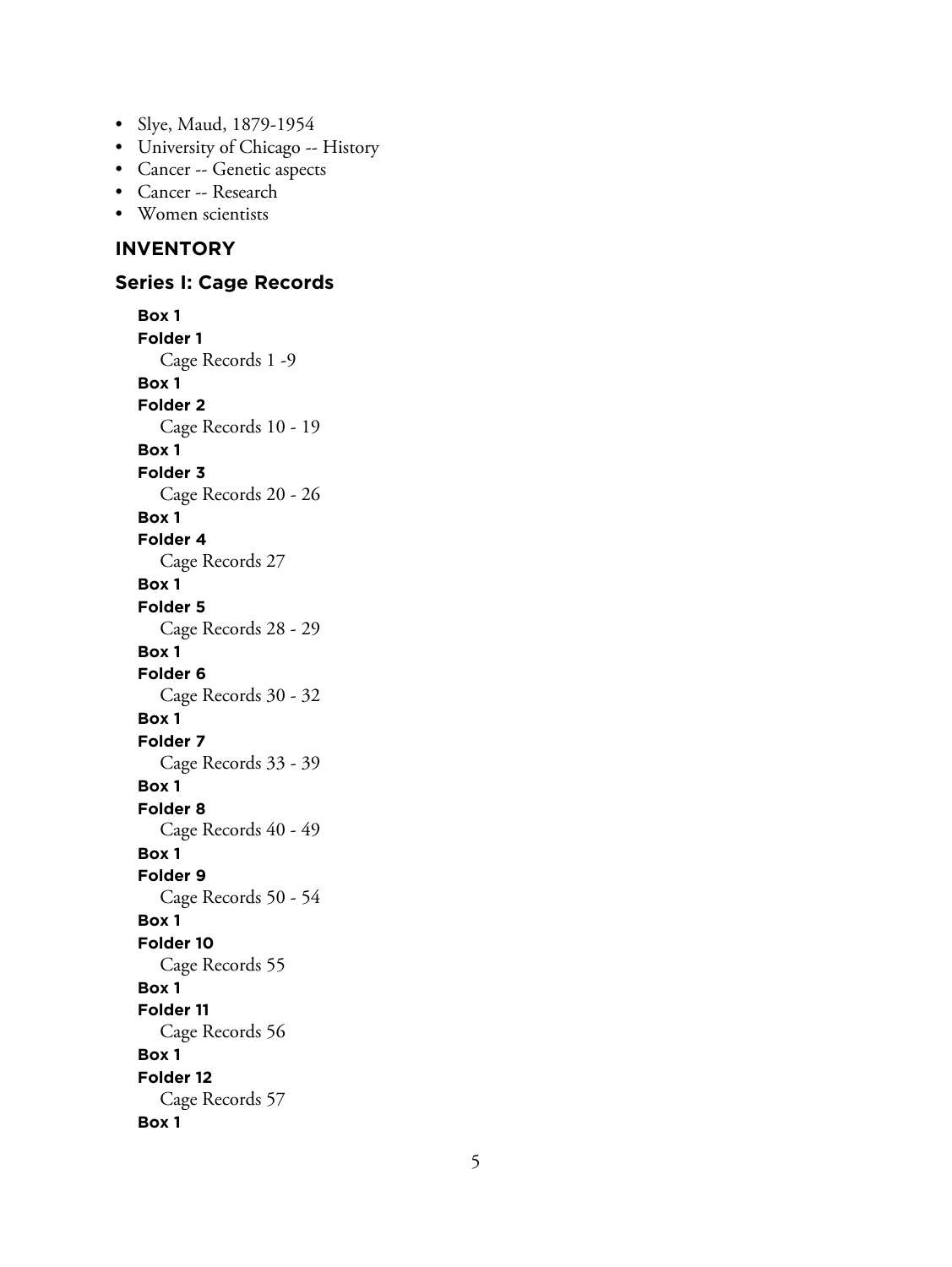**Folder 13** Cage Records 58 - 59 **Box 1 Folder 14** Cage Records 60 - 69 **Box 1 Folder 15** Cage Records 70 - 76 **Box 1 Folder 16** Cage Records 77 **Box 1 Folder 17** Cage Records 78 - 79 **Box 1 Folder 18** Cage Records 80 - 83 **Box 1 Folder 19** Cage Records 84 **Box 1 Folder 20** Cage Records 85y **Box 1 Folder 21** Cage Records 85y/y17 **Box 2 Folder 1** Cage Records 85y/y8 **Box 2 Folder 2** Cage Records 85y/y17 **Box 2 Folder 3** Cage Records 85y/y **Box 2 Folder 4** Cage Records 85y/y7 **Box 2 Folder 5** Cage Records 85y/y7 **Box 2 Folder 6** Cage Records 85y/y7 **Box 2 Folder 7**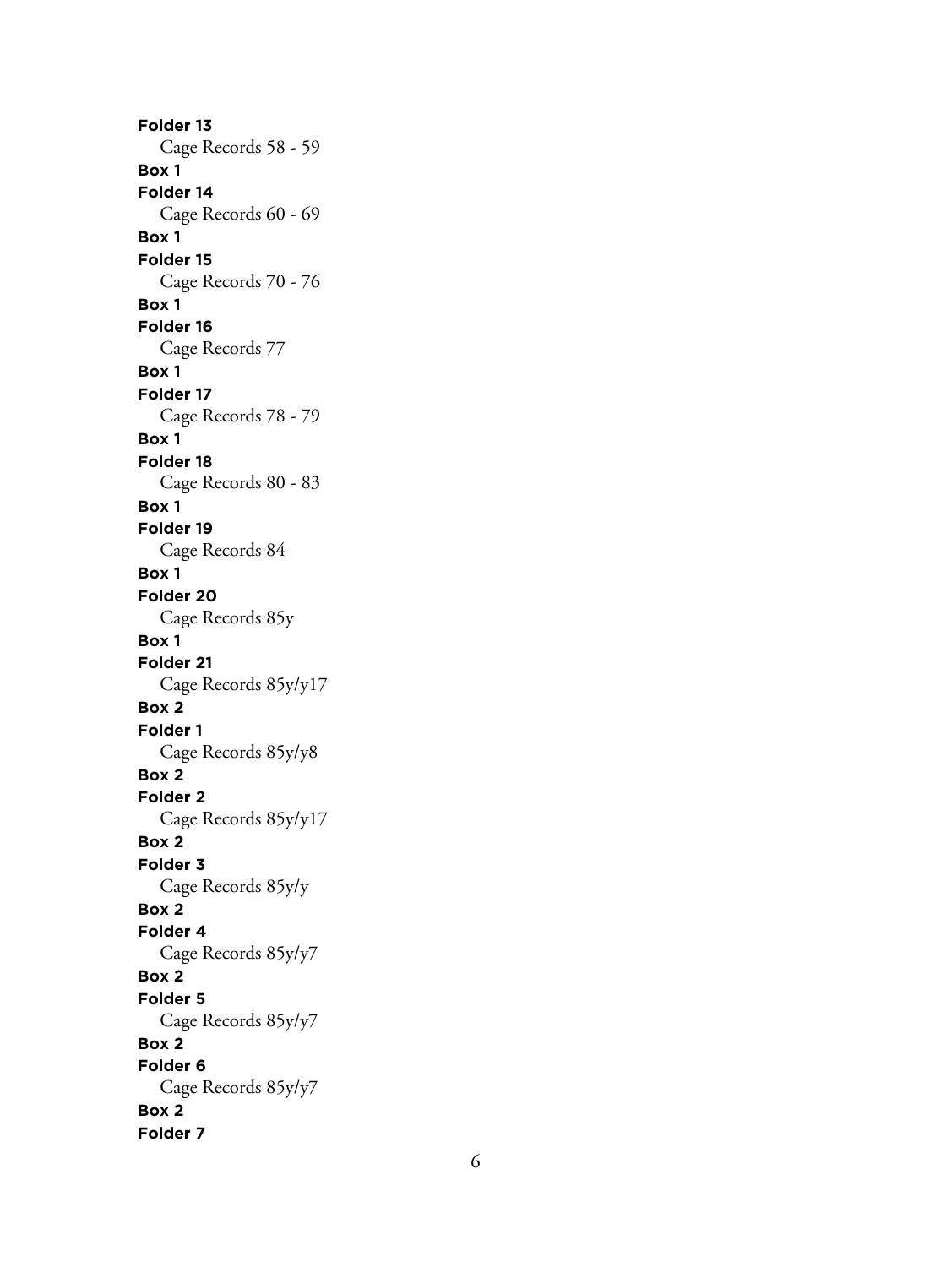Cage Records 85y/y7 **Box 2 Folder 8** Cage Records 85y/y7 **Box 2 Folder 9** Cage Records 85y/y **Box 2 Folder 10** Cage Records 85y2/young **Box 2 Folder 11** Cage Records 85y2/y2Ø **Box 2 Folder 12** Cage Records 85a **Box 2 Folder 13** Cage Records 86 - 89 **Box 2 Folder 14** Cage Records 90 - 99 **Box 2 Folder 15** Cage Records 100 - 109 **Box 2 Folder 16** Cage Records 110 - 119 **Box 2 Folder 17** Cage Records 120 - 129 **Box 2 Folder 18** Cage Records 130 - 133ay3 **Box 2 Folder 19** Cage Records 133ay4 **Box 2 Folder 20** Cage Records 133ay5 - ay15 **Box 2 Folder 21** Cage Records 133ay16 - ay19 **Box 3 Folder 1** Cage Records 133ay20 - ay29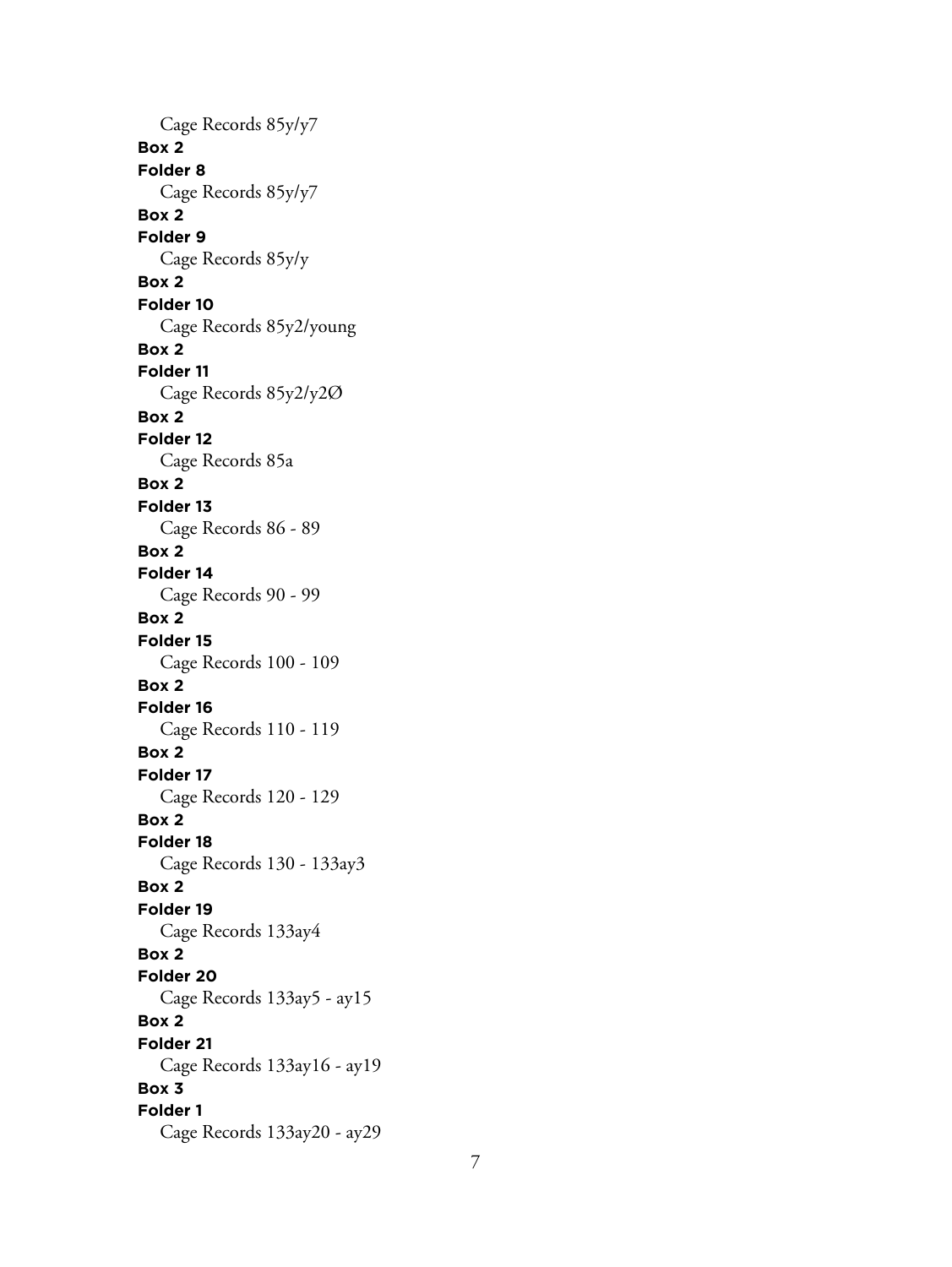**Box 3 Folder 2** Cage Records 133ay30 - ay39 **Box 3 Folder 3** Cage Records 133a/a -c **Box 3 Folder 4** Cage Records 135 **Box 3 Folder 5** Cage Records 136 - 139 **Box 3 Folder 6** Cage Records 140 - 144 **Box 3 Folder 7** Cage Records 145 - 145 **Box 3 Folder 8** Cage Records 145\* - 145y **Box 3 Folder 9** Cage Records 145a-a// **Box 3 Folder 10** Cage Records 145a/// **Box 3 Folder 11** Cage Records 146-147 **Box 3 Folder 12** Cage Records 148 - 148/416 **Box 3 Folder 13** Cage Records 148/441T - 148/621 **Box 3 Folder 14** Cage Records 148\* - 148\*/84a **Box 3 Folder 15** Cage Records 148\*/84a **Box 3 Folder 16** Cage Records 148\*/84ay **Box 3**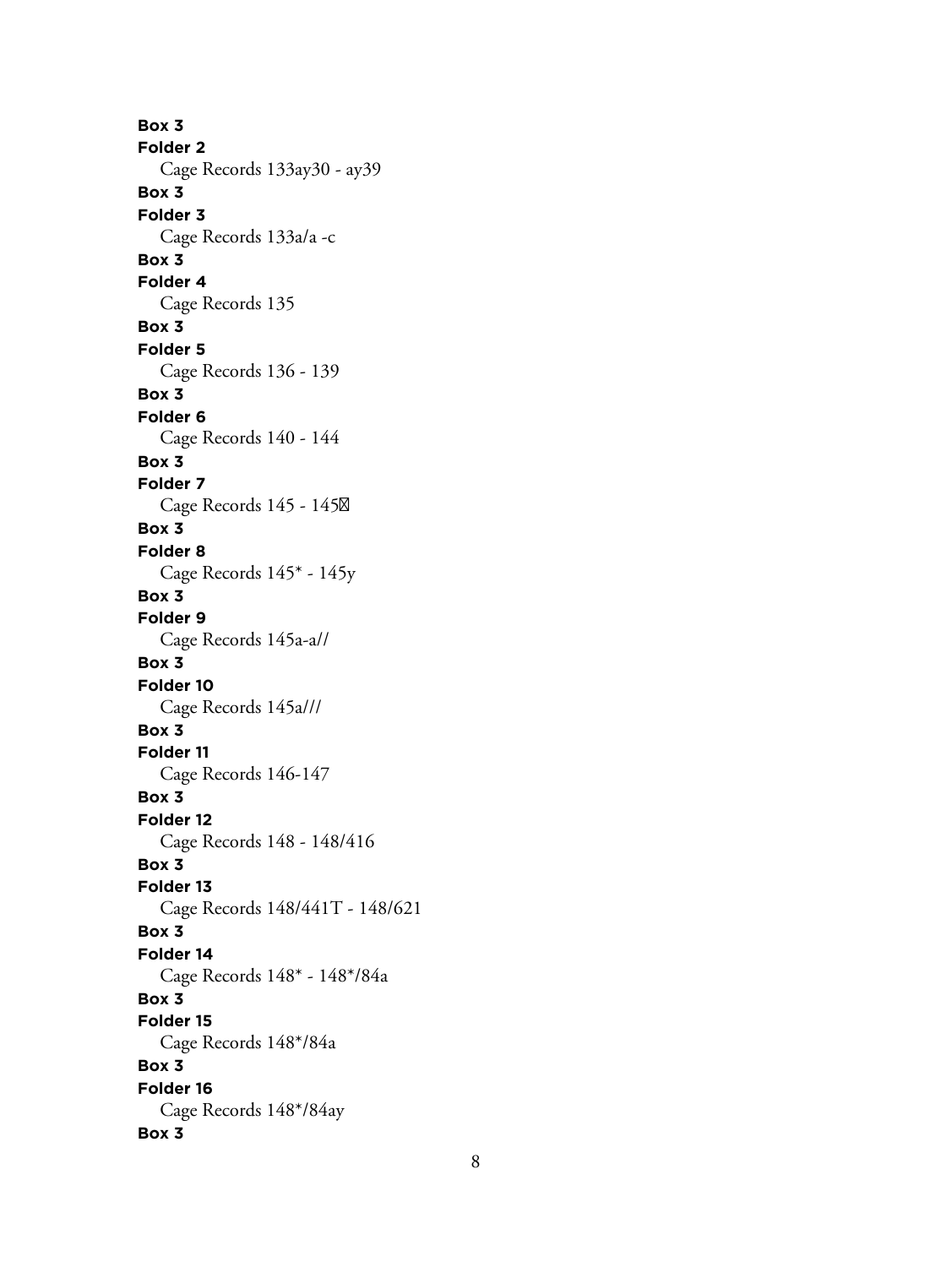**Folder 17** Cage Records 148\*/123 - 148\*/441T **Box 3 Folder 18** Cage Records 148\*/461c5/y **Box 3 Folder 19** Cage Records 148\*/547 - 148\*Jap.D. **Box 3 Folder 20** Cage Records 148\*y **Box 3 Folder 21** Cage Records 148\*yy2 - \*yy4 **Box 3 Folder 22** Cage Records 148\*yy5 **Box 4 Folder 1** Cage Records 148\*yy6 - \*yy15 **Box 4 Folder 2** Cage Records 148\*1 - \*\* - T **Box 4 Folder 3** Cage Records 148a - etc. **Box 4 Folder 4** Cage Records 85 - \* - T **Box 4 Folder 5** Cage Records 85/405 2T Series **Box 4 Folder 6** Cage Records 1483 - 1483y2 **Box 4 Folder 7** Cage Records 1483y3 **Box 4 Folder 8** Cage Records 1483y4 **Box 4 Folder 9** Cage Records 148Ø - 148= **Box 4 Folder 10**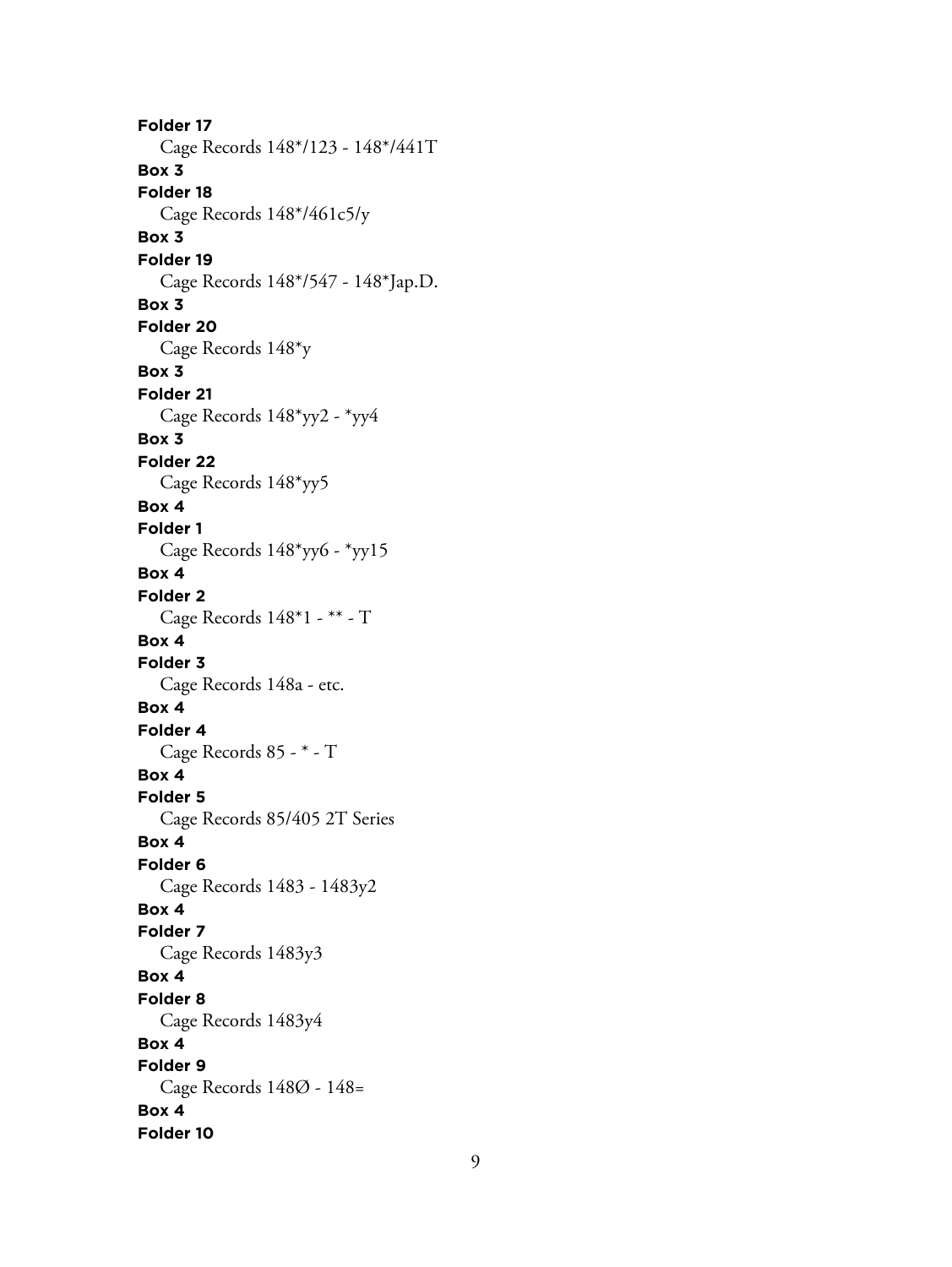Cage Records 149 - 149/416x/x **Box 4 Folder 11** Cage Records 149/541 **Box 4 Folder 12** Cage Records 149/541 **Box 4 Folder 13** Cage Records 149/541 **Box 4 Folder 14** Cage Records 149/541 **Box 4 Folder 15** Cage Records 149/541 **Box 4 Folder 16** Cage Records 149/541 **Box 4 Folder 17** Cage Records 149/541 **Box 4 Folder 18** Cage Records 149/541 **Box 4 Folder 19** Cage Records 149/541 **Box 5 Folder 1** Cage Records 149/541 **Box 5 Folder 2** Cage Records 149/541 **Box 5 Folder 3** Cage Records 149/541 **Box 5 Folder 4** Cage Records 149/541 **Box 5 Folder 5** Cage Records 150-160 **Box 5 Folder 6** Cage Records 160-164b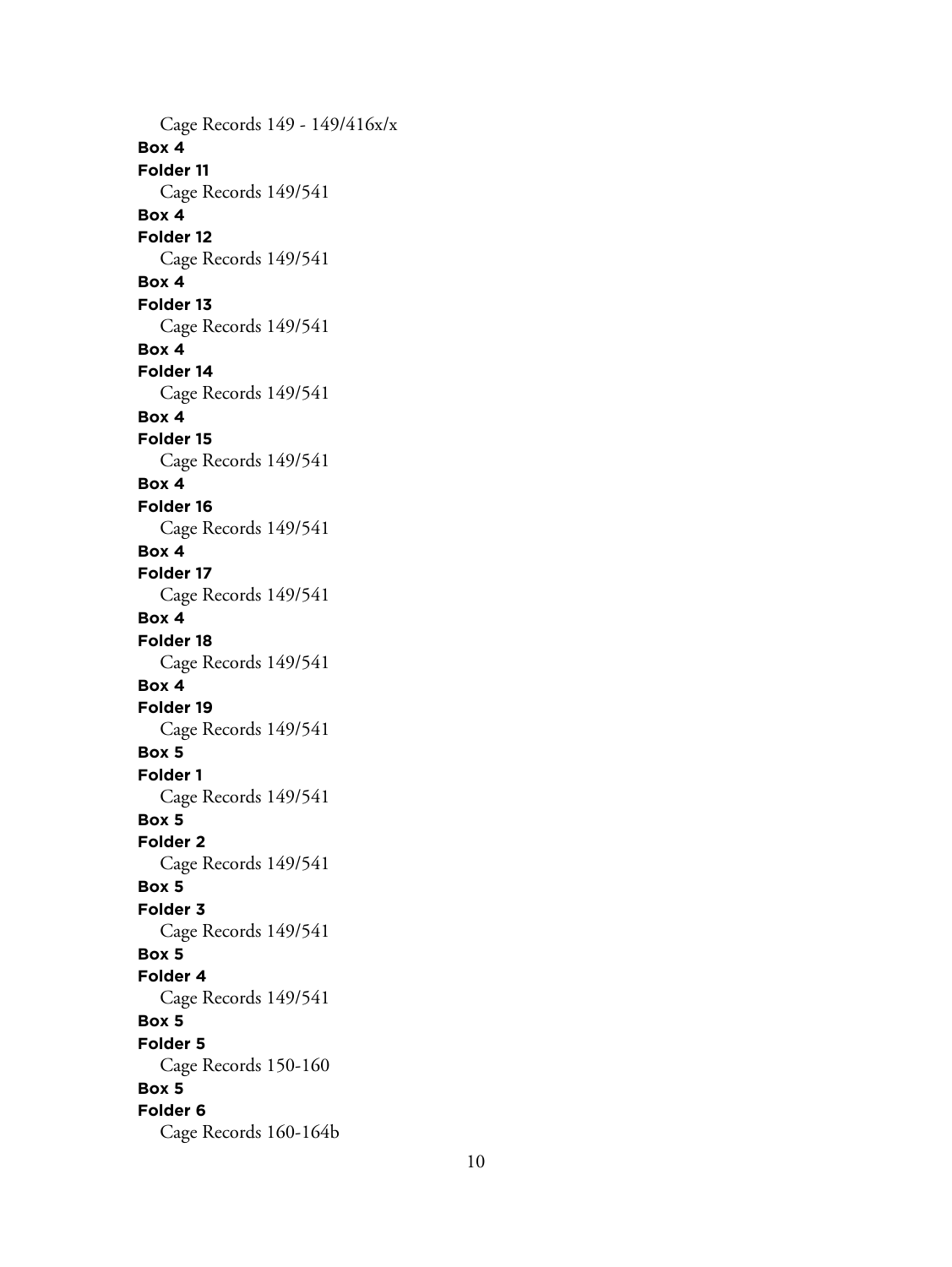**Box 5 Folder 7** Cage Records 164c-164d **Box 5 Folder 8** Cage Records 164c **Box 5 Folder 9** Cage Records 164e/e **Box 5 Folder 10** Cage Records 164f-1642 **Box 5 Folder 11** Cage Records 165-169 **Box 5 Folder 12** Cage Records 170-179 **Box 5 Folder 13** Cage Records 180-182ay3 **Box 5 Folder 14** Cage Records 182ay4-ay11 **Box 5 Folder 15** Cage Records 182ay12 **Box 5 Folder 16** Cage Records 183-189 **Box 5 Folder 17** Cage Records 190-199 **Box 5 Folder 18** Cage Records 200-209 **Box 5 Folder 19** Cage Records 210-219 **Box 5 Folder 20** Cage Records 220-229 **Box 5 Folder 21** Cage Records 230-239 **Box 5**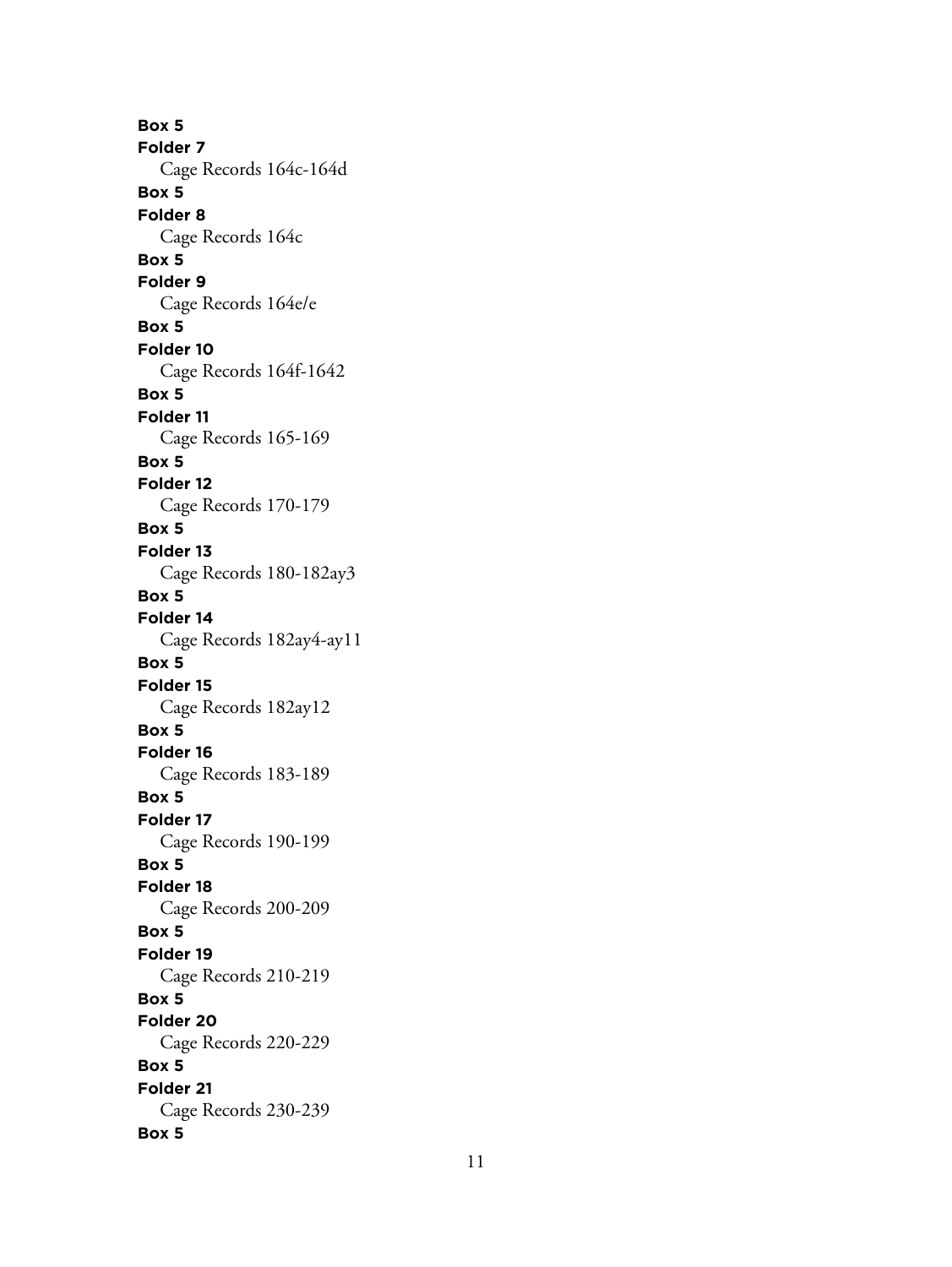**Folder 22** Cage Records 240-249 **Box 5 Folder 23** Cage Records 250-259 **Box 5 Folder 24** Cage Records 260-269 **Box 5 Folder 25** Cage Records 270-279 **Box 5 Folder 26** Cage Records 290-299 **Box 6 Folder 1** Cage Records 300 - 309 **Box 6 Folder 2** Cage Records 310 - 319 **Box 6 Folder 3** Cage Records 320 - 326 **Box 6 Folder 4** Cage Records 280 - 284\* **Box 6 Folder 5** Cage Records 284W **Box 6 Folder 6** Cage Records 284ww - wwy **Box 6 Folder 7** Cage Records 284wwyy **Box 6 Folder 8** Cage Records 285 - 289 **Box 6 Folder 9** Cage Records 327 - H - 327H/145 **Box 6 Folder 10** Cage Records 327H/148\*/84ay **Box 6 Folder 11**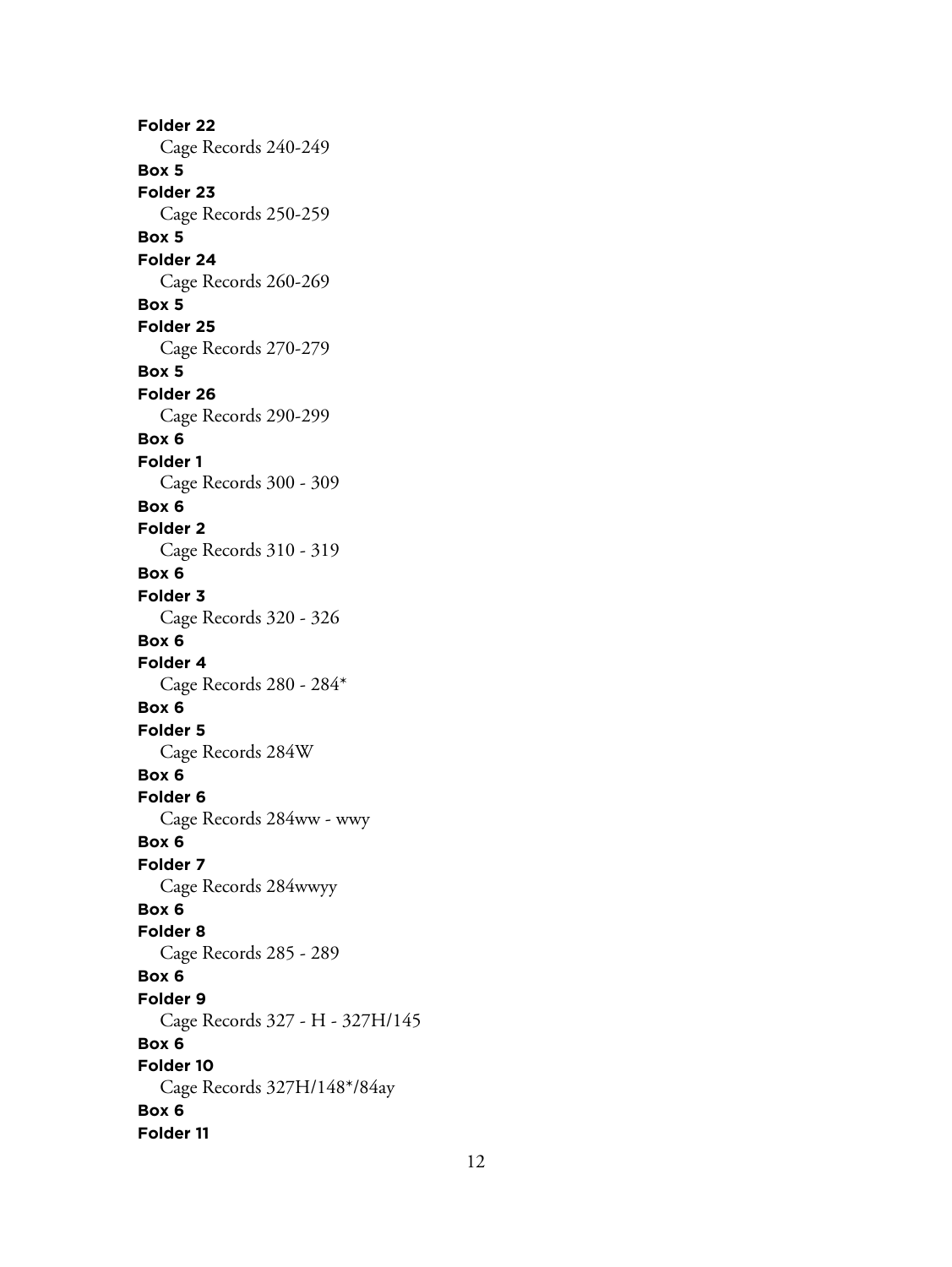Cage Records 327H/150 - 327H/800 **Box 6 Folder 12** Cage Records 327H/T **Box 6 Folder 13** Cage Records 327Hy - HP **Box 6 Folder 14** Cage Records 328 - 329 **Box 6 Folder 15** Cage Records 330-339 **Box 6 Folder 16** Cage Records 340-349 **Box 6 Folder 17** Cage Records 350 - 359 **Box 6 Folder 18** Cage Records 360 - 369 **Box 6 Folder 19** Cage Records 370 - 379 **Box 6 Folder 20** Cage Records 380 - 389 **Box 6 Folder 21** Cage Records 390 - 399 **Box 6 Folder 22** Cage Records 400 - 402 **Box 6 Folder 23** Cage Records 402\* - \*\* **Box 6 Folder 24** Cage Records 402T **Box 6 Folder 25** Cage Records 402B **Box 6 Folder 26** Cage Records 402b/Red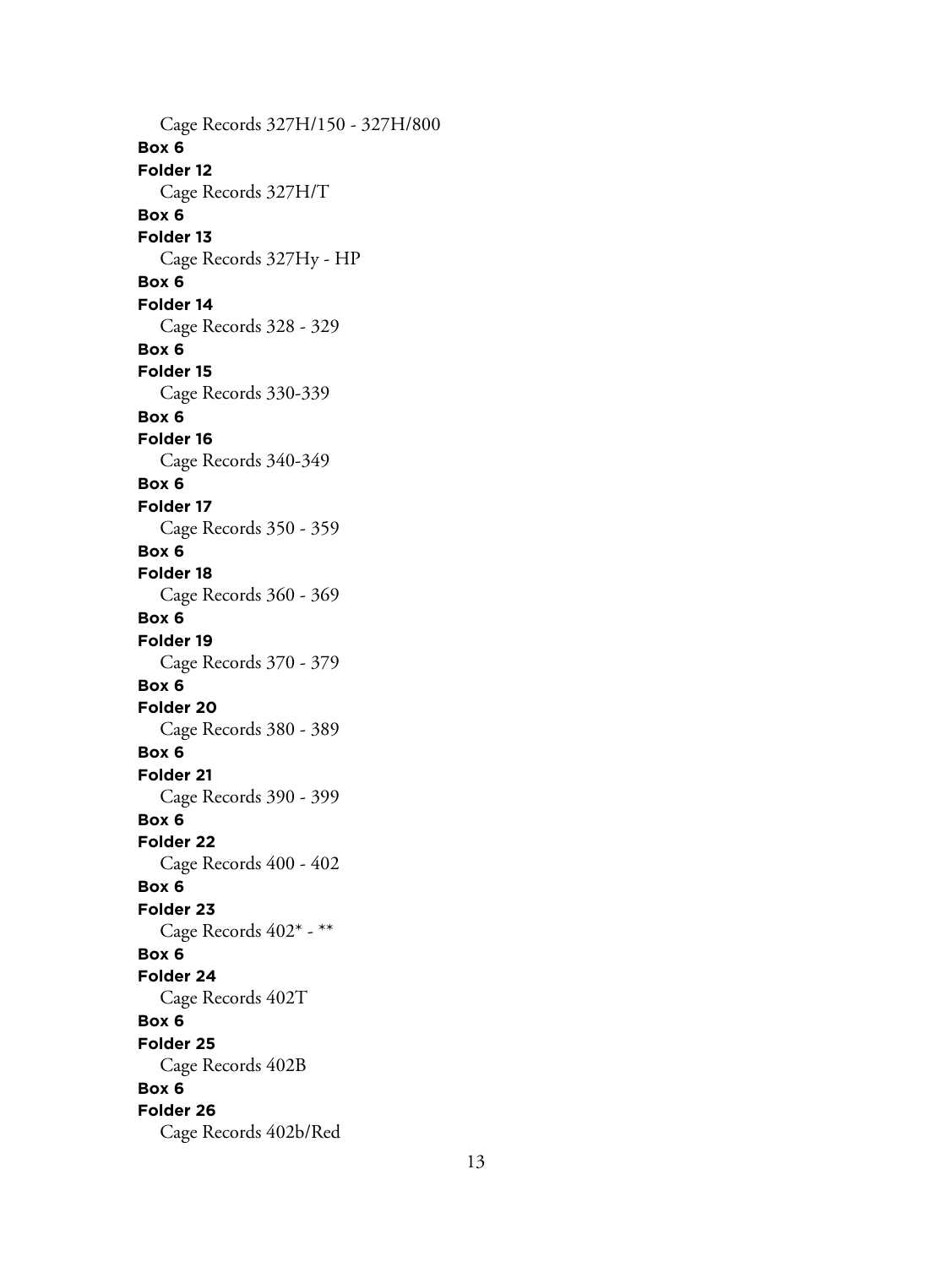**Box 6 Folder 27** Cage Records 402b/Red1 **Box 6 Folder 28** Cage Records 402b/Red1 **Box 7 Folder 1** Cage Records 402b/r - 404 **Box 7 Folder 2** Cage Records 405 - 405b/wg **Box 7 Folder 3** Cage Records 405b/wg - b/wgyy **Box 7 Folder 4** Cage Records 405b/wg albs. **Box 7 Folder 5** Cage Records 406 - 409 **Box 7 Folder 6** Cage Records 410 - 415 **Box 7 Folder 7** Cage Records 416/275 - 416/402 **Box 7 Folder 8** Cage Records 416/406 - \* - \*y\*y1 **Box 7 Folder 9** Cage Records 416/405\*y\*y2 **Box 7 Folder 10** Cage Records 416/405\*y\*y3 - 8 **Box 7 Folder 11** Cage Records 416/405\*y\*y9 **Box 7 Folder 12** Cage Records 416/405\*y\*\* - 416/405y **Box 7 Folder 13** Cage Records 416d/y - d/y1 **Box 7**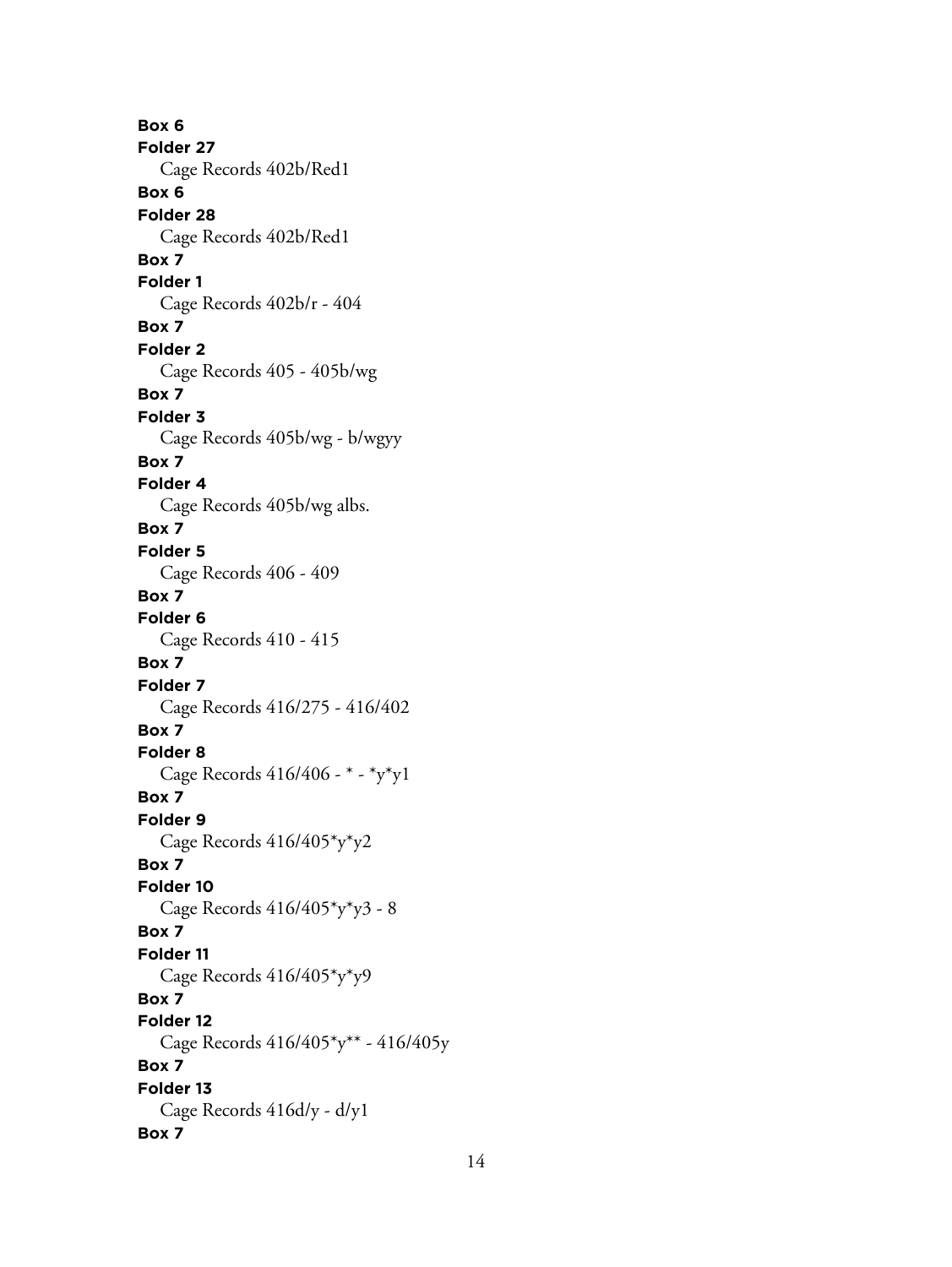**Folder 14** Cage Records 416dy17 **Box 7 Folder 15** Cage Records 416dy18 - etc. **Box 7 Folder 16** Cage Records 416d/y - d/y1 **Box 7 Folder 17** Cage Records 416 d/y 1/1 - 1/2 **Box 7 Folder 18** Cage Records 416d/y2 - d/y9 **Box 8 Folder 1** Cage Records 416/416 - 416w/r **Box 8 Folder 2** Cage Records 416\* - 416T **Box 8 Folder 3** Cage Records 416y - y/y **Box 8 Folder 4** Cage Records 416B1 **Box 8 Folder 5** Cage Records 416R - R\* **Box 8 Folder 6** Cage Records 416R/b1 **Box 8 Folder 7** Cage Records 416Rb **Box 8 Folder 8** Cage Records 416R/b **Box 8 Folder 9** Cage Records 416R **Box 8 Folder 10** Cage Records 416a **Box 8 Folder 11**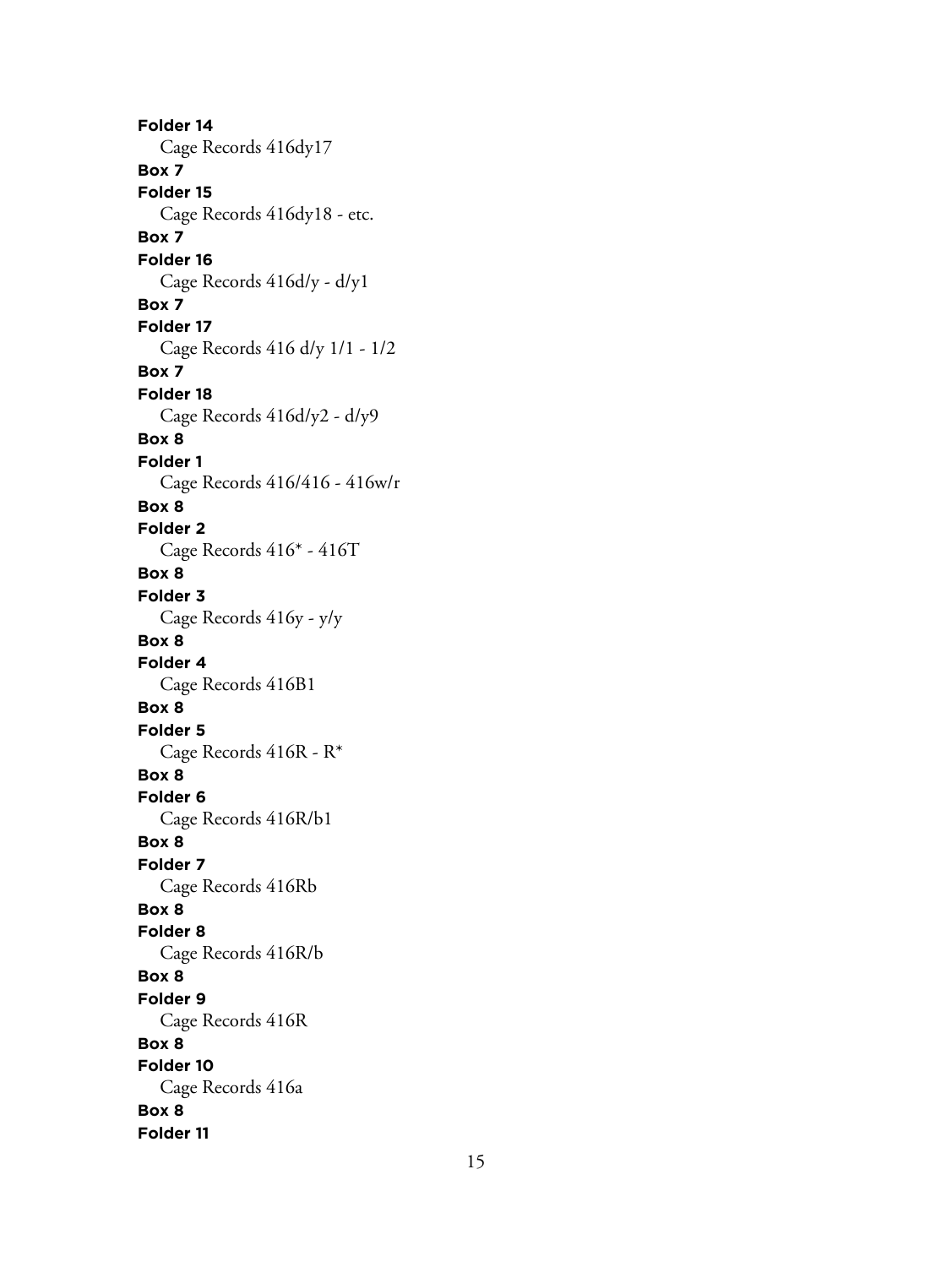Cage Records 416d **Box 8 Folder 12** Cage Records 416dy - dy16 **Box 8 Folder 13** Cage Records 416d1 **Box 8 Folder 14** Cage Records 416H **Box 8 Folder 15** Cage Records 416I **Box 8 Folder 16** Cage Records 417 - 419 **Box 8 Folder 17** Cage Records 416 B, b, C **Box 8 Folder 18** Cage Records 430 - 439 **Box 8 Folder 19** Cage Records 440 - 441 **Box 8 Folder 20** Cage Records 442 - 443 **Box 8 Folder 21** Cage Records 444 **Box 8 Folder 22** Cage Records 445 - 449 **Box 8 Folder 23** Cage Records 450 - 459 **Box 8 Folder 24** Cage Records 460 - 461/700my10 **Box 8 Folder 25** Cage Records 461/700my11 - etc. **Box 9 Folder 1** Cage Records 420 - 429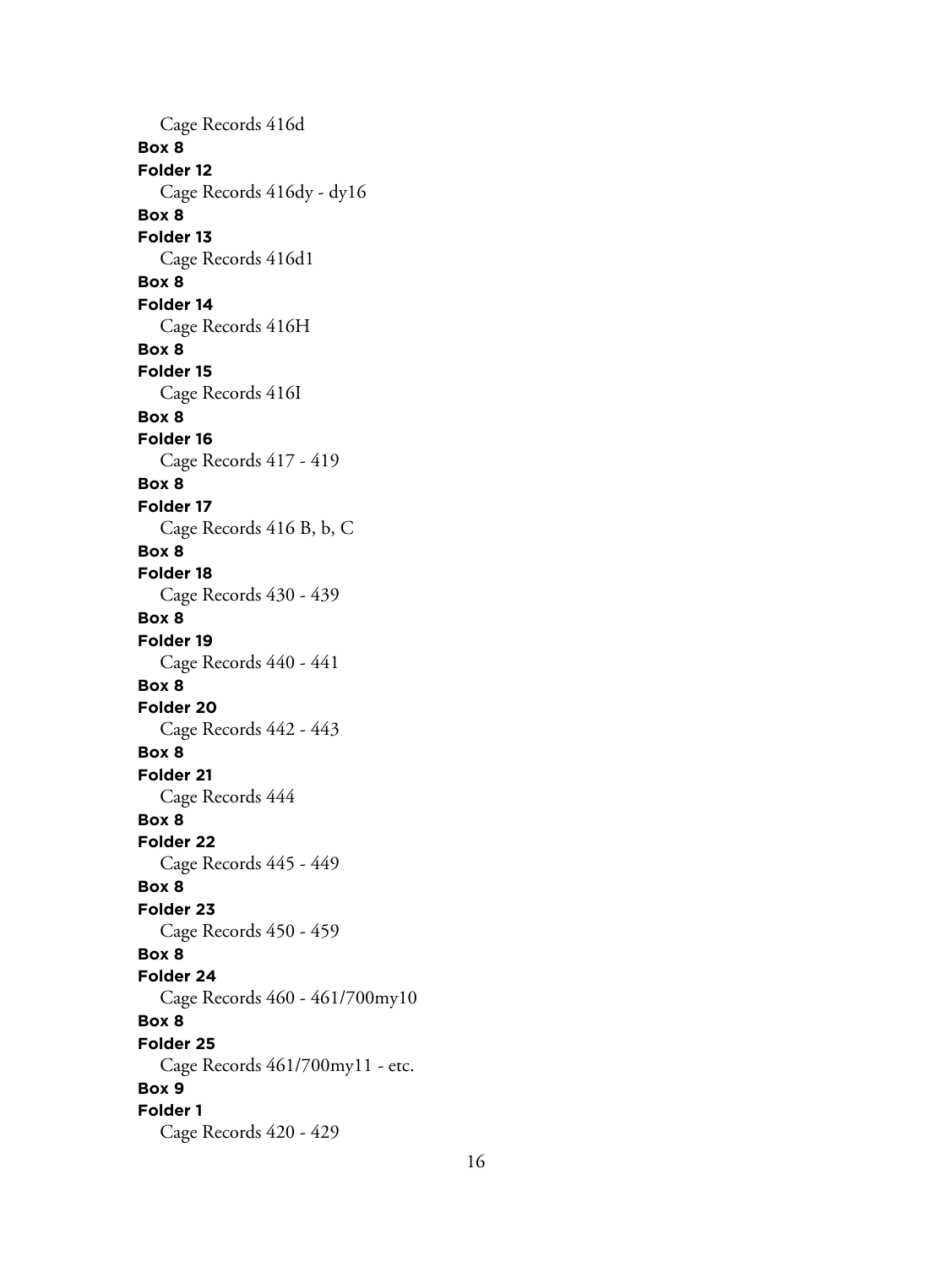**Box 9 Folder 2** Cage Records 461\* - 461b **Box 9 Folder 3** Cage Records 461C **Box 9 Folder 4** Cage Records 461H - etc. **Box 9 Folder 5** Cage Records 462 - 464 **Box 9 Folder 6** Cage Records 465 **Box 9 Folder 7** Cage Records 466 - 469 **Box 9 Folder 8** Cage Records 470 - 479 **Box 9 Folder 9** Cage Records 490 - 499 **Box 9 Folder 10** Cage Records 500 - 509 **Box 9 Folder 11** Cage Records 510 - 518 **Box 9 Folder 12** Cage Records 519 **Box 9 Folder 13** Cage Records 520 - 523 **Box 9 Folder 14** Cage Records 524 **Box 9 Folder 15** Cage Records 530 - 539 **Box 9 Folder 16** Cage Records 540 **Box 9**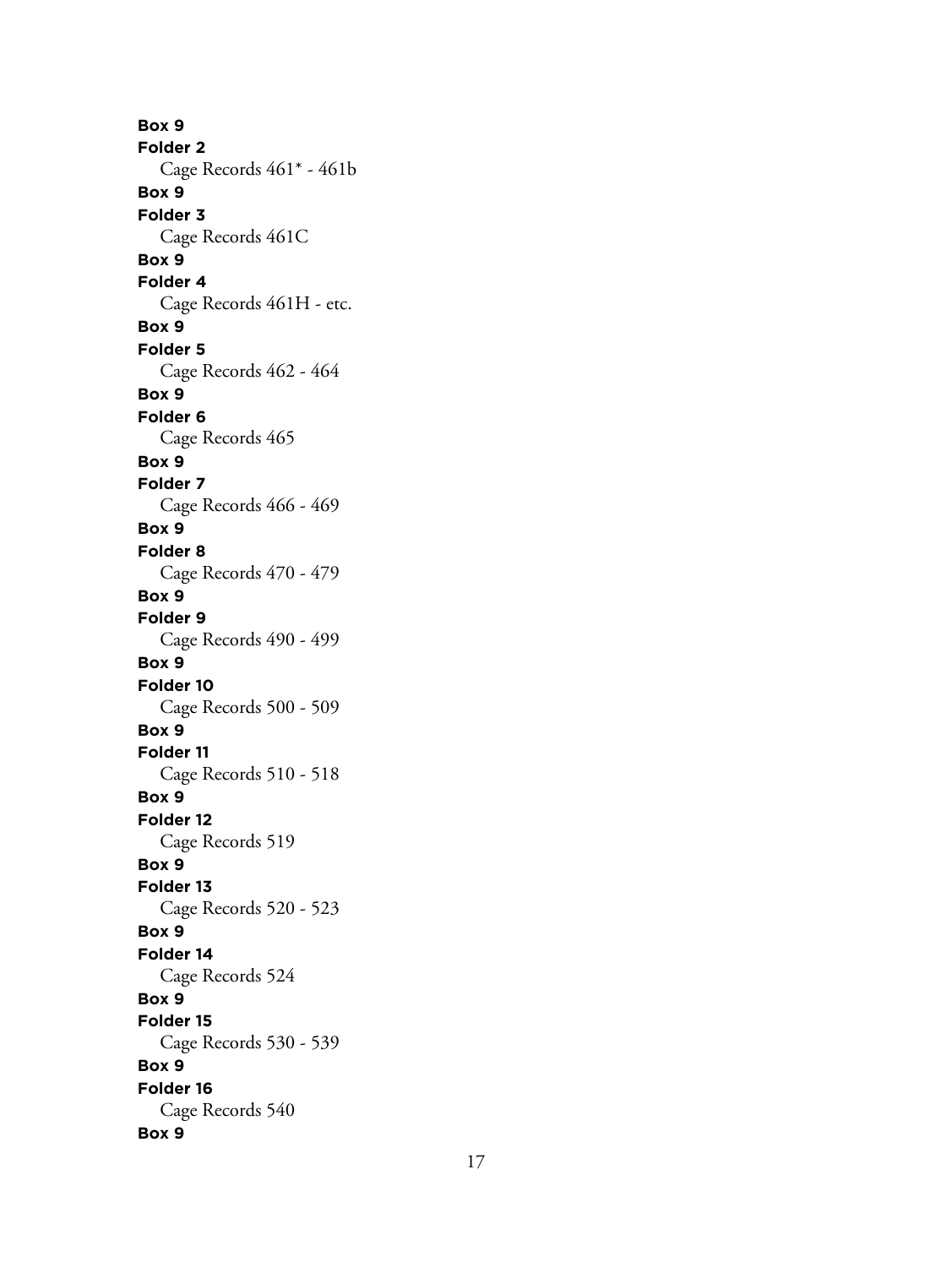**Folder 17** Cage Records 541 - 541/807/wy **Box 9 Folder 18** Cage Records 541T **Box 9 Folder 19** Cage Records 542 - 546 **Box 10 Folder 1** Cage Records 547 - 549 **Box 10 Folder 2** Cage Records 550 - 559 **Box 10 Folder 3** Cage Records 560 **Box 10 Folder 4** Cage Records 561 **Box 10 Folder 5** Cage Records 562 **Box 10 Folder 6** Cage Records 563 - 565 **Box 10 Folder 7** Cage Records 566 **Box 10 Folder 8** Cage Records 567 - 569 **Box 10 Folder 9** Cage Records 570 - 579 **Box 10 Folder 10** Cage Records 580 - 589 **Box 10 Folder 11** Cage Records 590 - 598 **Box 10 Folder 12** Cage Records 600 - 601y/y **Box 10 Folder 13**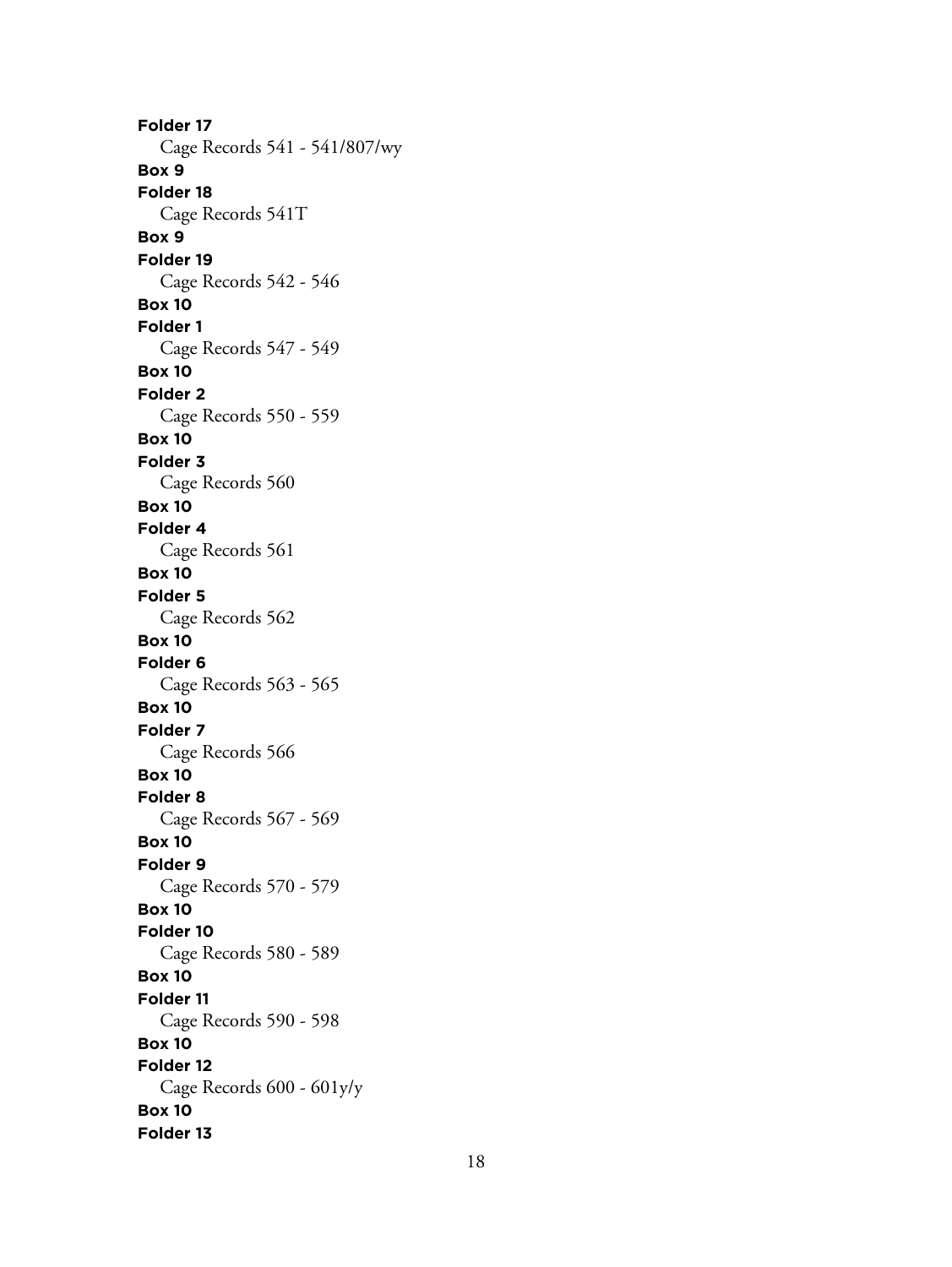Cage Records 601a1b - 609 **Box 10 Folder 14** Cage Records 612 - 614, 619 **Box 10 Folder 15** Cage Records 621 **Box 10 Folder 16** Cage Records 630 **Box 10 Folder 17** Cage Records 641, 642, 647 **Box 10 Folder 18** Cage Records 650, 652 **Box 10 Folder 19** Cage Records 670 **Box 10 Folder 20** Cage Records 680 **Box 10 Folder 21** Cage Records 690 **Box 10 Folder 22** Cage Records 706 **Box 10 Folder 23** Cage Records 706 **Box 11 Folder 1** Cage Records 700 - 705 **Box 11 Folder 2** Cage Records 710 **Box 11 Folder 3** Cage Records 720 **Box 11 Folder 4** Cage Records 800 **Box 11 Folder 5** Cage Records 810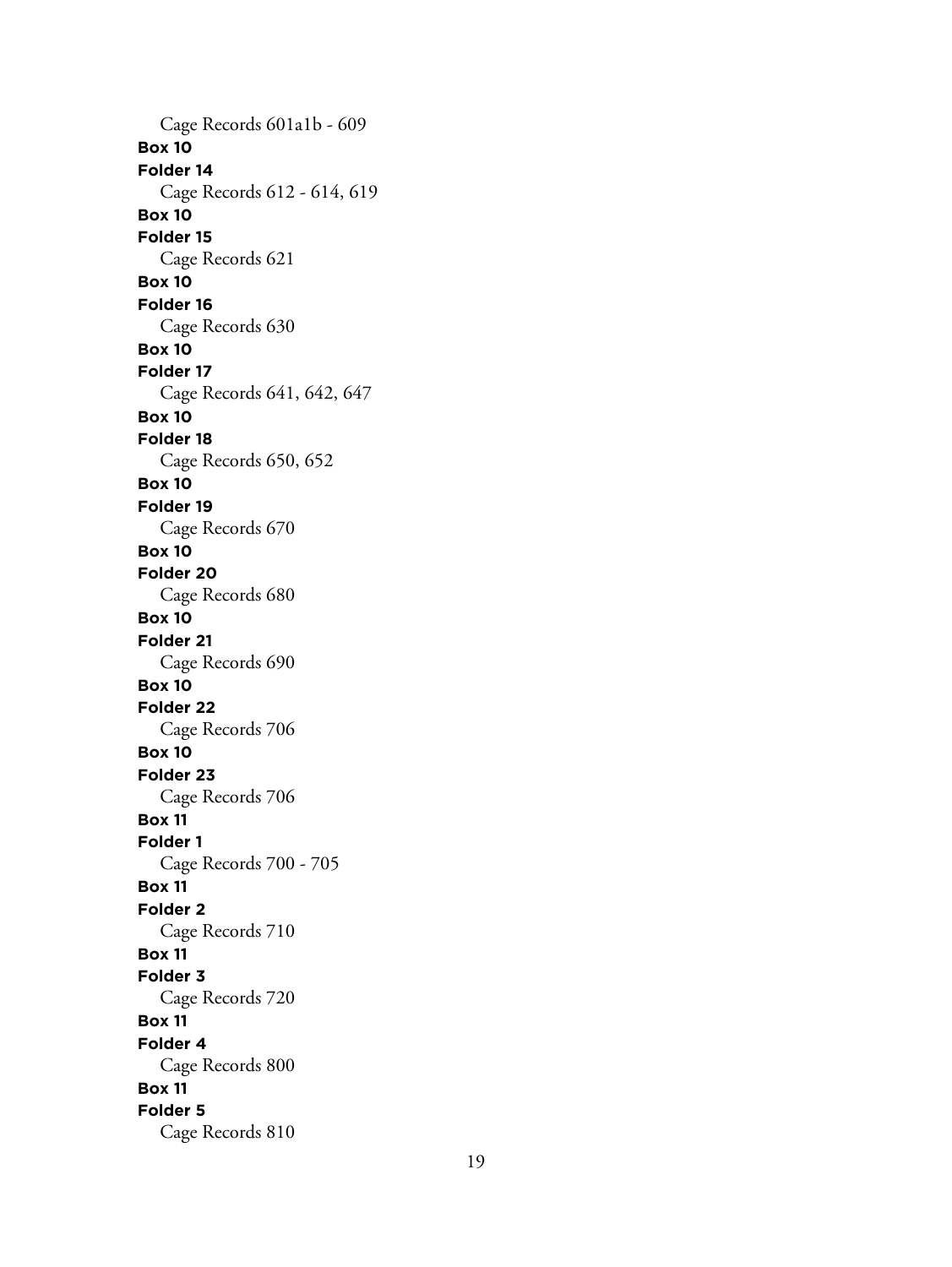**Box 11 Folder 6** Cage Records 820 **Box 11 Folder 7** Cage Records 840 **Box 11 Folder 8** Cage Records 900 **Box 11 Folder 9** Cage Records 910 **Box 11 Folder 10** Cage Records 920 **Box 11 Folder 11** Cage Records 940 **Box 11 Folder 12** Cage Records 950 **Box 11 Folder 13** Cage Records 2000D/A **Box 11 Folder 14** Cage Records 2222 $\boxtimes$  -  $\boxtimes$  - B1 **Box 11 Folder 15** Cage Records 2222/3333Iy **Box 11 Folder 16** Cage Records 2222/3333Iy **Box 11 Folder 17** Cage Records 2222/3333Iy **Box 11 Folder 18** Cage Records 2222 **Box 11 Folder 19** Cage Records 2222/3333Iy XRed y **Box 11 Folder 20** Cage Records 2222/3333Iy **XRed/Sm Box 11**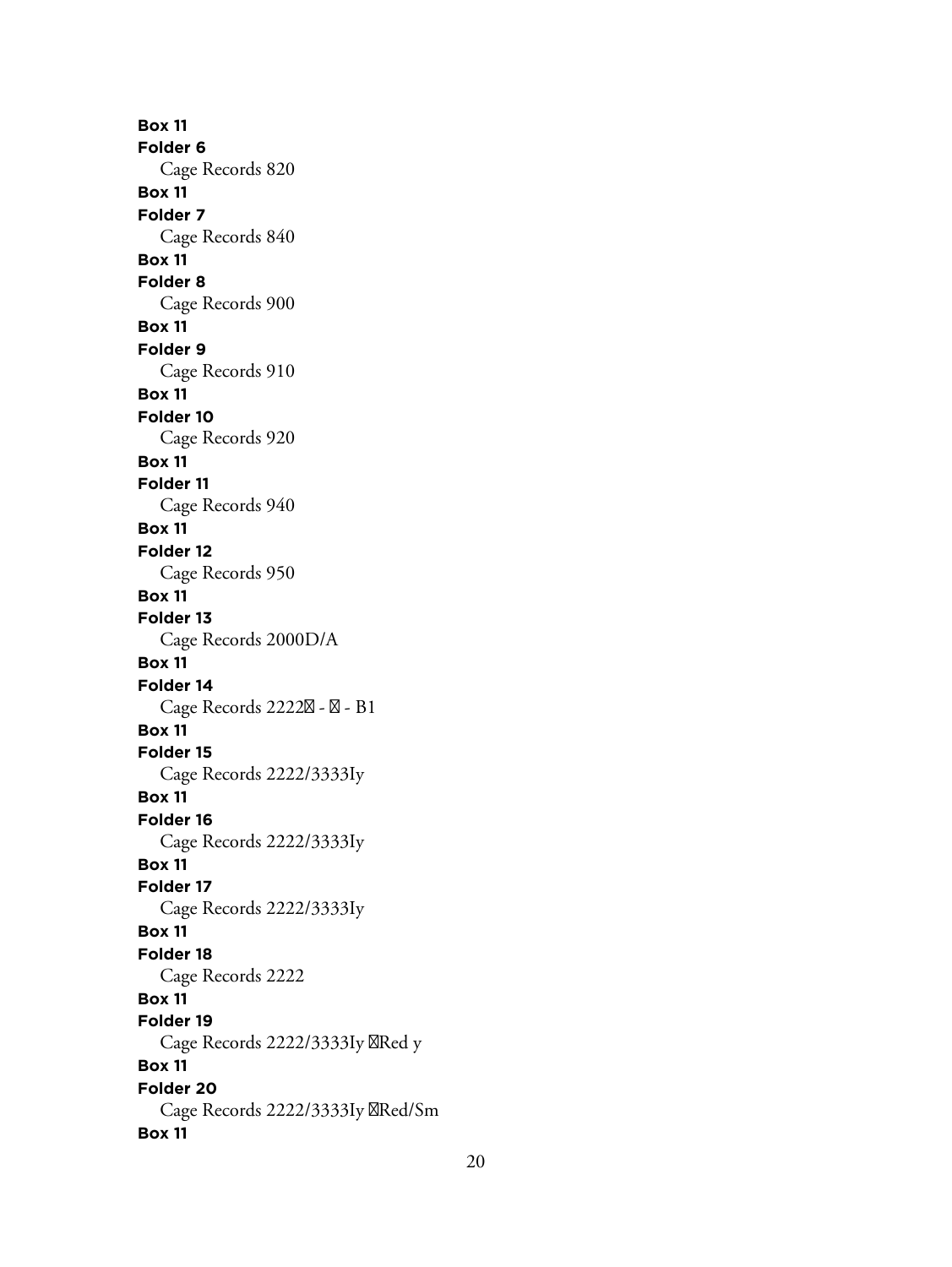**Folder 21** Cage Records 3333I **Box 11 Folder 22** Cage Records 3333Iyalb1 **Box 11 Folder 23** Cage Records 3333Iyalbs **Box 11 Folder 24** Cage Records 3333Iy1 **Box 11 Folder 25** Cage Records 3333Iy2 **Box 12 Folder 1** Cage Records 3333Iy2 **Box 12 Folder 2** Cage Records 3333Iy2 **Box 12 Folder 3** Cage Records 3333Iyy **Box 12 Folder 4** Cage Records 3333Iy3 **Box 12 Folder 5** Cage Records 3333Iy3 **Box 12 Folder 6** Cage Records 3333IRed **Box 12 Folder 7** Cage Records 3333II/3333Iy1 **Box 12 Folder 8** Cage Records 3333II **Box 12 Folder 9** Cage Records 3333IIy **Box 12 Folder 10** Cage Records 3333II **Box 12 Folder 11**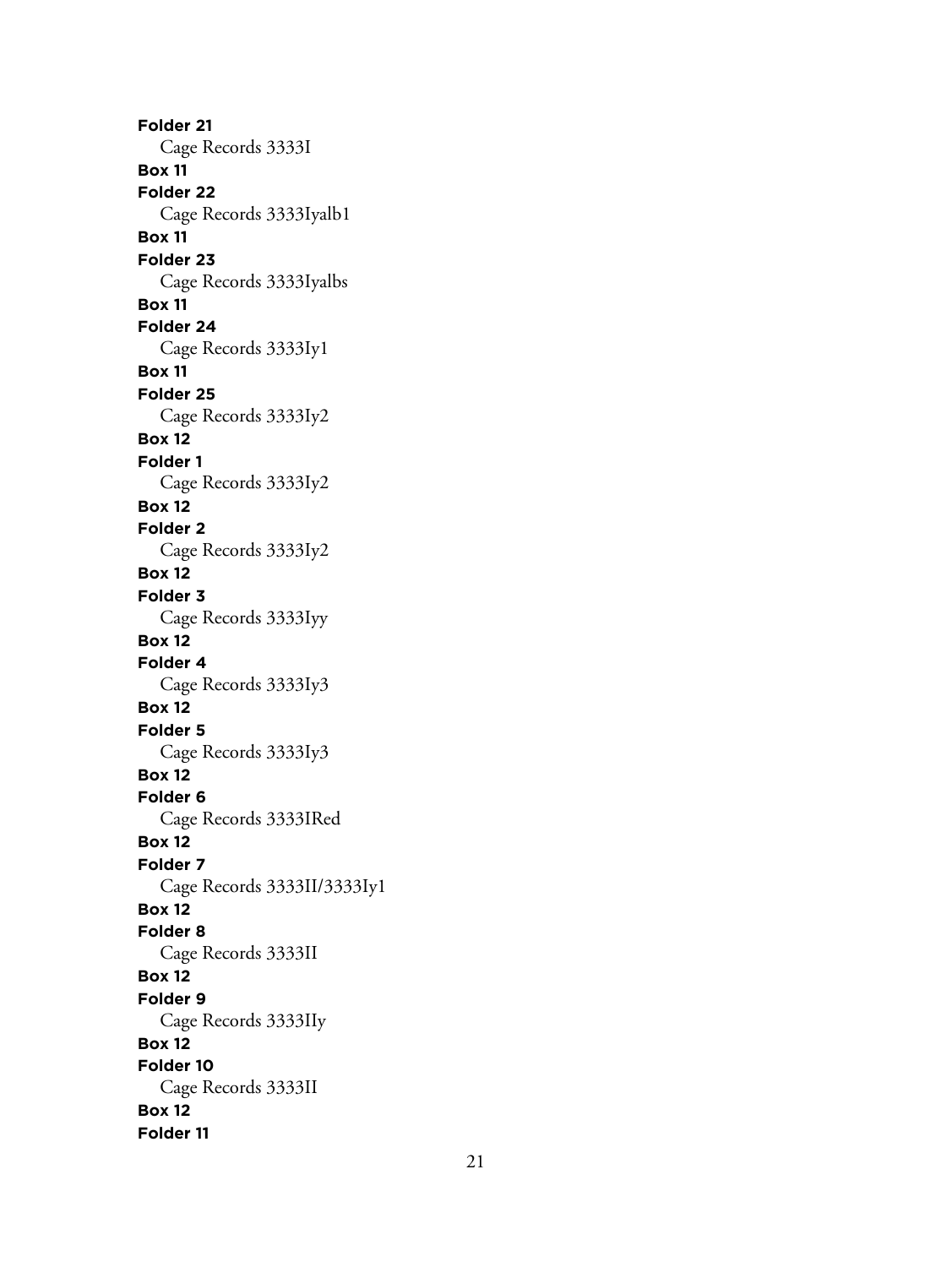Cage Records 4000 **Box 12 Folder 12** Cage Records 5000 **Box 12 Folder 13** Cage Records 6000 **Box 12 Folder 14** Cage Records 7000 **Box 12 Folder 15** Cage Records 8000 **Box 12 Folder 16** Cage Records 9000 **Box 12 Folder 17** Cage Records B/MBx **Box 12 Folder 18** Cage Records M/BBx **Box 13 Folder 1** Cage Records M/B **Box 13 Folder 2** Cage Records M/B **Box 13 Folder 3** Cage Records 85/405/WQy8II **Box 13 Folder 4** Cage Records 85/405/WQy8II **Box 13 Folder 5** Cage Records B/M **Box 13 Folder 6** Cage Records 85/405/WQy8II **Box 13 Folder 7** Cage Records 85/405/WQy8II **Box 13 Folder 8** Cage Records 85/405/WQy8II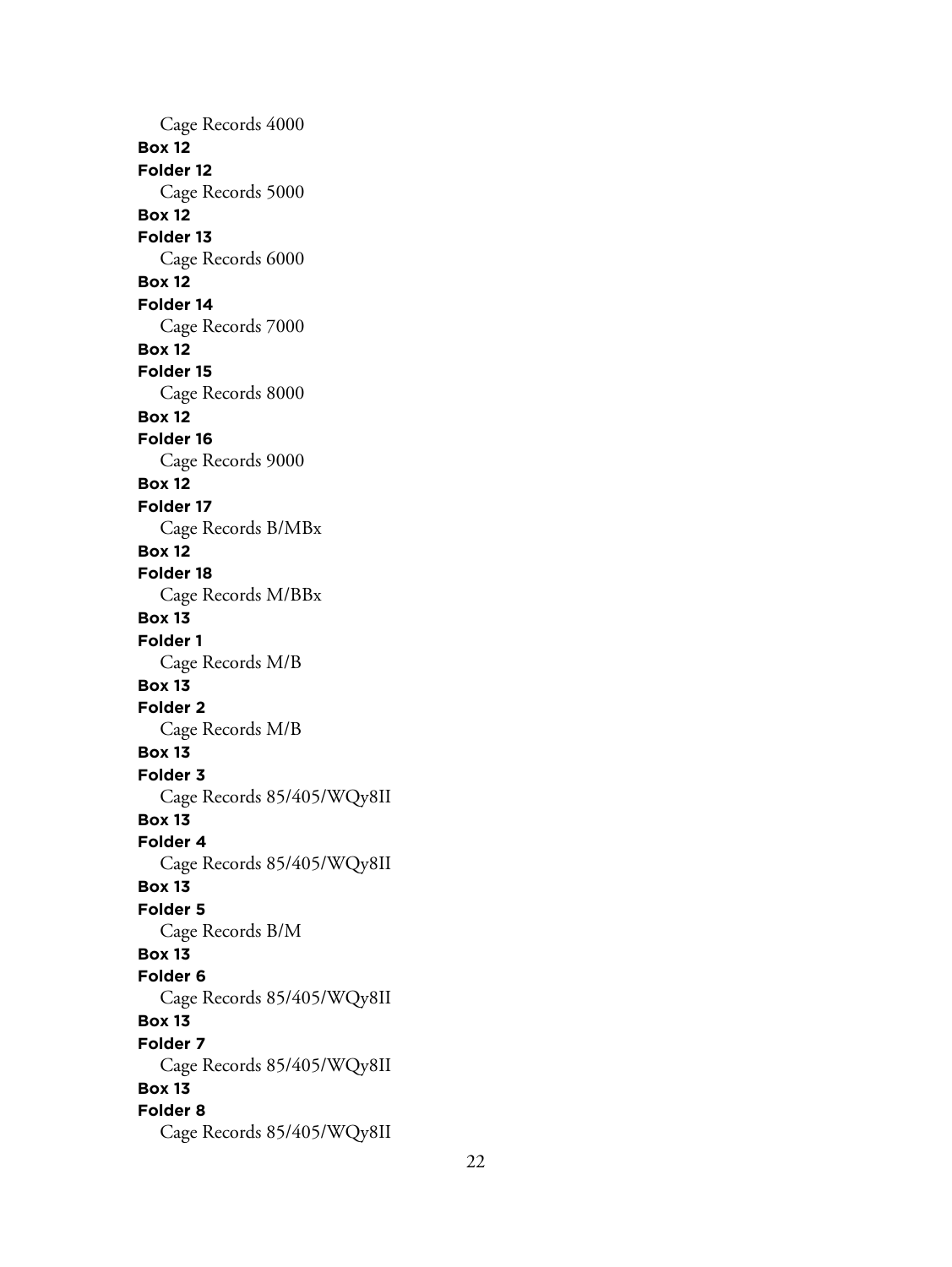• BOX 14 **Box 13 Folder 1** Cage Records 85/405/WQy8I **Box 13 Folder 2** Cage Records 85/405/WQy8II **Box 13 Folder 3** Cage Records 85/405/WQy8II **Box 13 Folder 4** Cage Records 85/405/WQy8II **Box 13 Folder 5** Cage Records WQy8/85/405II **Box 13 Folder 6** Cage Records WQy8/85/405III **Box 13 Folder 7** Cage Records WQ/7/WQ **Box 13 Folder 8** Cage Records WQy8/85/405 **Box 15 Folder 1** Cage Records WQy8/85/405II **Box 15 Folder 2** Cage Records WQy/284W/416y **Box 15 Folder 3** Cage Records WQ/284W/416y **Box 15 Folder 4** Cage Records WQ/284W/416y **Box 15 Folder 5** Cage Records WQ/284W/416y **Box 15 Folder 6** Cage Records WQ/284W/416y **Box 15 Folder 7** Cage Records WQ/284W/416y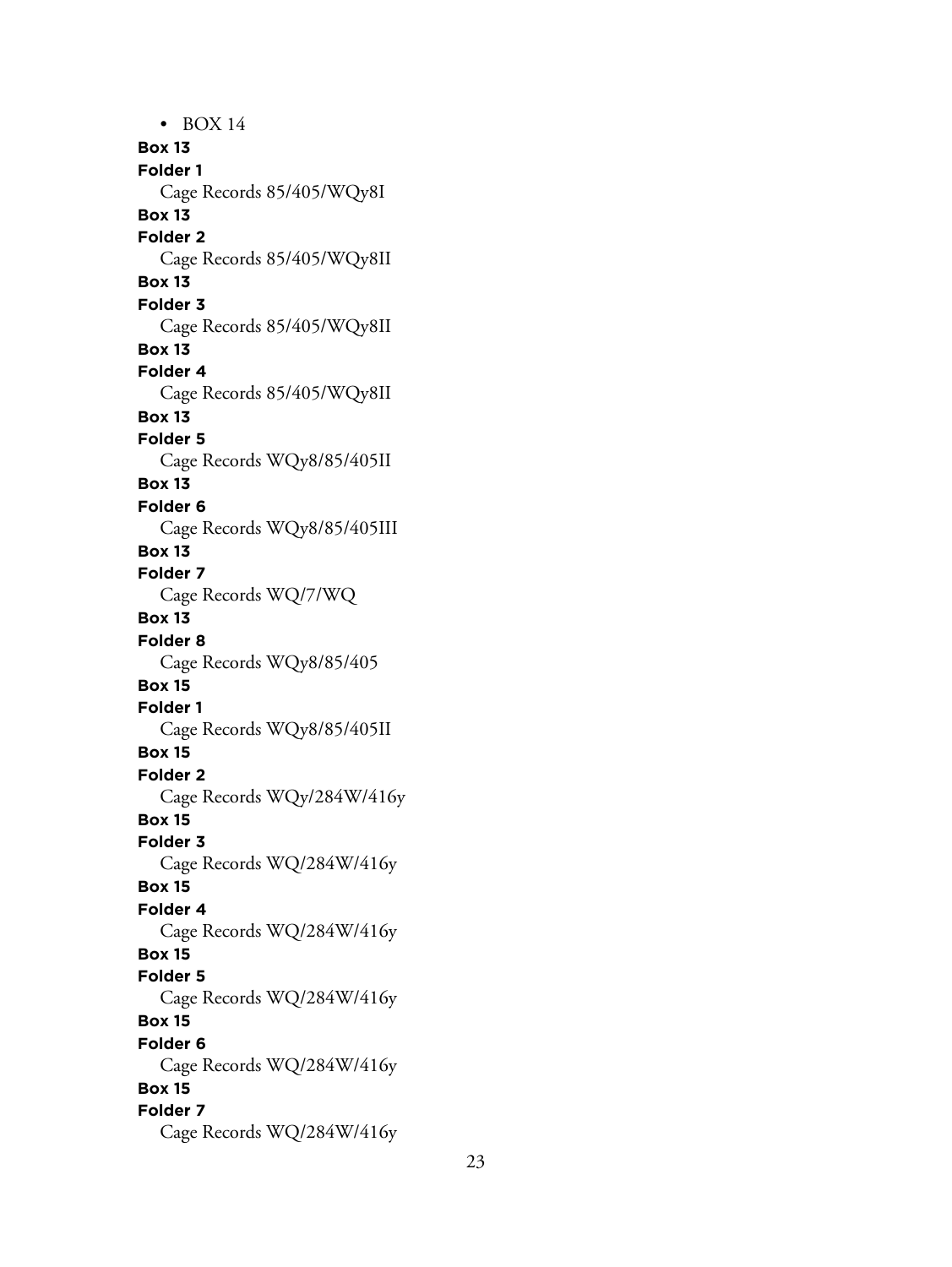**Box 15 Folder 8** Cage Records WQ/284W/416y **Box 15 Folder 9** Cage Records 7y2/3/7/WQA **Box 15 Folder 10** Cage Records 7y2/3/7II **Box 15 Folder 11** Cage Records 7y2/3/7I **Box 16 Folder 1** Cage Records W2y3 **Box 16 Folder 2** Cage Records W2y4 - y7 **Box 16 Folder 3** Cage Records WQy8 **Box 16 Folder 4** Cage Records W2y9 - y14 **Box 16 Folder 5** Cage Records W2y15 - y19 **Box 16 Folder 6** Cage Records W2y20 - y29 **Box 16 Folder 7** Cage Records WQy30 - y39 **Box 16 Folder 8** Cage Records WM **Box 16 Folder 9** Cage Records WR **Box 16 Folder 10** Cage Records S **Box 16 Folder 11** Cage Records Ames, Iowa and Billings **Box 16**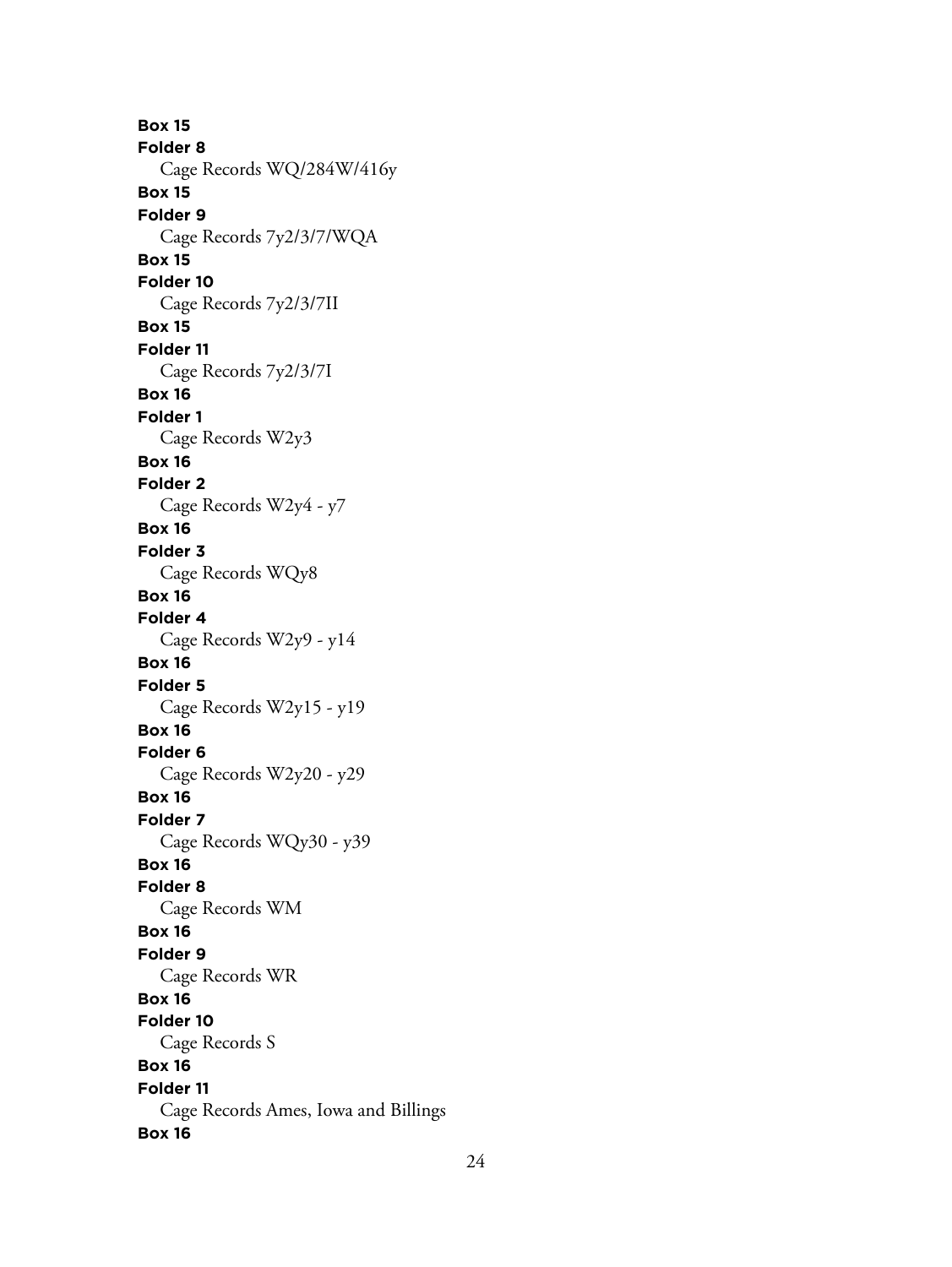**Folder 12** Cage Records WJ **Box 16 Folder 13** Cage Records H.M./712 **Box 16 Folder 14** Cage Records WX **Box 16 Folder 15** Cage Records Wy **Box 16 Folder 16** Cage Records XXX **Box 16 Folder 17** Cage Records 7/WQ(1) + (2) **Box 16 Folder 18** Cage Records 7/WQ (4) + (5) **Box 16 Folder 19** Cage Records 7/WQ (3) **Box 16 Folder 20** 7/WQ (6) **Box 17 Folder 1** Cage Records W2/7 (1), (2) + (6) **Box 17 Folder 2** Cage Records W2/7 (3) **Box 17 Folder 3** Cage Records WQ **Box 17 Folder 4** Cage Records W2y - W2y/133 **Box 17 Folder 5** Cage Records W2y/284W/416y y2 **Box 17 Folder 6** Cage Records W2y/284W/416y y2/y3\* - \*y **Box 17 Folder 7**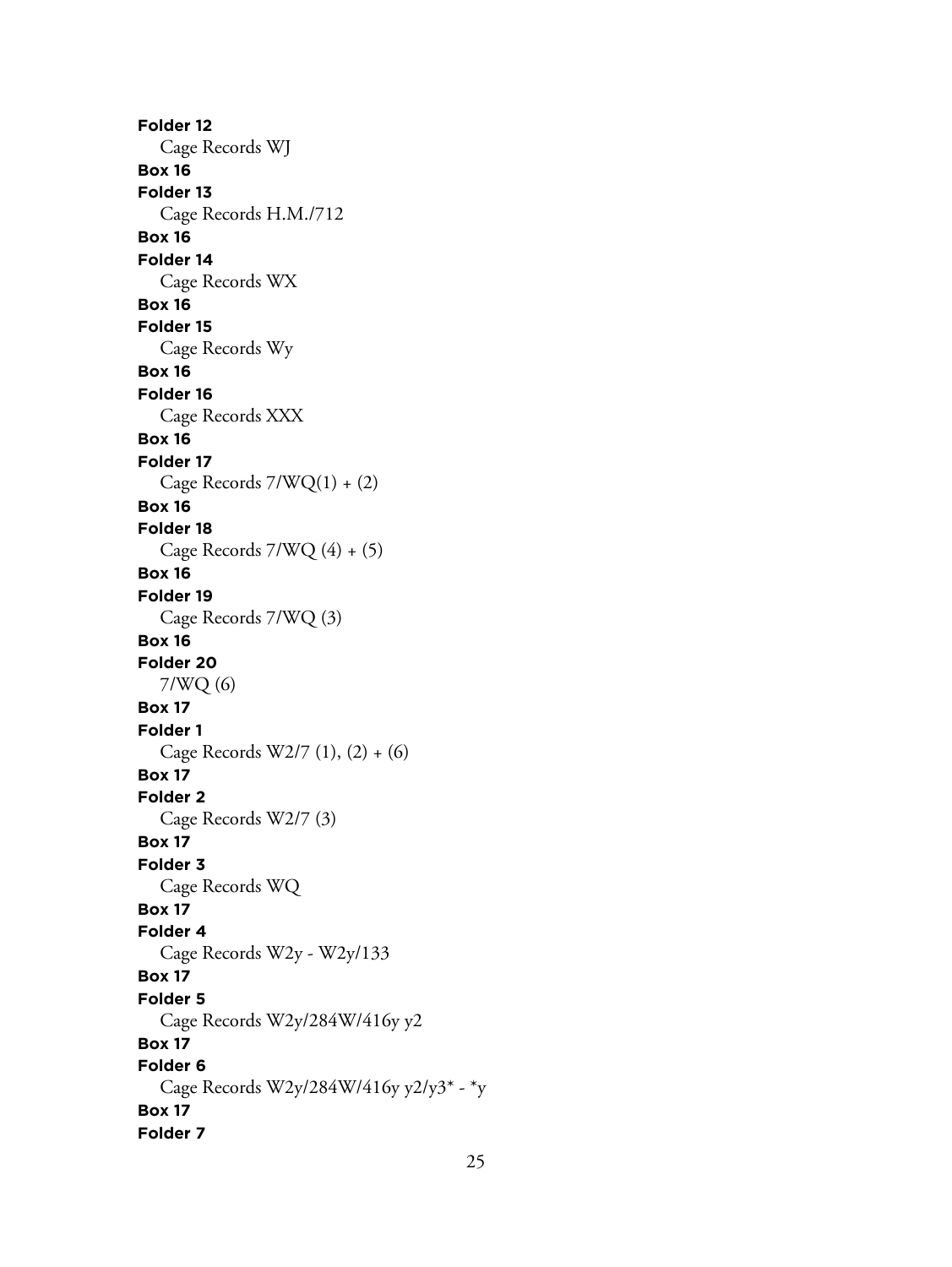Cage Records y2/y3\*yy - \*yy3 **Box 17 Folder 8** Cage Records y2/y3\*yy4 - \*yy10 **Box 17 Folder 9** Cage Records y2/y3\*yy11 **Box 17 Folder 10** Cage Records y2/y3\*yy12 - \*yy17 **Box 17 Folder 11** Cage Records WQy/284w/416y y3 **Box 17 Folder 12** Cage Records WQy/441T/182a **Box 17 Folder 13** Cage Records W2y\* & yT **Box 17 Folder 14** Cage Records W2y1 - y2 **Box 17 Folder 15** Cage Records N/MI **Box 17 Folder 16** Cage Records N/MII **Box 17 Folder 17** Cage Records N/MIII **Box 17 Folder 18** Cage Records W2/7(5) **Box 18 Folder 1** Cage Records WQ/7 (5) 2 **Box 18 Folder 2** Cage Records W2/y (4) **Box 18 Folder 3** Cage Records WQ/7 (3) I **Box 18 Folder 4** Cage Records R1 - 2 - 3 - 4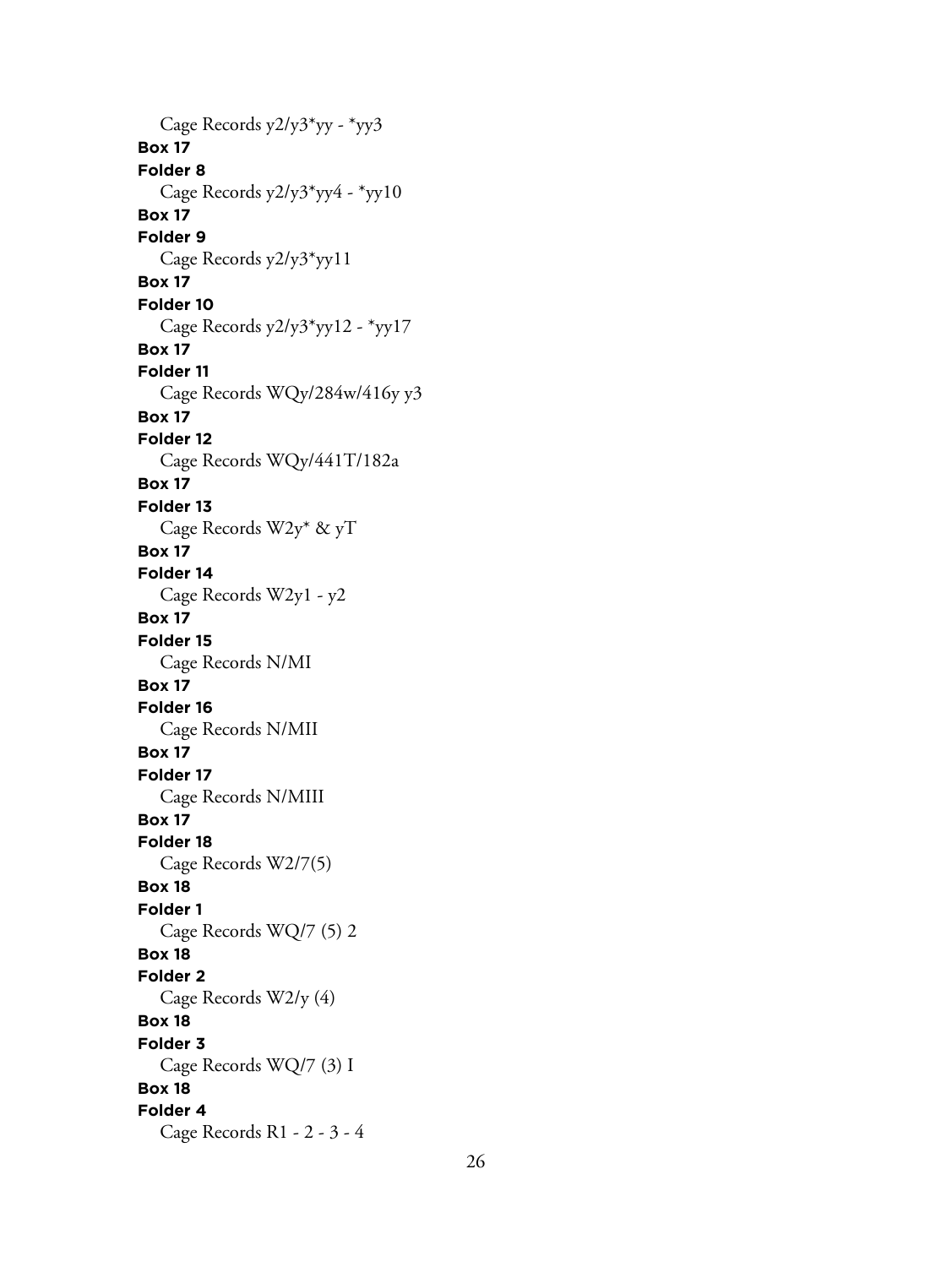**Box 18 Folder 5** Cage Records Line 1, Parents and F1 **Box 18 Folder 6** Cage Records Line 1, Br. 1 **Box 18 Folder 7** Cage Records Line 1, Br. II **Box 18 Folder 8** Cage Records Line 1, Br. III **Box 18 Folder 9** Cage Records Line 1, Br. IV **Box 18 Folder 10** Cage Records Line 1, Br. V **Box 18 Folder 11** Cage Records Line 1, Br. VI **Box 18 Folder 12** Cage Records Xs between Br. III, etc. **Box 18 Folder 13** Cage Records Lines 2, 4, 6, 8, 10 **Box 18 Folder 14** Cage Records 3/7I & II **Box 18 Folder 15** Cage Records Line 3, BR. IA & B **Box 18 Folder 16** Cage Records 3yII **Box 18 Folder 17** Cage Records 3yIII **Box 18 Folder 18** Cage Records Line 5, parents, g1, Br. I & II **Box 19 Folder 1** Cage Records Line 5 g1 III & IV **Box 19**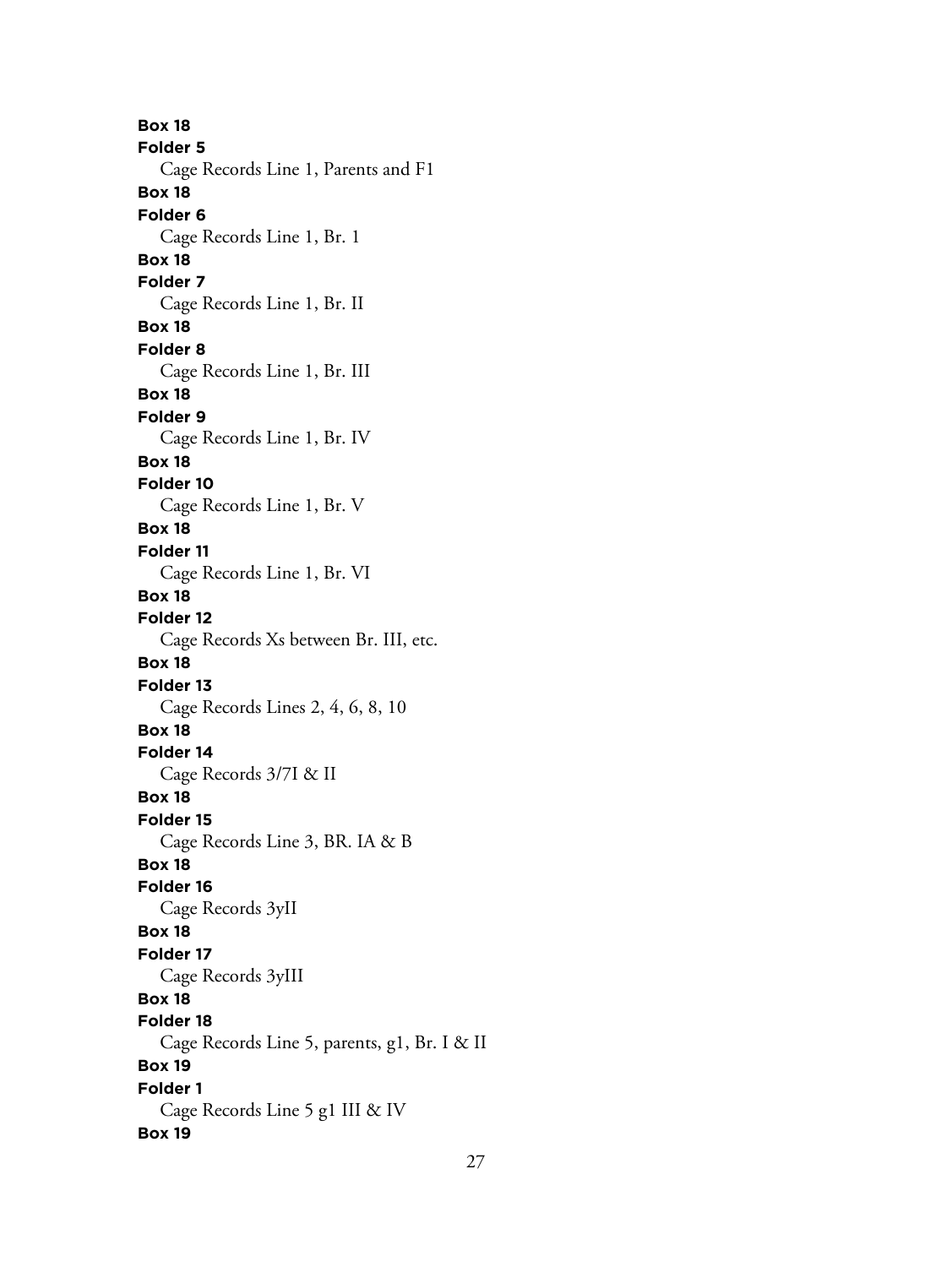**Folder 2** Cage Records Line 5 y1 **Box 19 Folder 3** Cage Records 7y1 **Box 19 Folder 4** Cage Records 7y2/W2y8 **Box 19 Folder 5** Cage Records 7y2g3<sub> $\boxtimes$ 1g4 $\boxtimes$ </sub> **Box 19 Folder 6** Cage Records 7y2g3  $\boxtimes$ 1/ $\boxtimes$ 1 **Box 19 Folder 7** Cage Records 7y3 **Box 19 Folder 8** Cage Records 7yx1y4 **Box 19 Folder 9** Cage Records 7yx1y4 **Box 19 Folder 10** Cage Records 7yx1y4/9 **Box 19 Folder 11** Cage Records 9yIy2g2 $\boxtimes$ / $\boxtimes$ **Box 20 Folder 1** Cage Records 9yII **Box 20 Folder 2** Cage Records 9y1 - y2 & y4 **Box 20 Folder 3** Cage Records 9 - g2 - yI **Box 20 Folder 4** Cage Records w2/9 **Box 20 Folder 5** Cage Records w2/8888 **Box 20 Folder 6**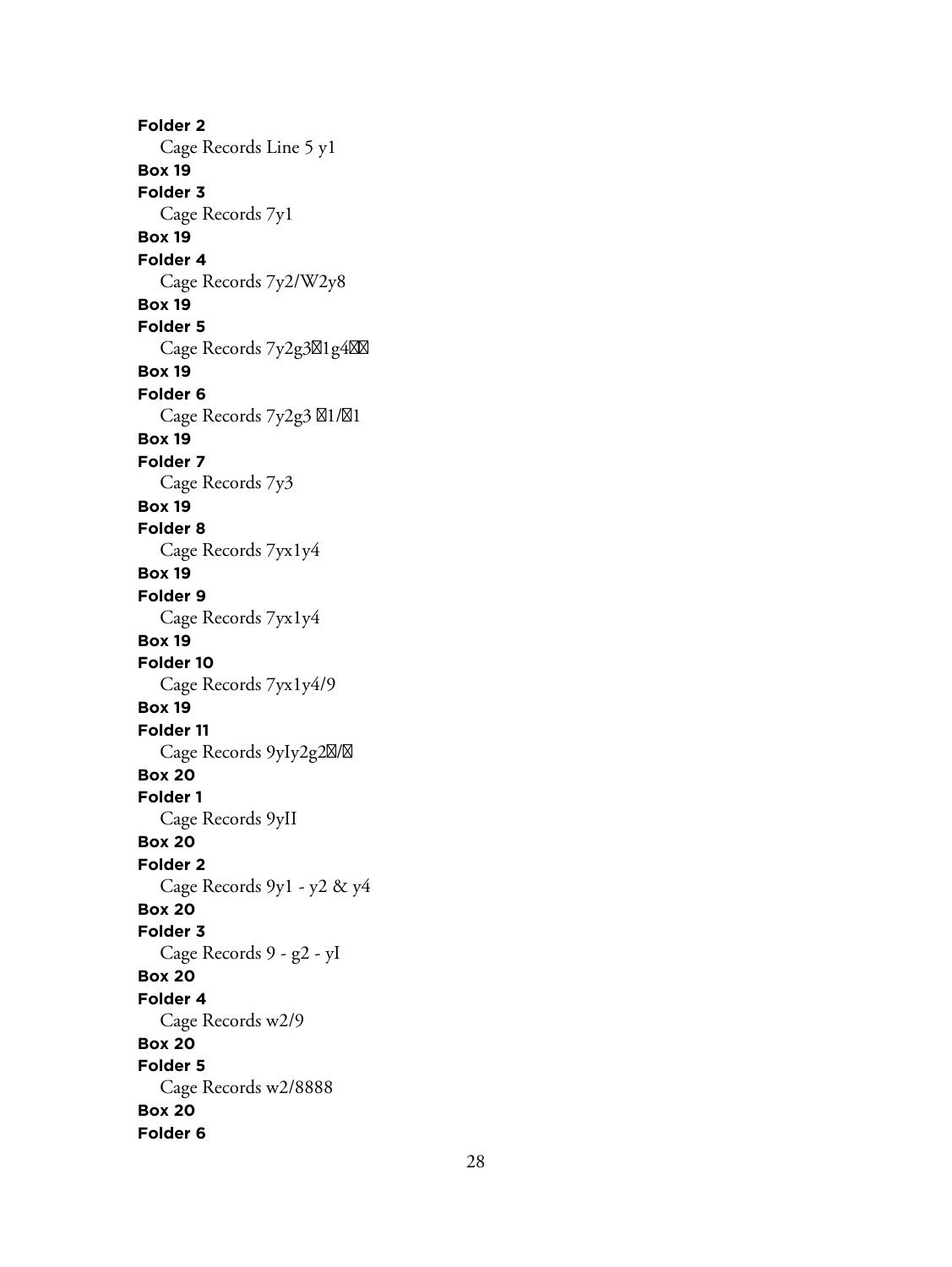Cage Records 8888/w2 **Box 20 Folder 7** Cage Records w2/9 patterns **Box 20 Folder 8** Cage Records 9/w2 **Box 20 Folder 9** Cage Records WQy8y22X/21 Line Bg1 **Box 20 Folder 10** Cage Records WQy8yX2 X/X1 Line A **Box 20 Folder 11** Cage Records WQy8y<sub>2</sub>2<sup>2</sup>M<sub>2</sub>1 Line A **Box 20 Folder 12** Cage Records W **Box 20 Folder 13** Cage Records Q **Box 20 Folder 14** Cage Records WI - V

# **Series II: Schematic Outlines of Genetic Strains**

**Box 21 Folder 1** Schematic Outline Q **Box 21 Folder 2** Schematic Outline WQy8 **Box 21 Folder 3** Schematic Outline WQy8y **Box 21 Folder 4** Schematic Outline (7y2x3 - 7)xWQA **Box 21 Folder 5** Schematic Outline 7XWQ **Box 21 Folder 6** Schematic Outline WQx7 (3) **Box 21**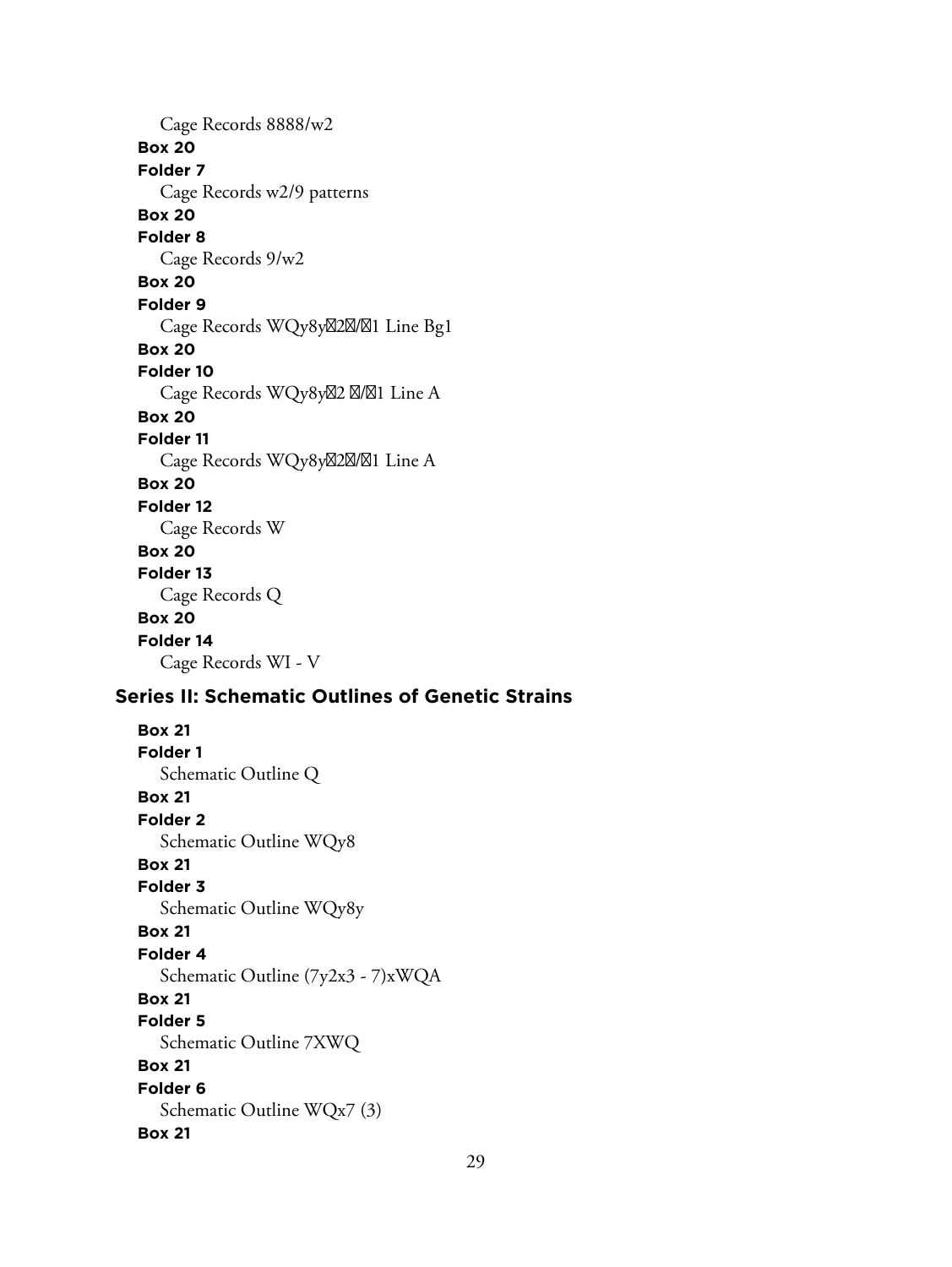**Folder 7** Schematic Outlines WQx7 (1), (2), & (6) **Box 21 Folder 8** Schematic Outline 9xWQ (1) **Box 21 Folder 9** Schematic Outline (WQ-7)xWQ **Box 21 Folder 10** Schematic Outline Line 1 **Box 21 Folder 11** Schematic Outline Line 3 **Box 22 Folder 1** Schematic Outline Line 5 **Box 22 Folder 2** Schematic Outline Line 7 **Box 22 Folder 3** Schematic Outline Line 9 **Box 22 Folder 4** Schematic Outline 3x7 **Box 22 Folder 5** Schematic Outline (7x1)x9 **Box 22 Folder 6** Schematic Outlines 7y2x (3 - 7) **Box 22 Folder 7** Schematic Outlines 7y2x (3 - 7) **Box 22 Folder 8** Schematic Outline 7x1 **Box 22 Folder 9** Schematic Outline R3 & R4 **Box 22 Folder 10** Schematic Outline 7y2xWQy8I **Box 22 Folder 11**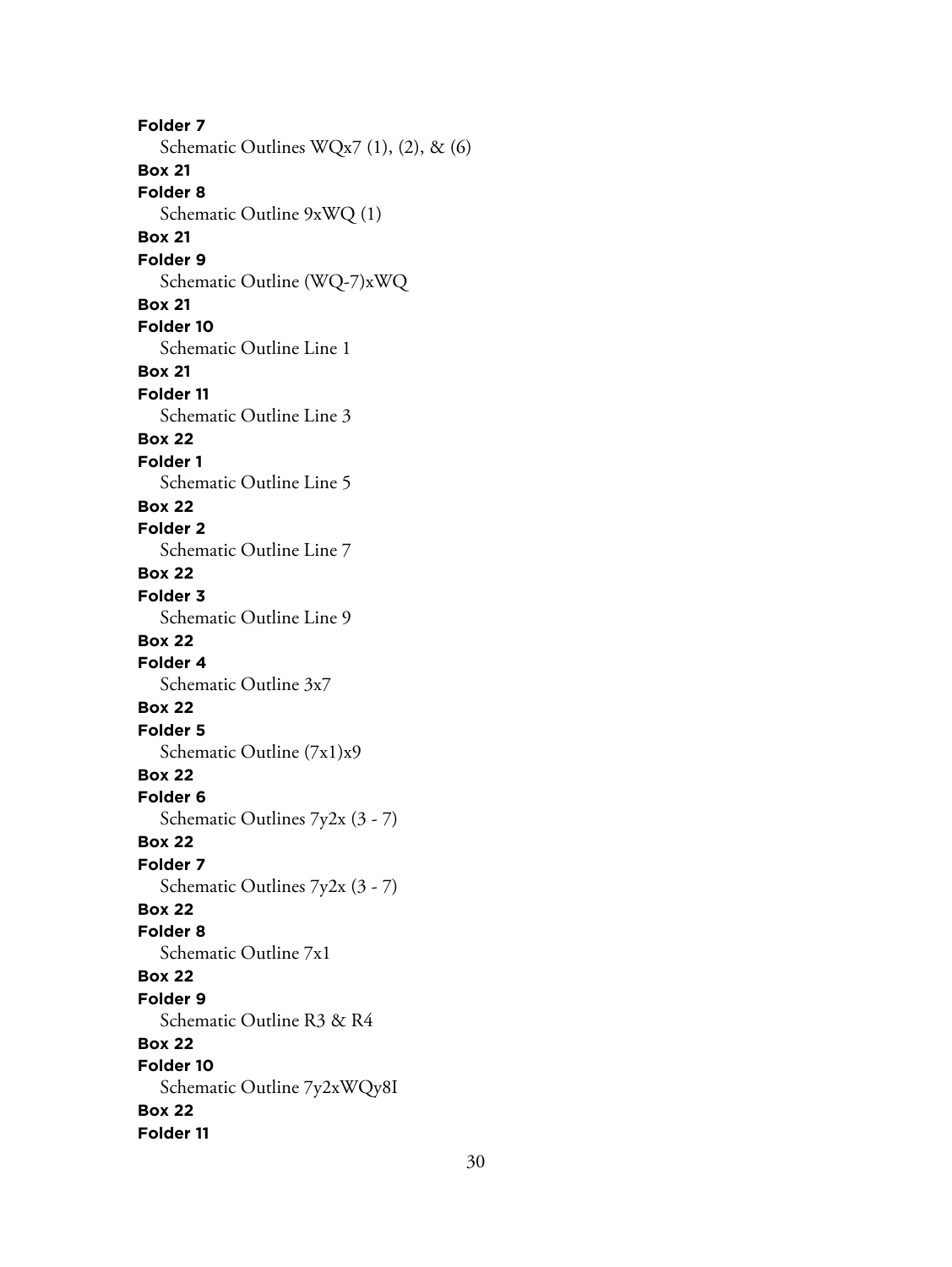Schematic Outline 7y2xWQy8I & IV **Box 22 Folder 12** Schematic Outline Parents of MXB & BXM **Box 22 Folder 13** Schematic Outline BxM Inbred **Box 22 Folder 14** Schematic Outline BXMBX par **Box 22 Folder 15** Schematic Outline MxB **Box 22 Folder 16** Schematic Outline NxCI **Box 22 Folder 17** Schematic Outline NxCII **Box 22 Folder 18** Schematic Outline NxCII **Box 22 Folder 19** Schematic Outline NxCIII **Box 22 Folder 20** Schematic Outline 2222B1 A & B

## **Series III: Cancer and Other Illness Records**

**Box 22 Folder 21** First 10,000 - Summaries A-D **Box 22 Folder 22** Mammary gland list **Box 23 Folder 1** Mammary gland tumor list, 2nd 10,000 **Box 23 Folder 2** Mammary gland tumor list, 2nd 10,000 **Box 23 Folder 3** Mammary gland tumor list **Box 23**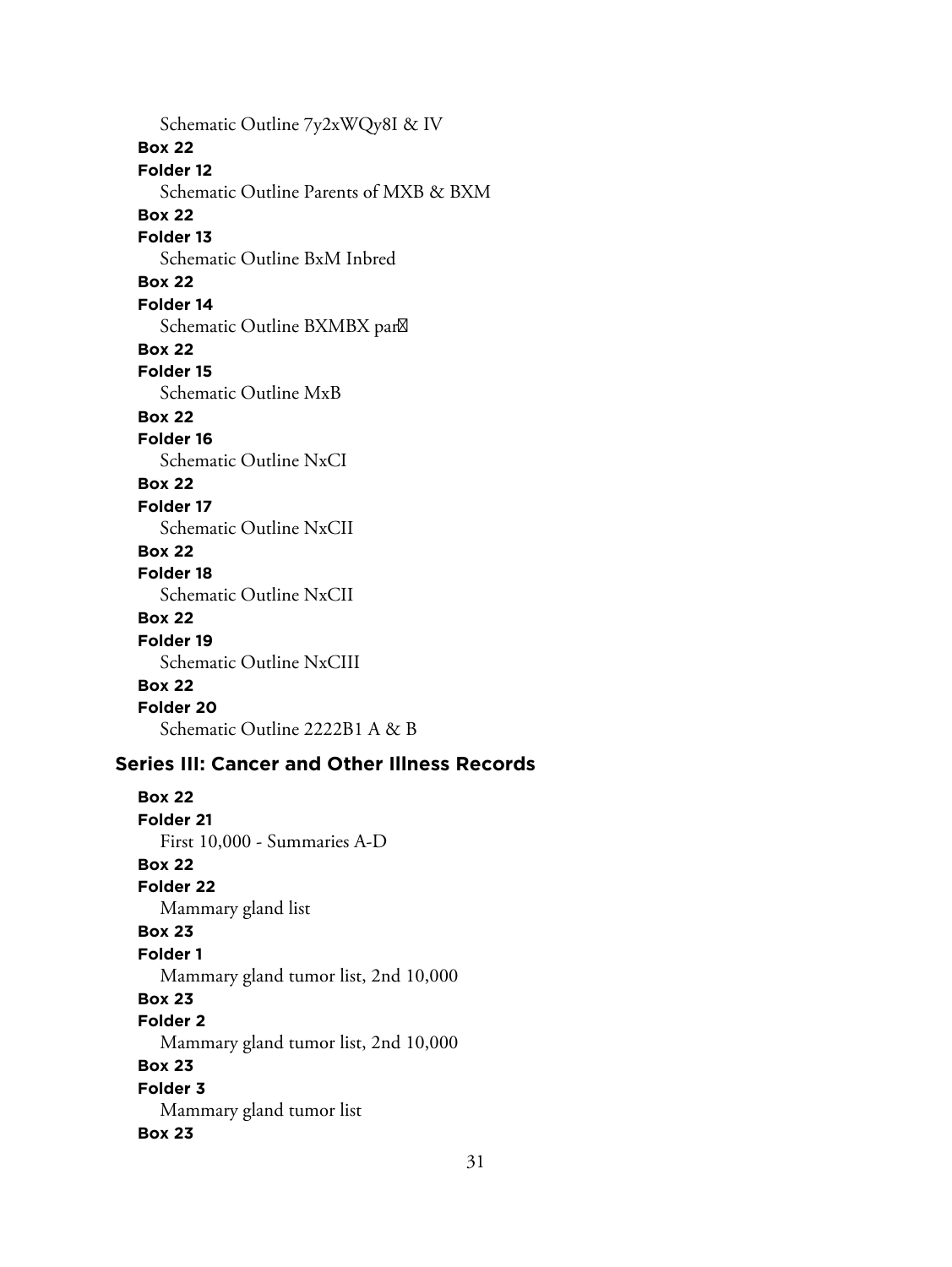**Folder 4** Mammary gland tumor list, 2nd 10,000 **Box 23 Folder 5** Mammary gland tumor list, 2nd 10,000 **Box 23 Folder 6** Mammary gland tumor list, 2nd 10,000 **Box 23 Folder 7** Mammary gland tumor list, 2nd 10,000 **Box 23 Folder 8** Mammary gland tumor list, 2nd 10,000 **Box 23 Folder 9** Mammary gland tumor list, 2nd 10,000 **Box 23 Folder 10** Mammary gland tumor list, 2nd 10,000 **Box 23 Folder 11** Mammary gland tumor list, 2nd 10,000 **Box 23 Folder 12** General statistics, vol I **Box 23 Folder 13** General statistics, II **Box 23 Folder 14** General cancer list, vol III **Box 23 Folder 15** General cancer list, vol IV **Box 23 Folder 16** General cancer list, vol V **Box 24 Folder 1** General cancer list, vol VI **Box 24 Folder 2** General cancer list, vol VII **Box 24 Folder 3**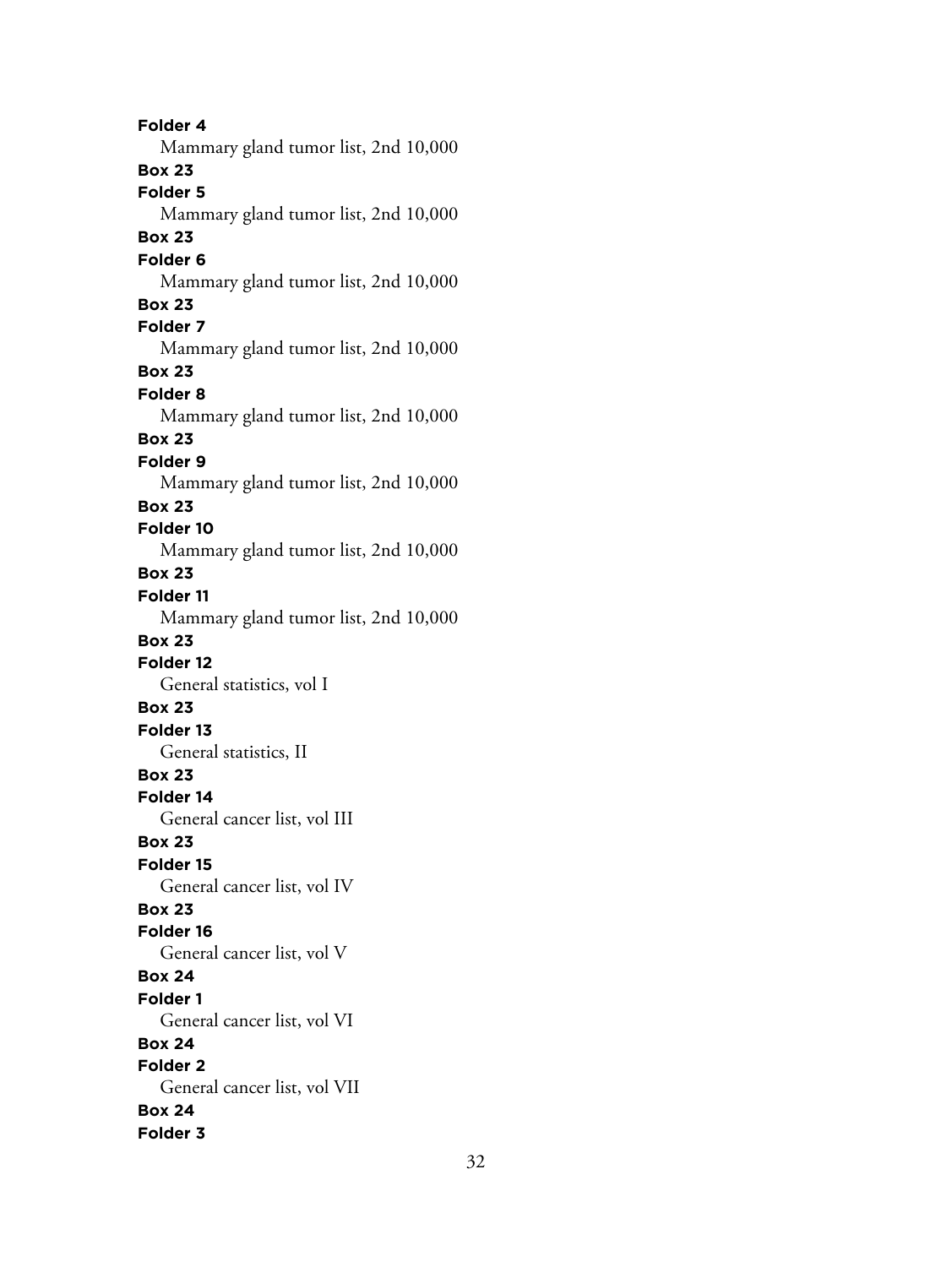General cancer list, vol VIII **Box 24 Folder 4** General cancer list, vol IX **Box 24 Folder 5** General cancer list, vol X **Box 24 Folder 6** General cancer list, vol XII **Box 24 Folder 7** General cancer list, vol XIII **Box 24 Folder 8** General cancer list, vol XIV **Box 25 Folder 1** General cancer list, vol XV **Box 25 Folder 2** General cancer list, vol XVI **Box 25 Folder 3** General cancer list, vol XVII **Box 25 Folder 4** General cancer list, vol XVIII **Box 25 Folder 5** General cancer list, vol XIX **Box 25 Folder 6** General cancer list, vol XX **Box 25 Folder 7** General cancer list, vol XXI **Box 25 Folder 8** General cancer list, vol XXII **Box 25 Folder 9** General cancer list, vol XXIII **Box 26 Folder 1** General cancer list, vol XXIV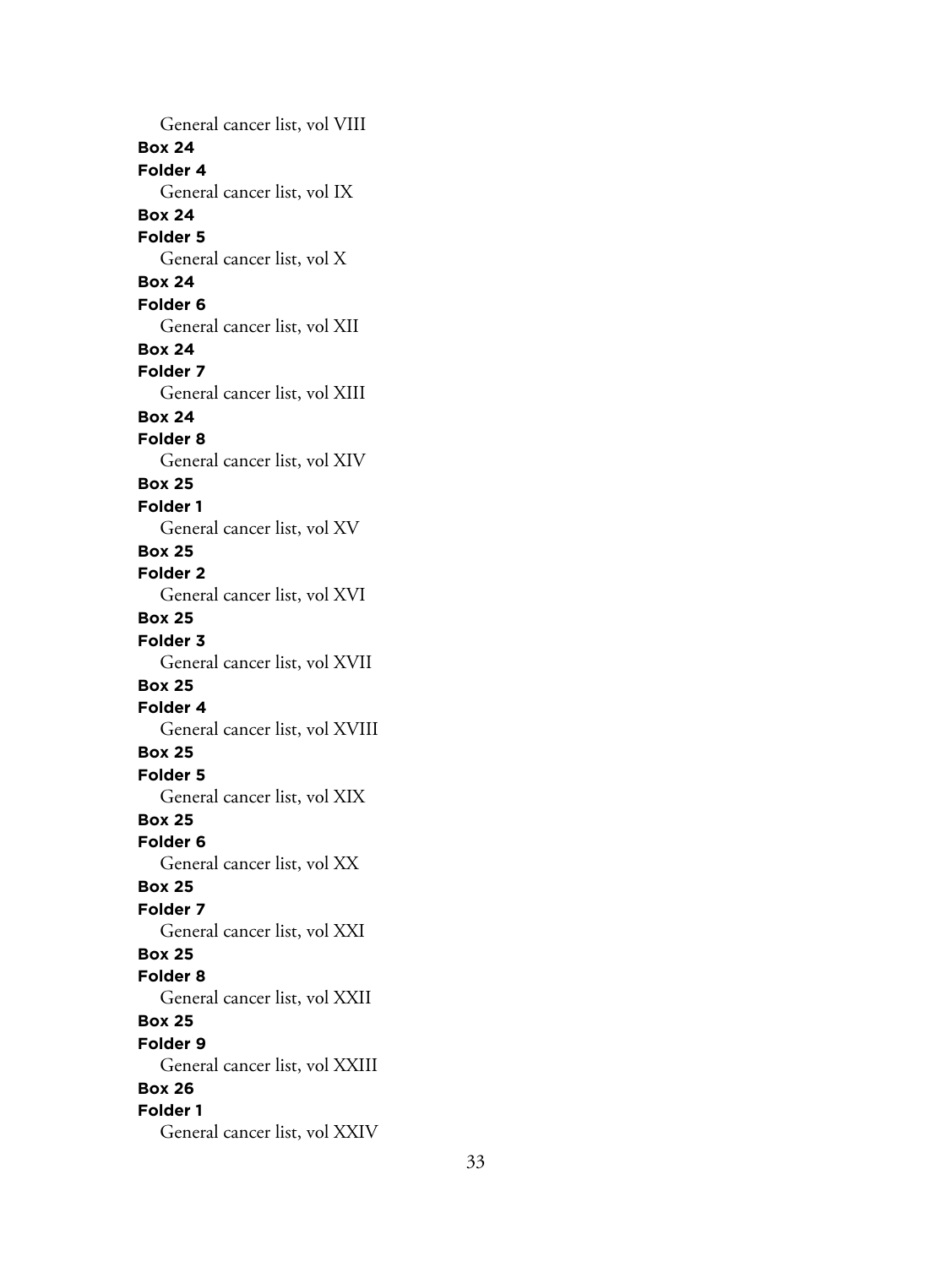**Box 26 Folder 2** General cancer list, vol XXV **Box 26 Folder 3** General cancer list, volXXVI **Box 26 Folder 4** Tumor location in mammary gland system **Box 26 Folder 5** Tumor locations in subaxillary mammary gland **Box 26 Folder 6** Tumor locations in multiple mammary gland **Box 26 Folder 7** Tumor locations in anterior mammary gland **Box 26 Folder 8** Tumor locations in axillary mammary gland **Box 26 Folder 9** Tumor locations in inguinal mammary gland **Box 26 Folder 10** Tumor locations in flank mammary gland **Box 26 Folder 11** Tumor locations in dorsal mammary gland **Box 26 Folder 12** Tumor types in mammary gland **Box 26 Folder 13** Tumor types in mammary gland **Box 26 Folder 14** Round cell sarcoma, mammary gland **Box 26 Folder 15** Tumor types in mammary gland **Box 26 Folder 16** Tumor types in mammary gland **Box 26**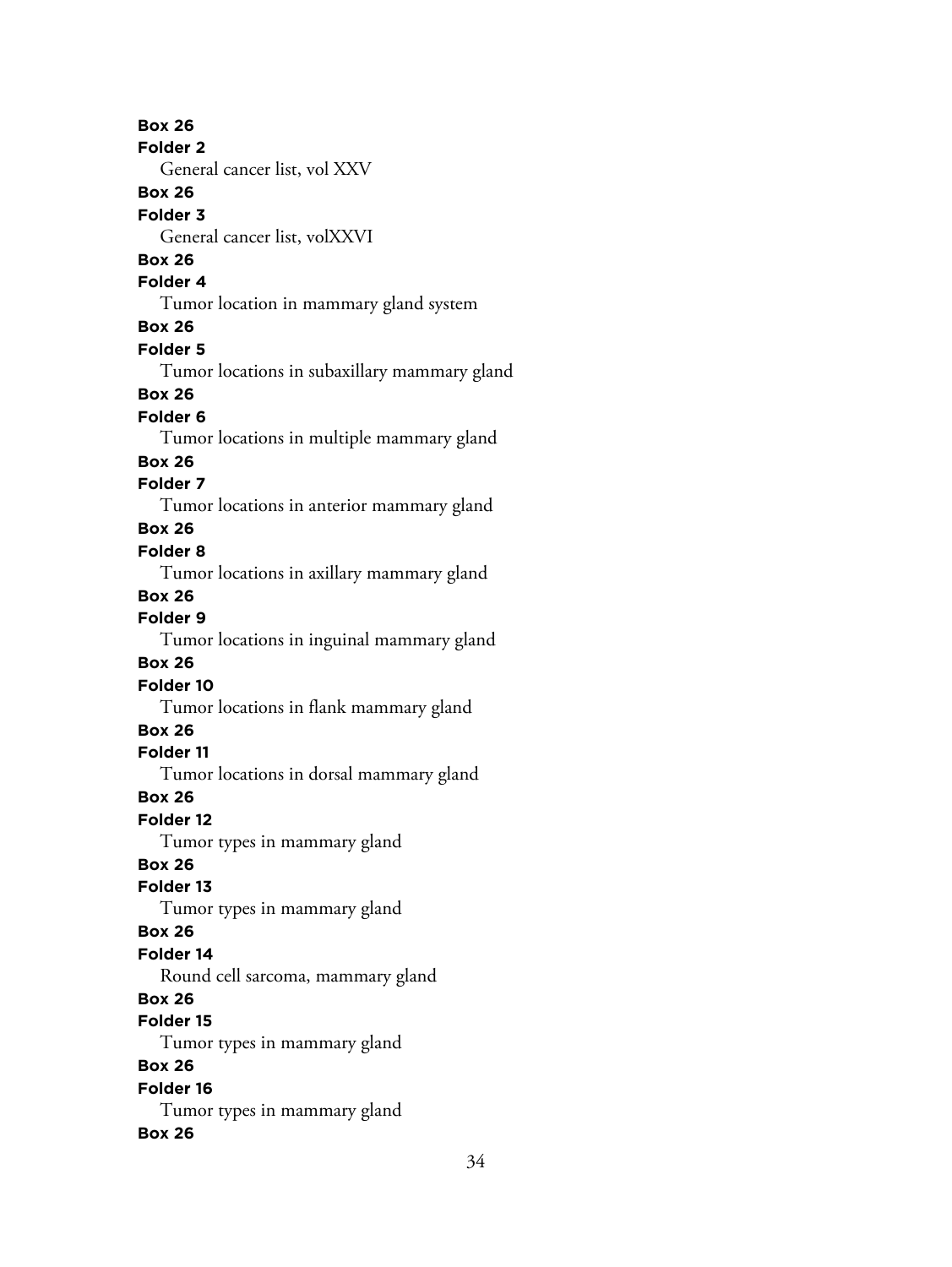**Folder 17** Tumor types in mammary gland **Box 26 Folder 18** Tumor types in mammary gland **Box 26 Folder 19** Tumor types in mammary gland **Box 26 Folder 20** Tumor types in mammary gland **Box 26 Folder 21** Tumor types in mammary gland **Box 26 Folder 22** Alveolar sarcoma mammary gland **Box 26 Folder 23** Mammary gland tumors in males **Box 26 Folder 24** Tumor types in mammary gland **Box 26 Folder 25** Tumor types in mammary gland **Box 26 Folder 26** Tumor types in mammary gland **Box 26 Folder 27** Tumor types in mammary gland **Box 26 Folder 28** Tumor types in mammary gland **Box 26 Folder 29** Tumor types in mammary gland **Box 26 Folder 30** Tumor types in mammary gland **Box 26 Folder 31** Tumor types in mammary gland **Box 26 Folder 32**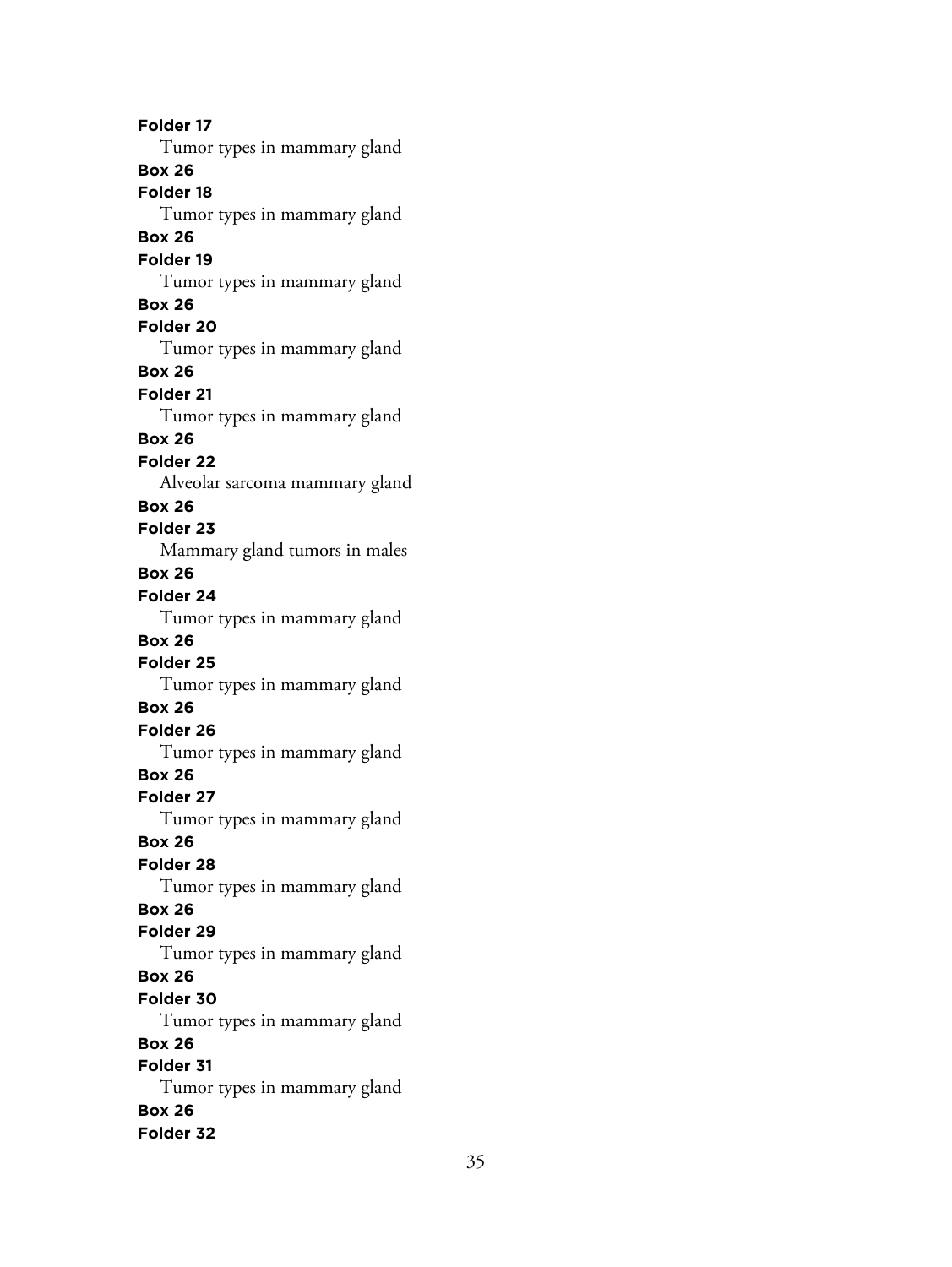Tumor types in mammary gland **Box 26 Folder 33** Tumor types in mammary gland **Box 26 Folder 34** Tumor types in mammary gland **Box 26 Folder 35** Tumor types in mammary gland **Box 26 Folder 36** Tumor types in mammary gland **Box 26 Folder 37** Tumor types in mammary gland **Box 26 Folder 38** Tumor types in mammary gland **Box 26 Folder 39** Tumor types in mammary gland **Box 26 Folder 40** Tumor types in mammary gland **Box 26 Folder 41** Metastatic growths from mammary gland **Box 26 Folder 42** Metastatic growths from mammary gland **Box 26 Folder 43** Metastatic growths from mammary gland **Box 26 Folder 44** Metastatic growths from mammary gland **Box 26 Folder 45** Metastatic growths from mammary gland **Box 26 Folder 46** Metastatic growths from mammary gland **Box 26 Folder 47** Metastatic growths from mammary gland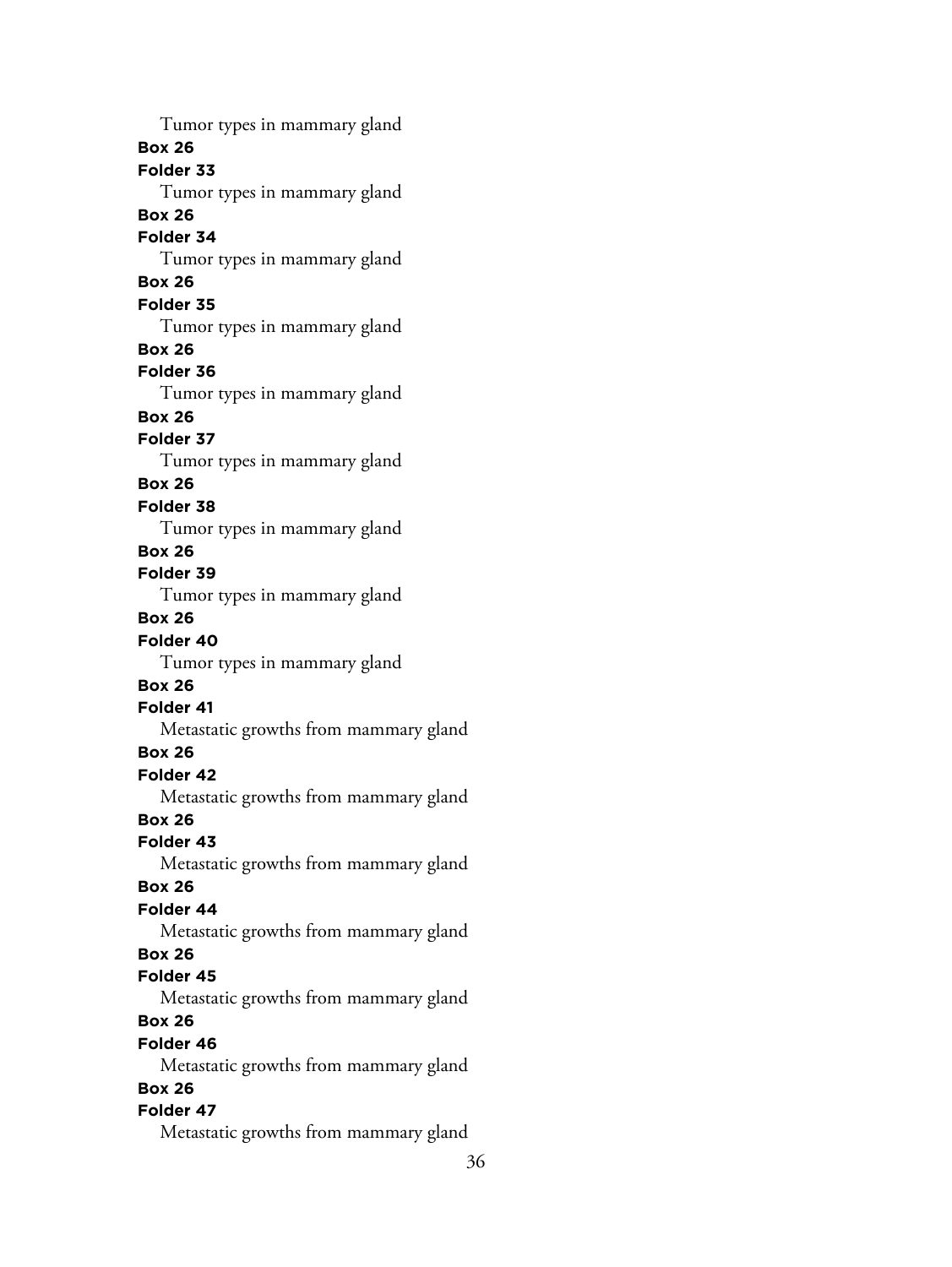**Box 26 Folder 48** Metastatic growths from mammary gland **Box 26 Folder 49** Metastatic growths from mammary gland **Box 26 Folder 50** Metastatic growths from mammary gland **Box 26 Folder 51** Cysts in mammary gland **Box 26 Folder 52** Mammary gland **Box 26 Folder 53** 3rd 10,000, 12 **Box 26 Folder 54** 3rd 10,000, 5 **Box 26 Folder 55** 3rd 10,000, 10 **Box 26 Folder 56** 3rd 10,000, 31 **Box 26 Folder 57** 3rd 10,000, 89-98 **Box 26 Folder 58** 3rd 10,000, 206-237 **Box 26 Folder 59** 3rd 10,000, 797-805 **Box 26 Folder 60** 3rd 10,000, 696-769 **Box 26 Folder 61** Lung tumors **Box 27 Folder 1** Primary lung tumors 1 - 363 **Box 27**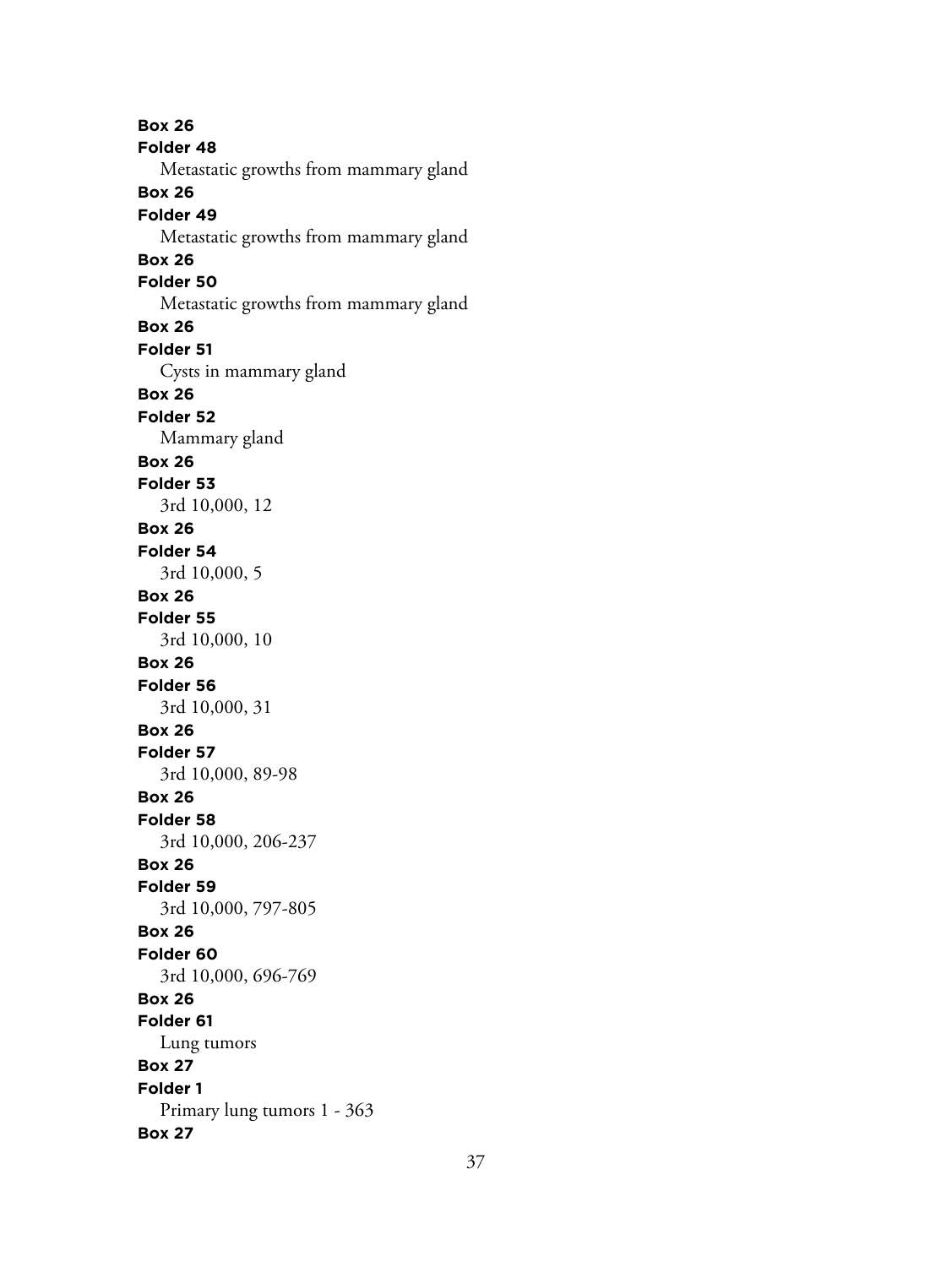**Folder 2** Primary lung tumors 501 - 600 **Box 27 Folder 3** Primary lung tumors 364 - 500 **Box 27 Folder 4** Primary lung tumors 601 - 670 **Box 27 Folder 5** Primary lung tumors 671 - 725 **Box 27 Folder 6** Primary lung adenomas C, 1 - 100 **Box 27 Folder 7** Primary lung adenomas D, 1 - 100 **Box 27 Folder 8** Primary lung adenomas D, 101 - 200 **Box 27 Folder 9** Primary lung adenomas type E, 1 - 100 **Box 27 Folder 10** Primary lung carcinoma A **Box 27 Folder 11** Primary lung carcinoma B **Box 27 Folder 12** Primary lung carcinoma B **Box 27 Folder 13** Primary lung carcinoma type C **Box 27 Folder 14** Primary lung tumors type A **Box 27 Folder 15** Primary lung tumors type D **Box 27 Folder 16** Primary lung tumors sarcomas **Box 27 Folder 17**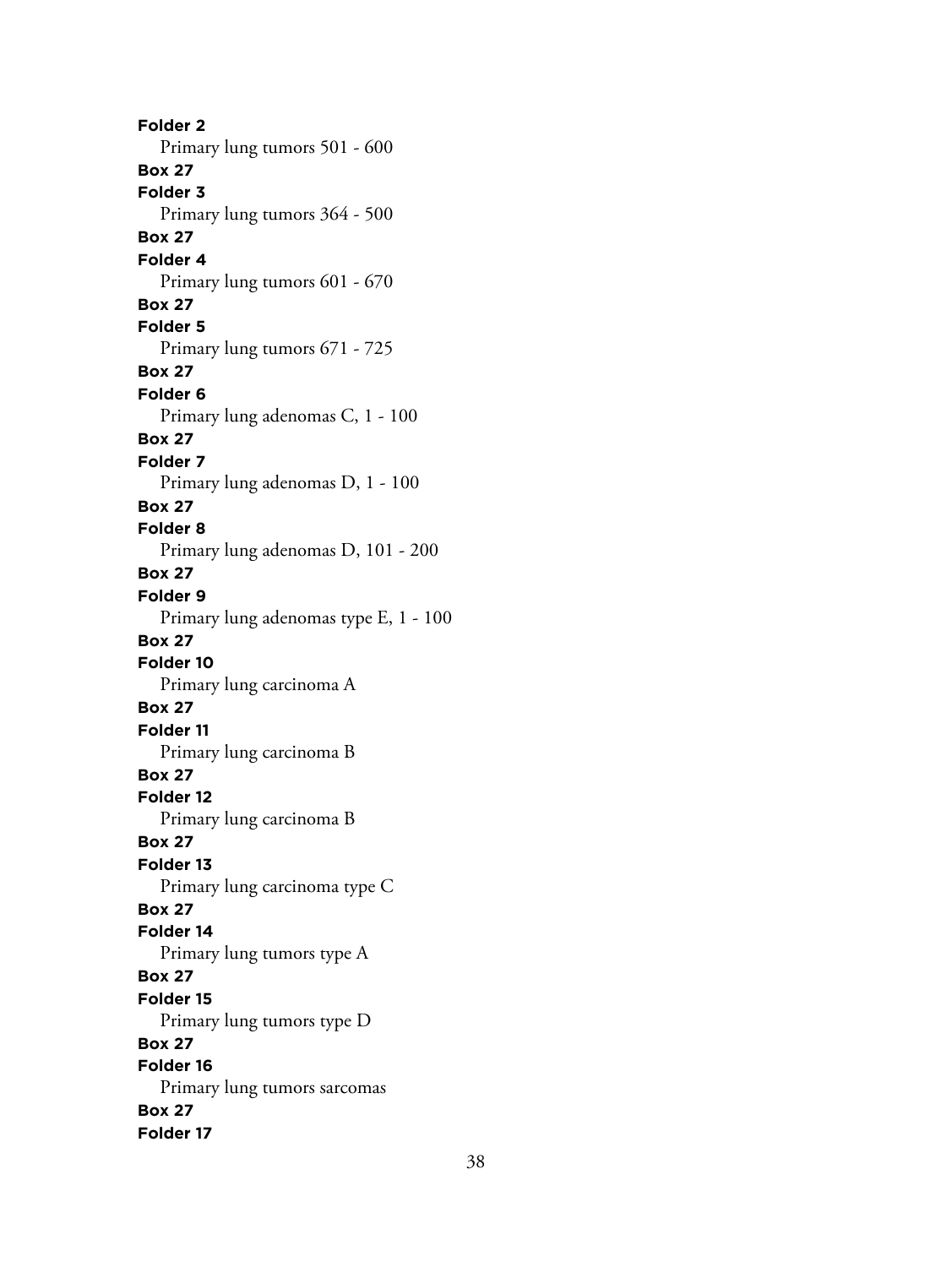Metastatic ossification and bone marrow in lungs **Box 27 Folder 18** Precancerous nodules in lungs **Box 27 Folder 19** Precancerous inflammation **Box 27 Folder 20** Abscesses **Box 27 Folder 21** Amyloidosis **Box 27 Folder 22** Adenoma **Box 27 Folder 23** General list of adenomas vol I **Box 27 Folder 24** Broken bones **Box 27 Folder 25** Chronic dermatitis **Box 27 Folder 26** Cysts in glands **Box 27 Folder 27** Hemorrhagic ovary **Box 27 Folder 28** Cysts in kidney **Box 27 Folder 29** Cysts in lung **Box 27 Folder 30** Cysts in uterus **Box 27 Folder 31** Subcutaneous cysts **Box 27 Folder 32** General list of endotheliomas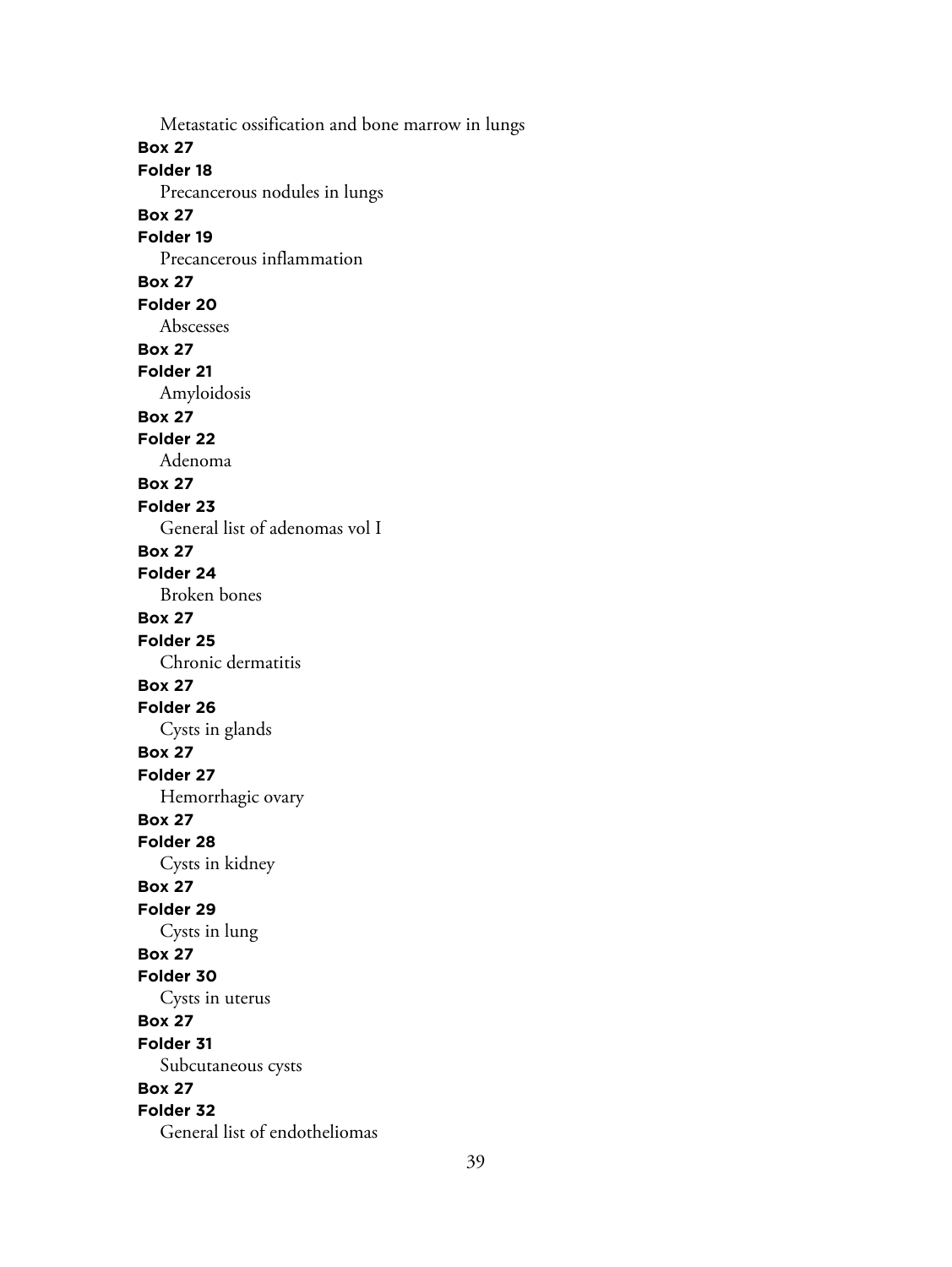**Box 27 Folder 33** Eye condition **Box 27 Folder 34** Hematomas **Box 27 Folder 35** Hodgkin's disease **Box 27 Folder 36** Abdominal hemorrhage **Box 27 Folder 37** Gastric hemorrhage **Box 27 Folder 38** Heart **Box 27 Folder 39** Thoracic hemorrhage **Box 27 Folder 40** Retroperitoneal hemorrhage **Box 27 Folder 41** Endothelial hyperplasias **Box 27 Folder 42** Lymphois hyderplasias **Box 27 Folder 43** Puerperal infection **Box 27 Folder 44** Congenitally small kidney **Box 27 Folder 45** Lymphoid hyperplasia **Box 28 Folder 1** Leukemia, 1 - 100 **Box 28 Folder 2** Leukemia, 101 - 200 **Box 28**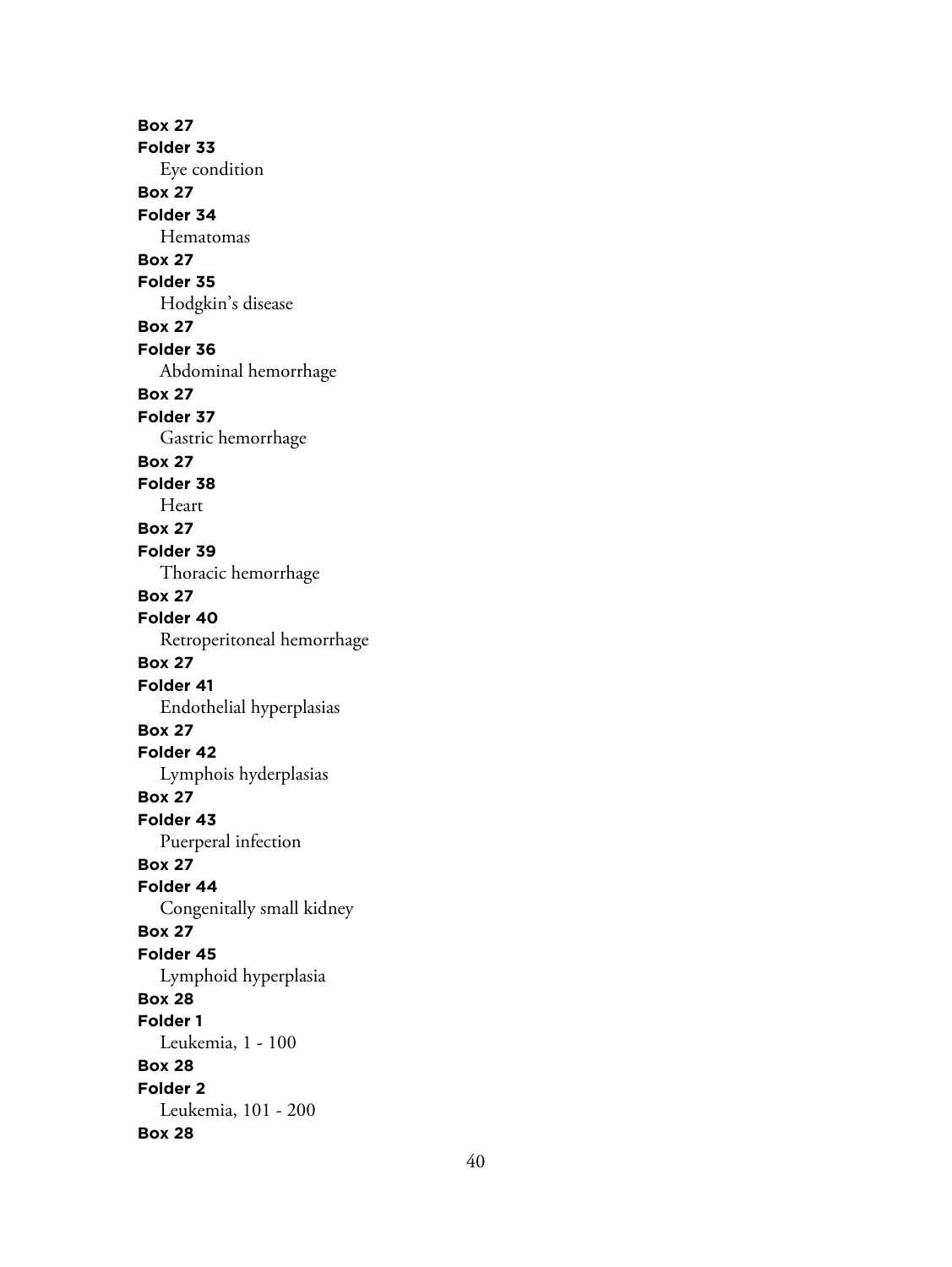**Folder 3** Aberrant liver tissue **Box 28 Folder 4** Penduculated liver lobe **Box 28 Folder 5** Simple cysts in liver **Box 28 Folder 6** Lymphosarcoma, 1 - 100 **Box 28 Folder 7** Lymposarcoma, 101 - 200 **Box 28 Folder 8** M Disease **Box 28 Folder 9** Mastitis, acute and chronic **Box 28 Folder 10** Leukemia **Box 28 Folder 11** Kidney metastases **Box 28 Folder 12** Lung metastases **Box 28 Folder 13** Lymph gland metastases **Box 28 Folder 14** Nephritis **Box 28 Folder 15** General list of mesotheliomas **Box 28 Folder 16** No diagnosis **Box 28 Folder 17** Pneumonia **Box 28 Folder 18**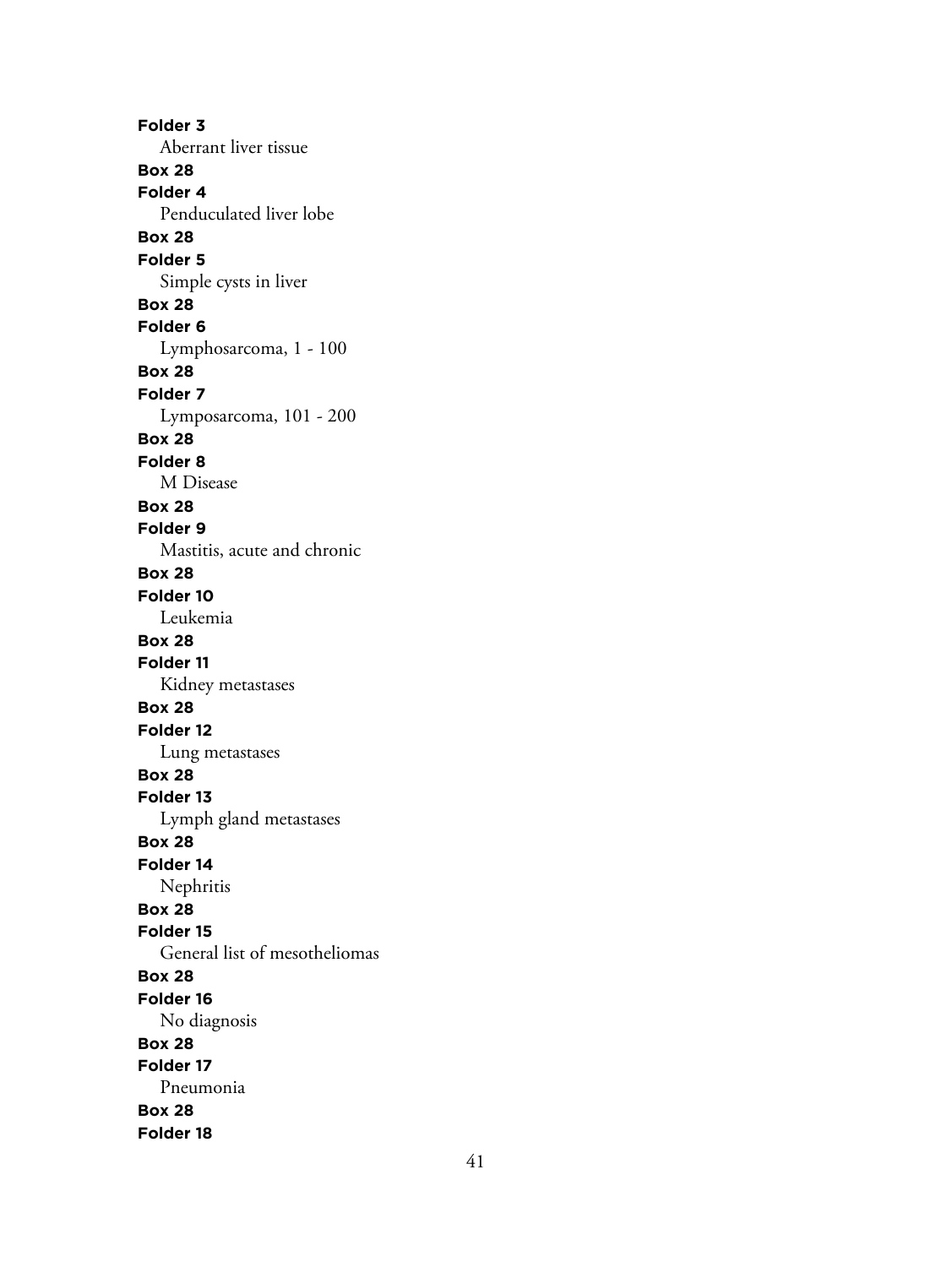Prolapsed rectum **Box 28 Folder 19** Pseudoleukemia, 1- 100 **Box 28 Folder 20** Pseudoleukemia, 101 - 200 **Box 28 Folder 21** Pseudoleukemia, 201 - 300 **Box 28 Folder 22** Pseudoleukemia **Box 28 Folder 23** Overgrown and irregular teeth **Box 28 Folder 24** Overgrown and irregular teeth w/out tumor **Box 28 Folder 25** Rupture of the ventricle **Box 28 Folder 26** Extra toes **Box 28 Folder 27** Trauma, hyperplasias, etc. **Box 28 Folder 28** Tyzzer disease **Box 28 Folder 29** Summary eye tumors **Box 28 Folder 30** Summary of primary lung tumors **Box 28 Folder 31** Summary of mammary gland tumors **Box 28 Folder 32** Tumors of the omentum **Box 28 Folder 33** Summary of skin tumors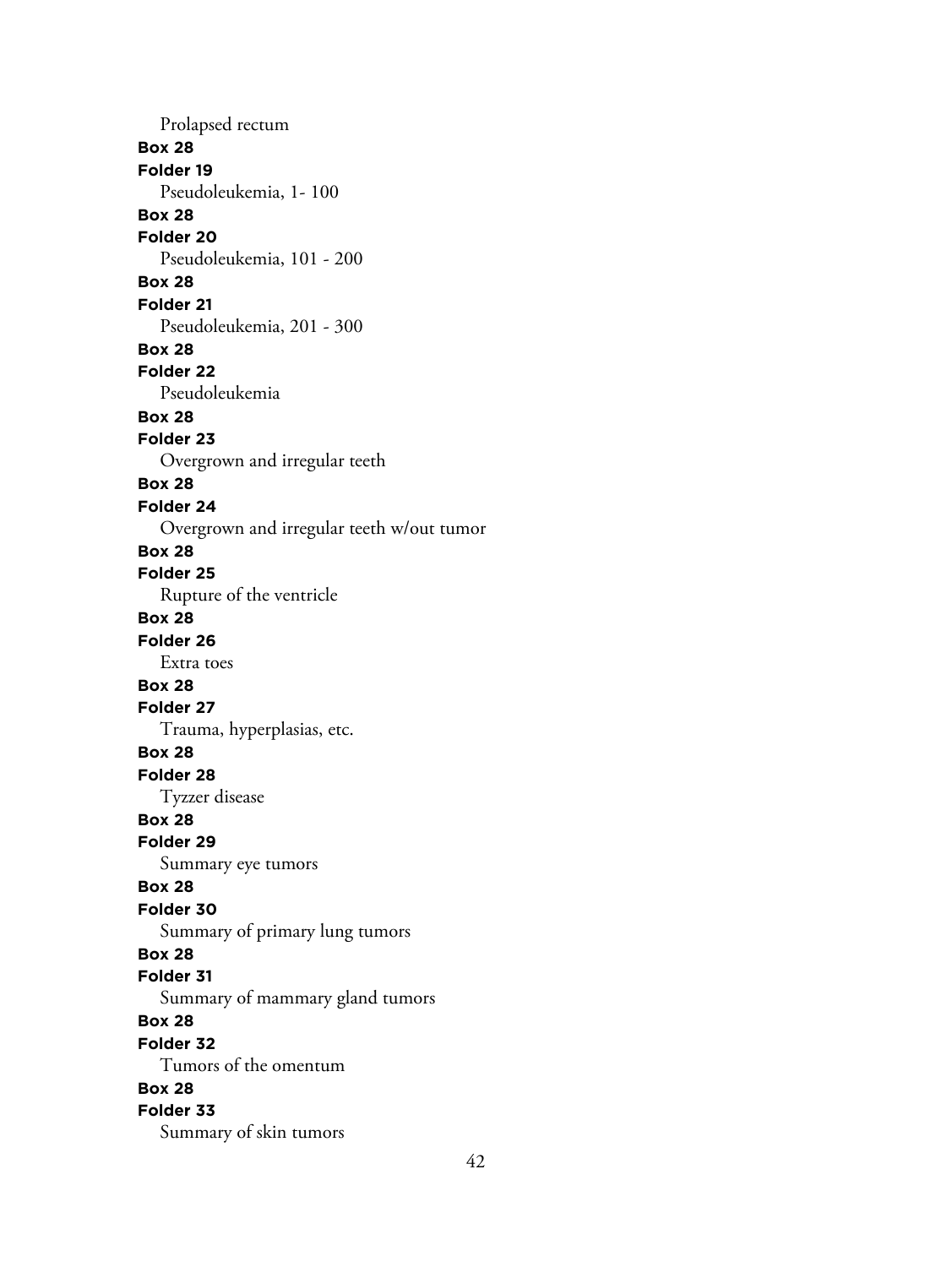**Box 28 Folder 34** Grand summary of tumors **Box 28 Folder 35** Adrenal tumors **Box 28 Folder 36** Tumors of the arm **Box 28 Folder 37** Tumors of the sides **Box 29 Folder 1** Tumors of the back (dorsal aspect) **Box 29 Folder 2** Tumors of the ventral aspect **Box 29 Folder 3** Tumors of the thoracic wall **Box 29 Folder 4** Tumors of the abdominal wall **Box 29 Folder 5** Pelvic tumor **Box 29 Folder 6** Brain **Box 29 Folder 7** Carcinoma **Box 29 Folder 8** Carcinomas, general list **Box 29 Folder 9** Carcinomas, special list **Box 29 Folder 10** Primary tumors of the diaphragm **Box 29 Folder 11** Tumor emboli **Box 29**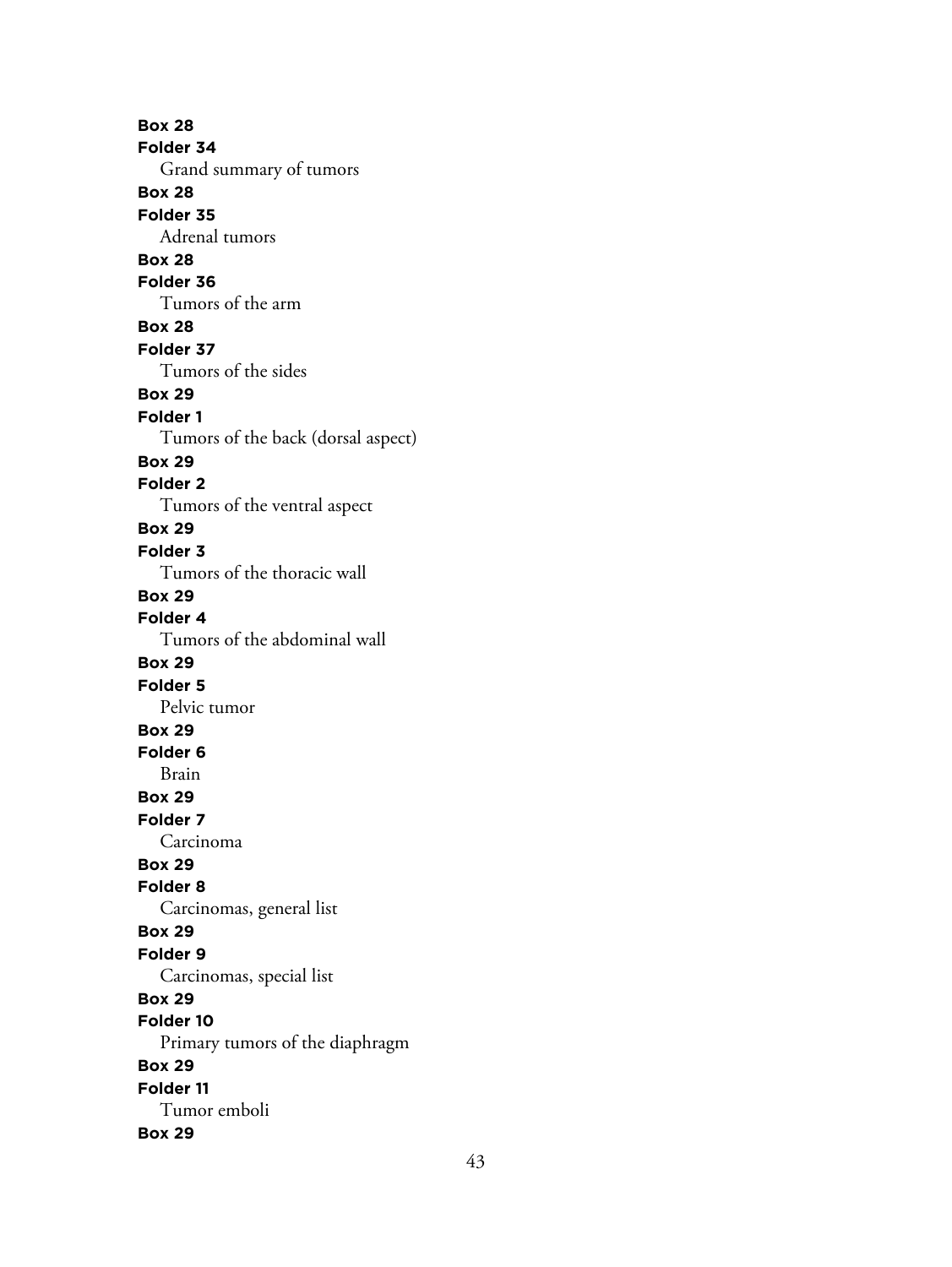**Folder 12** Tumors of the eye **Box 29 Folder 13** Tumors of the fatty tissues **Box 29 Folder 14** Primary tumors of the rectum **Box 29 Folder 15** Primary tumors of the esophagus **Box 29 Folder 16** Primary tumors of the stomach **Box 29 Folder 17** Primary tumors of the intestines **Box 29 Folder 18** Tumors of the hand **Box 29 Folder 19** Tumors of the head **Box 29 Folder 20** Tumors of the face and muzzle **Box 29 Folder 21** Tumors of the lip and mouth **Box 29 Folder 22** Tumors of the tissues about ear **Box 29 Folder 23** Tumors of the eyelids **Box 29 Folder 24** Tumors of the jaw **Box 29 Folder 25** Tumors of the hip **Box 29 Folder 26** Tumors of the jaw **Box 29 Folder 27**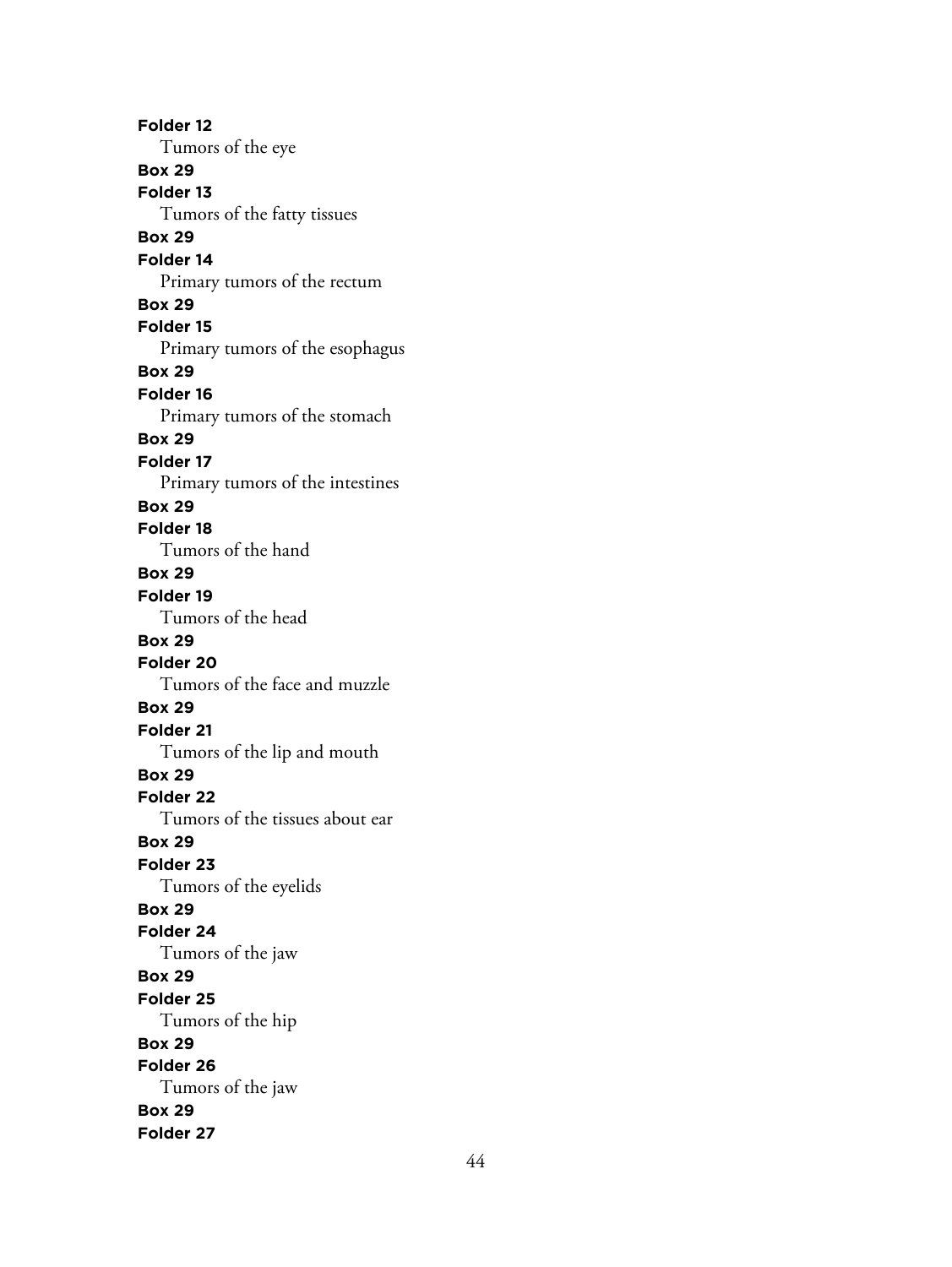Tumors of the jaw **Box 29 Folder 28** Tumors of the jaw **Box 29 Folder 29** Primary kidney tumors **Box 29 Folder 30** Tumors of the knee **Box 29 Folder 31** Tumors of the leg **Box 29 Folder 32** Tumors of the posterior limbs **Box 29 Folder 33** Liver tumors, 1 - 100 **Box 29 Folder 34** Liver tumors, 101 - 200 **Box 29 Folder 35** Primary tumors of lymph nodes **Box 29 Folder 36** Mesenteric primary tumors **Box 29 Folder 37** Mixed tumors **Box 29 Folder 38** Tumors of the neck **Box 29 Folder 39** Primary tumors of the omentum **Box 29 Folder 40** Primary tumors of the ovary **Box 29 Folder 41** Primary tumors of the pancreas **Box 29 Folder 42** Primary tumors of the parotid gland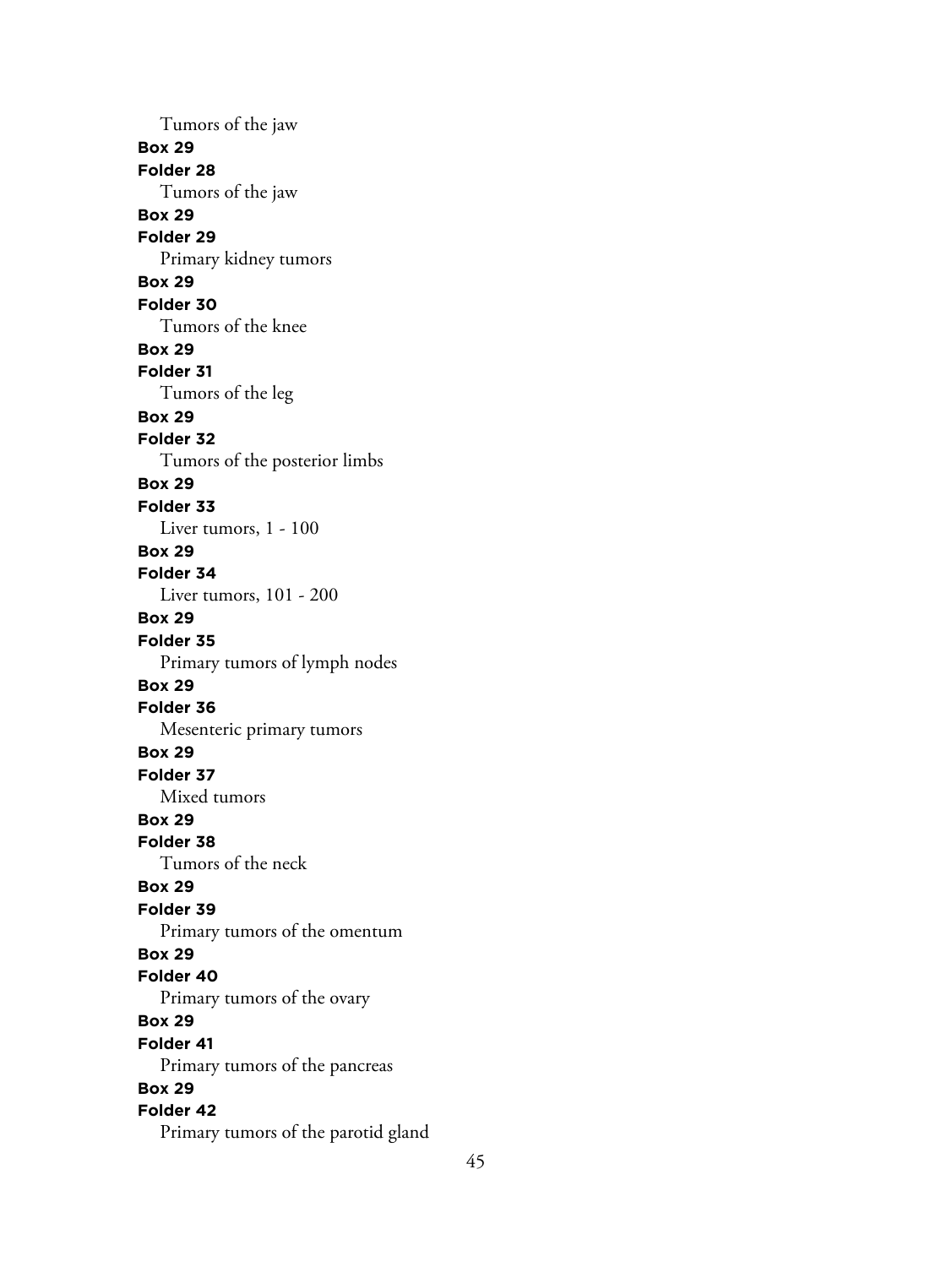**Box 29 Folder 43** Peritoneal tumors **Box 29 Folder 44** Primary tumors of preputial gland **Box 29 Folder 45** Tumors of the prostate **Box 29 Folder 46** Primary retroperitoneal tumors **Box 29 Folder 47** Retrorectal tumors **Box 29 Folder 48** Tumors of the ribs **Box 29 Folder 49** Sarcomas, general list **Box 29 Folder 50** Sarcoma **Box 29 Folder 51** Oval and round cell sarcomas **Box 29 Folder 52** Seminal vesicle tumors **Box 29 Folder 53** Tumors of the shoulder **Box 29 Folder 54** Primary tumors of the skin **Box 29 Folder 55** Tumors of the spinal column **Box 29 Folder 56** Tumors of the spleen **Box 29 Folder 57** Primary tumors of the subcutaneous tissues and muscles **Box 29**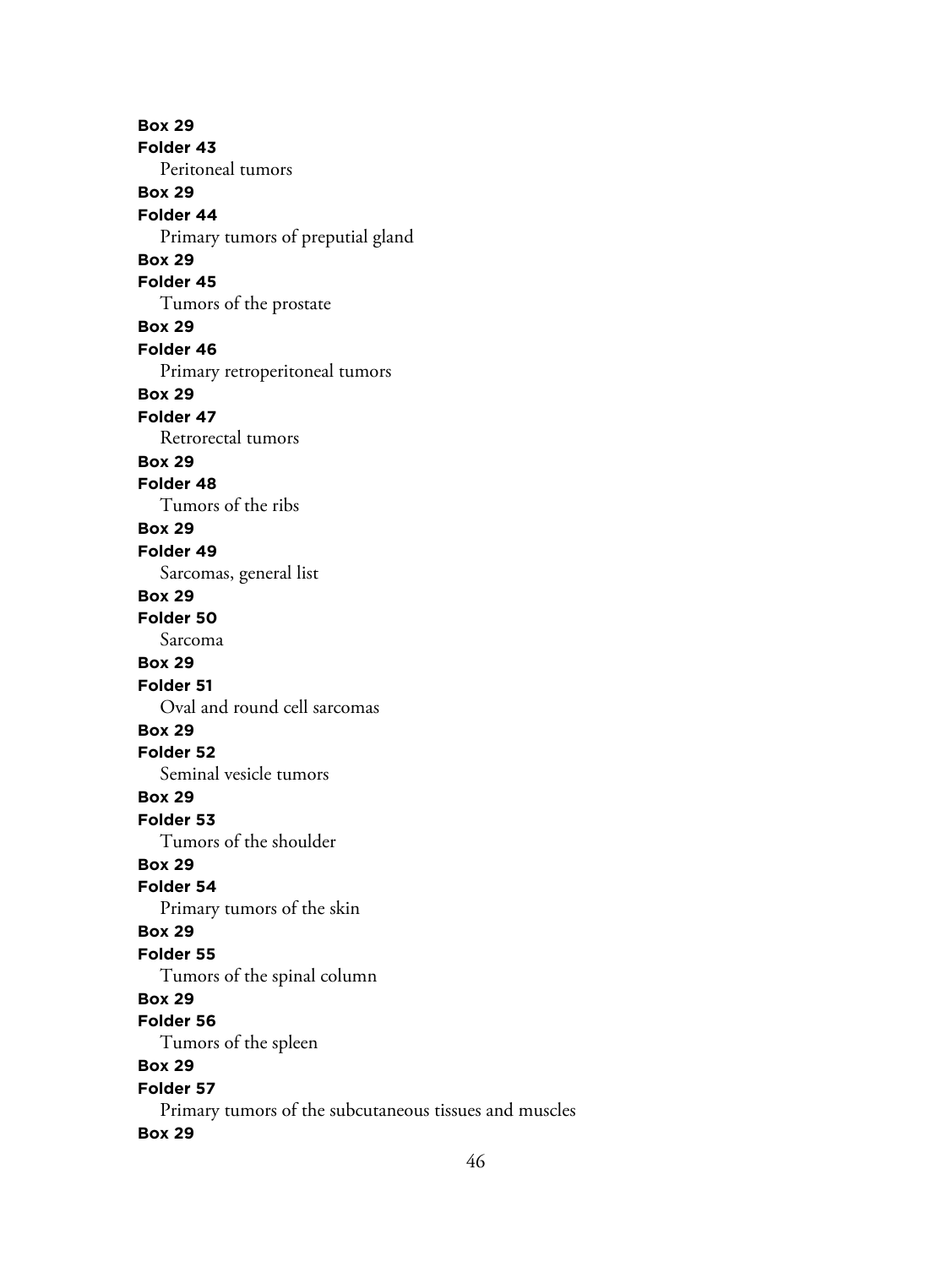**Folder 58** Tumors of the tail **Box 29 Folder 59** Primary tumors of the testicle **Box 29 Folder 60** Primary tumors of the thymus and mediastinal **Box 30 Folder 1** Primary tumors of the thyroid **Box 30 Folder 2** Urinary bladder **Box 30 Folder 3** Primary tumors of the uterus **Box 30 Folder 4** Tumors of the vagina **Box 30 Folder 5** Tumors of the vulva **Box 30 Folder 6** Uncategorized **Box 30 Folder 7** Squamous cell carc.lung **Box 30 Folder 8** General cancer list, VOIXI, 1001 - 1100 **Series IV: Autopsy and Histology Reports Box 30 Folder 9** Autopsy records, rats, guinea pigs, rabbits, etc. **Box 30 Folder 10** Unidentified records **Box 30 Folder 11** Autopsy records, vol. 1

**Box 30**

# **Folder 12**

Autopsy records, vol. 3 - 4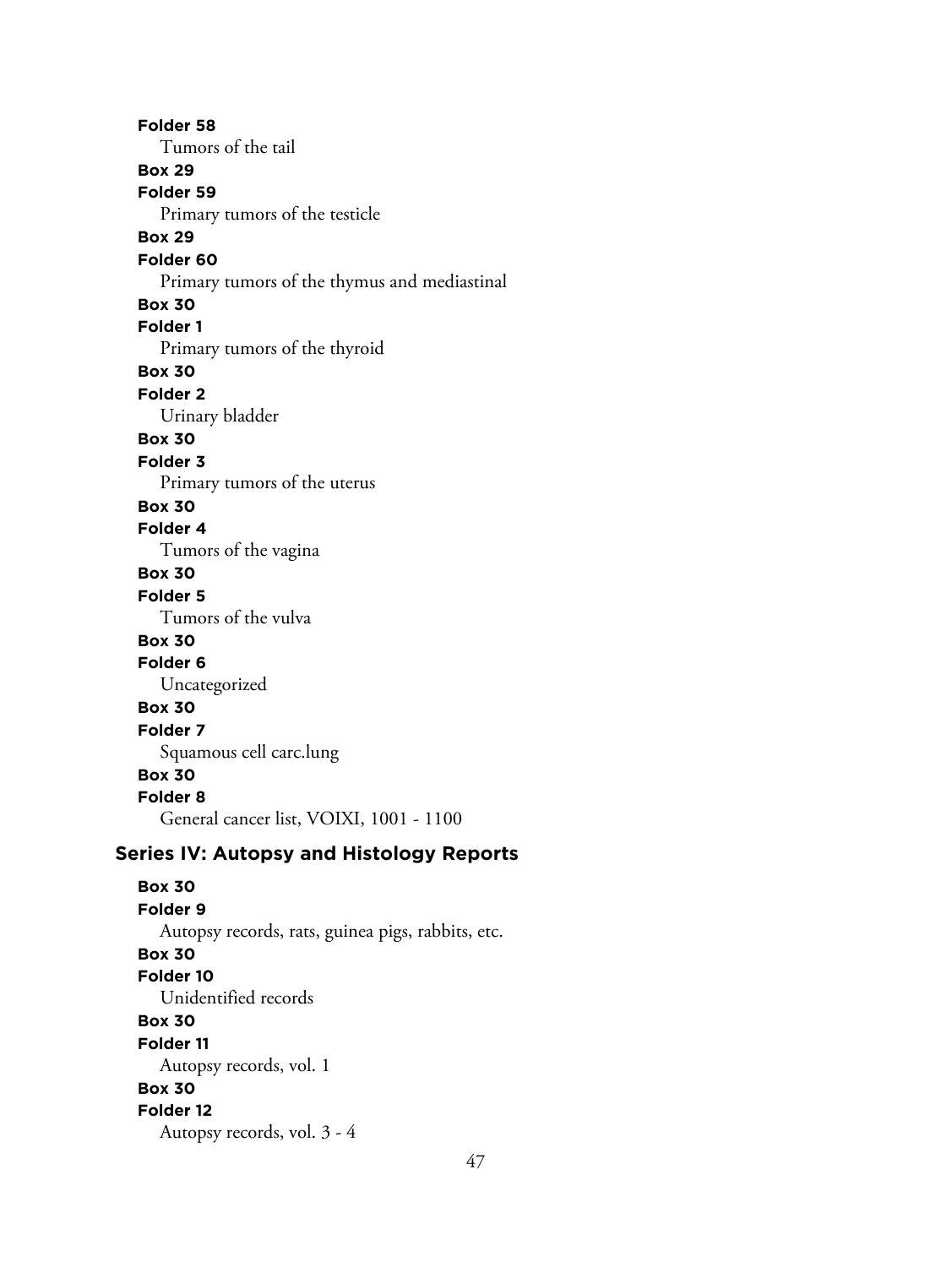**Box 31 Folder 1** Autopsy records, vol. 5 - 6 **Box 31 Folder 2** Autopsy records, vol. 7 - 8 **Box 31 Folder 3** Autopsy records, vol. 9 - 9a **Box 31 Folder 4** Autopsy records, vol. 10 - 11 **Box 31 Folder 5** Autopsy records, vol. 11 **Box 31 Folder 6** Autopsy records, vol. 12 - 13 **Box 31 Folder 7** Autopsy records, vol. 14 - 15 **Box 31 Folder 8** Autopsy records, vol. 16 - 17 **Box 32 Folder 1** Autopsy records, vol. 18 - 19 **Box 32 Folder 2** Autopsy records, vol. 20 - 21 **Box 32 Folder 3** Autopsy records, vol. 22 - 23 **Box 32 Folder 4** Autopsy records, vol. 24 - 25 **Box 32 Folder 5** Autopsy records, vol. 26 - 27 **Box 32 Folder 6** Autopsy records, vol. 28 - 29 **Box 32 Folder 7** Autopsy records, vol. 30 - 31 **Box 33**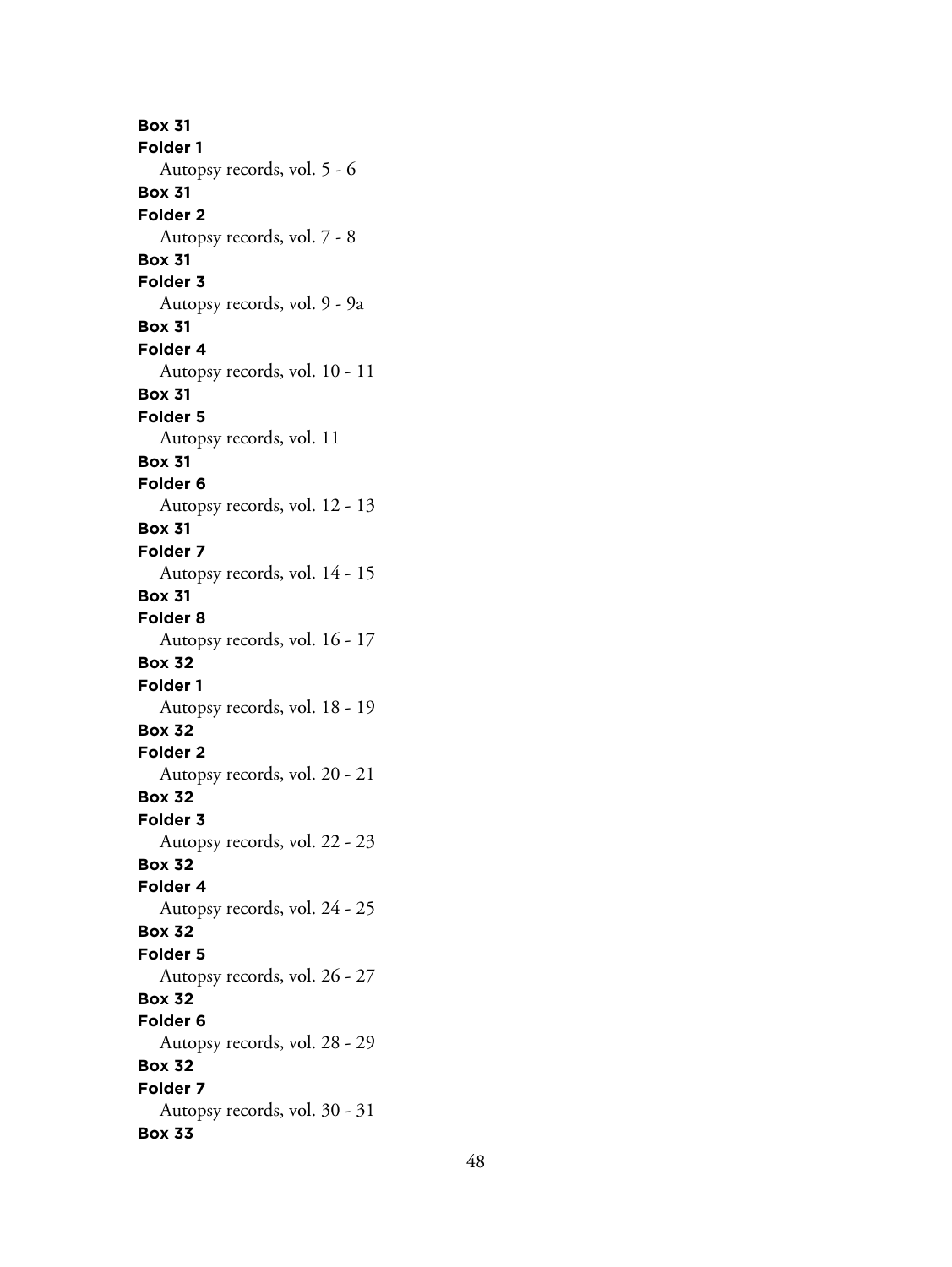**Folder 1** Autopsy records, vol. 32 - 33 **Box 33 Folder 2** Autopsy records, vol. 34 - 35 **Box 33 Folder 3** Autopsy records, vol. 36 - 37 **Box 33 Folder 4** Autopsy records, vol. 38 - 39 **Box 33 Folder 5** Autopsy records, vol. 40 - 41 **Box 33 Folder 6** Autopsy records, vol. 42 - 43 **Box 34 Folder 1** Autopsy records, vol. 44 - 45 **Box 34 Folder 2** Autopsy records, vol. 46 - 47 **Box 34 Folder 3** Autopsy records, vol. 48 - 49 **Box 34 Folder 4** Autopsy records, vol. 50 - 51 **Box 34 Folder 5** Autopsy records, vol. 52 - 53 **Box 34 Folder 6** Autopsy records, vol. 54 **Box 34 Folder 7** Autopsy records, vol. 55 **Box 34 Folder 8** Autopsy records, vol. 56 **Box 35 Folder 1** Autopsy records, vol. 57 - 58 **Box 35 Folder 2**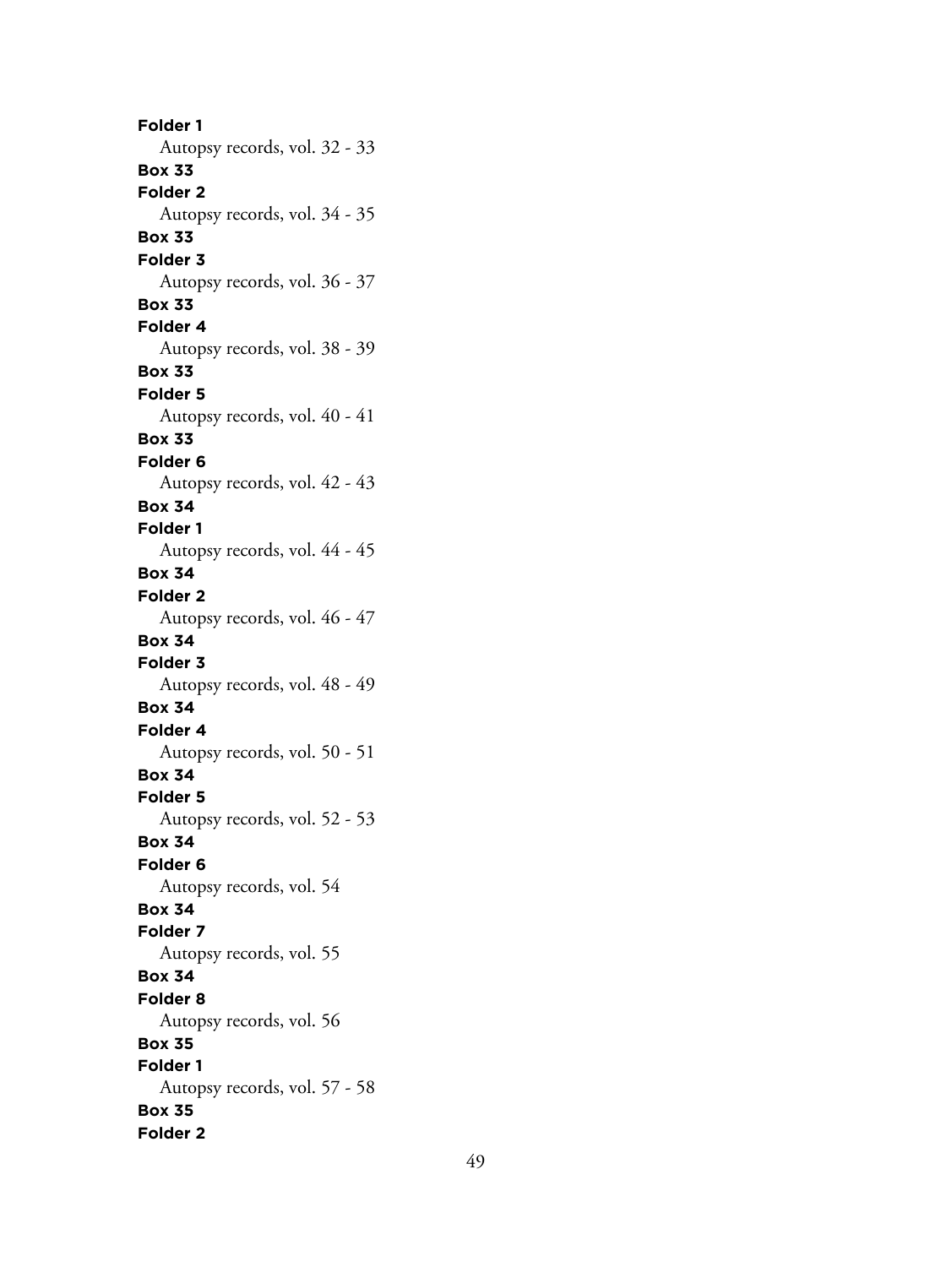Autopsy records, vol. 59 - 60 **Box 35 Folder 3** Autopsy records, vol. 61 - 62 **Box 35 Folder 4** Autopsy records, vol. 63 - 64 **Box 35 Folder 5** Autopsy records, vol. 65 - 66 **Box 35 Folder 6** Autopsy records, vol. 67 - 68 **Box 35 Folder 7** Autopsy records, vol. 69 - 70 **Box 35 Folder 8** Autopsy records, vol. 71 - 72 **Box 36 Folder 1** Autopsy records, vol. 73 - 74 **Box 36 Folder 2** Autopsy records, vol. 75 - 76 **Box 36 Folder 3** Autopsy records, vol. 77 - 78 **Box 36 Folder 4** Autopsy records, vol. 79 - 80 **Box 36 Folder 5** Autopsy records, vol. 81 - 82 **Box 36 Folder 6** Autopsy records, vol. 83 - 84 **Box 36 Folder 7** Autopsy records, vol. 85 - 86 **Box 36 Folder 8** Autopsy records, vol. 87 - 88 **Box 37 Folder 1** Autopsy records, vol. 89 - 90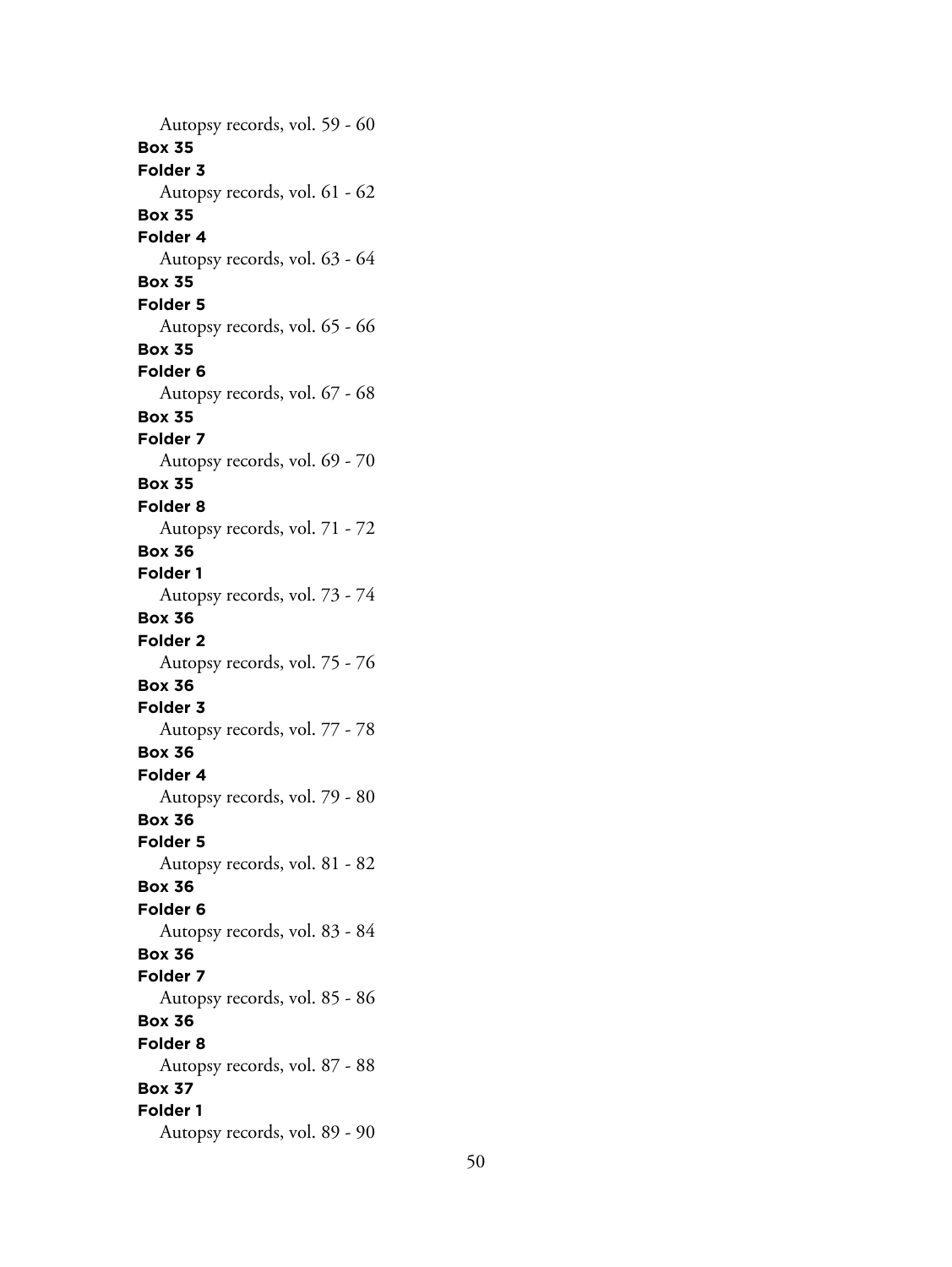**Box 37 Folder 2** Autopsy records, vol. 91 - 92 **Box 37 Folder 3** Autopsy records, vol. 93 - 94 **Box 37 Folder 4** Autopsy records, vol. 95 - 96 **Box 37 Folder 5** Autopsy records, vol. 97 - 98 **Box 37 Folder 6** Autopsy records, vol. 99 - 100 **Box 37 Folder 7** Autopsy records, vol. 101 - 102 **Box 37 Folder 8** Autopsy records, vol. 103 - 104 **Box 37 Folder 9** Autopsy records, vol. 105 - 106 **Box 38 Folder 1** Autopsy records, vol. 107 - 108 **Box 38 Folder 2** Autopsy records, vol. 109 - 110 **Box 38 Folder 3** Autopsy records, vol. 111 - 112 **Box 38 Folder 4** Autopsy records, vol. 113 - 114 **Box 38 Folder 5** Autopsy records, vol. 115 **Box 38 Folder 6** Autopsy records, vol. 116 - 117 **Box 38 Folder 7** Autopsy records, vol. 118 - 119 **Box 38**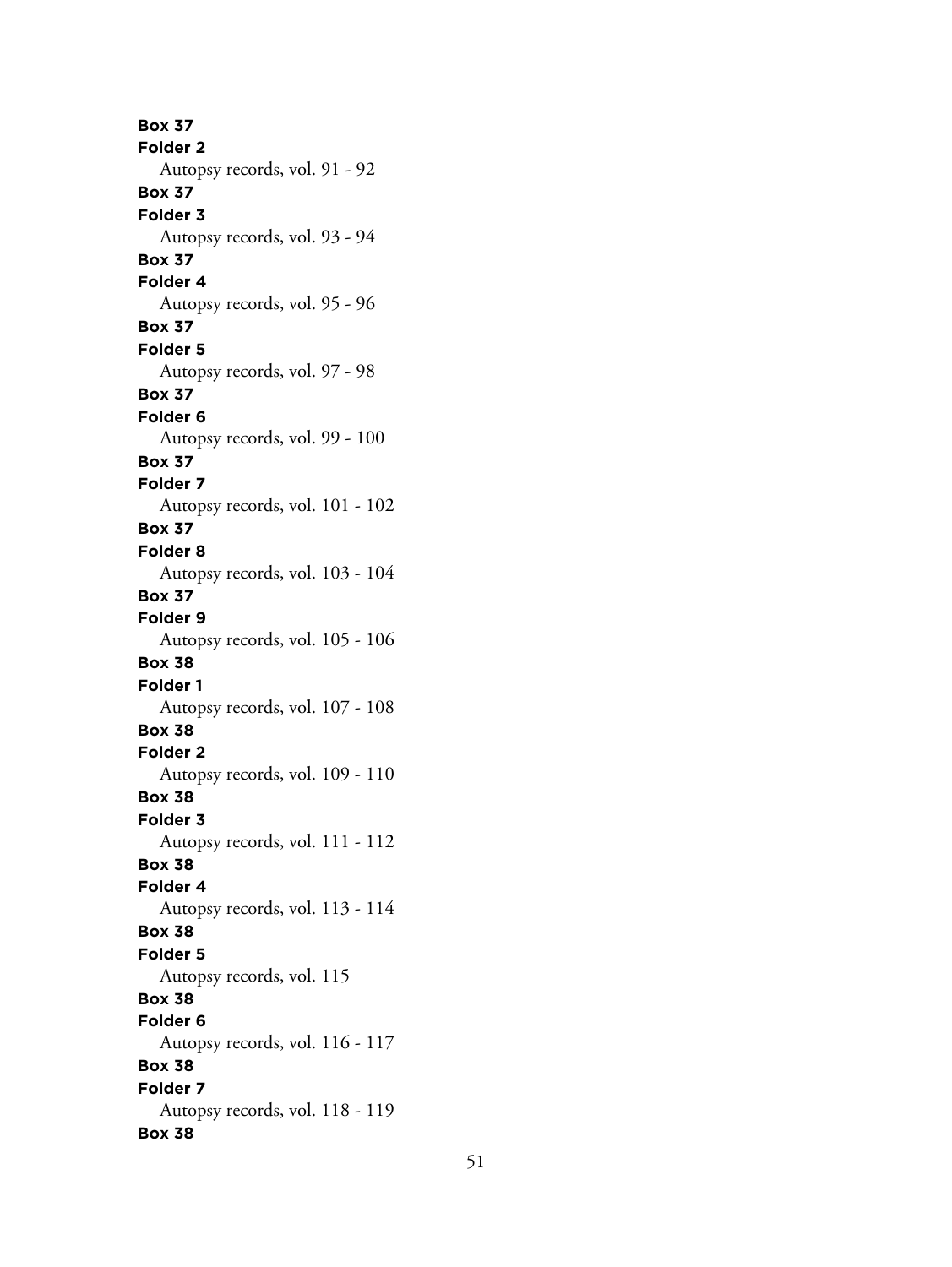**Folder 8** Autopsy records, vol. 120 - 121 **Box 38 Folder 9** Autopsy records, vol. 122 - 123 **Box 39 Folder 1** Autopsy records, vol. 124 - 125 **Box 39 Folder 2** Autopsy records, vol. 126 - 127 **Box 39 Folder 3** Autopsy records, vol. 128 - 129 **Box 39 Folder 4** Autopsy records, vol. 130 **Box 39 Folder 5** Autopsy records, vol. 131 - 132 **Box 39 Folder 6** Autopsy records, vol. 133 - 134 **Box 39 Folder 7** Autopsy records, vol. 135 - 136 **Box 39 Folder 8** Autopsy records, vol. 137 - 138 **Box 40 Folder 1** Autopsy records, vol. 139 - 140 **Box 40 Folder 2** Autopsy records, vol. 141 - 142 **Box 40 Folder 3** Autopsy records, vol. 143 - 144 **Box 40 Folder 4** Autopsy records, vol. 145 - 146 **Box 40 Folder 5** Autopsy records, vol. 147 - 148 **Box 40 Folder 6**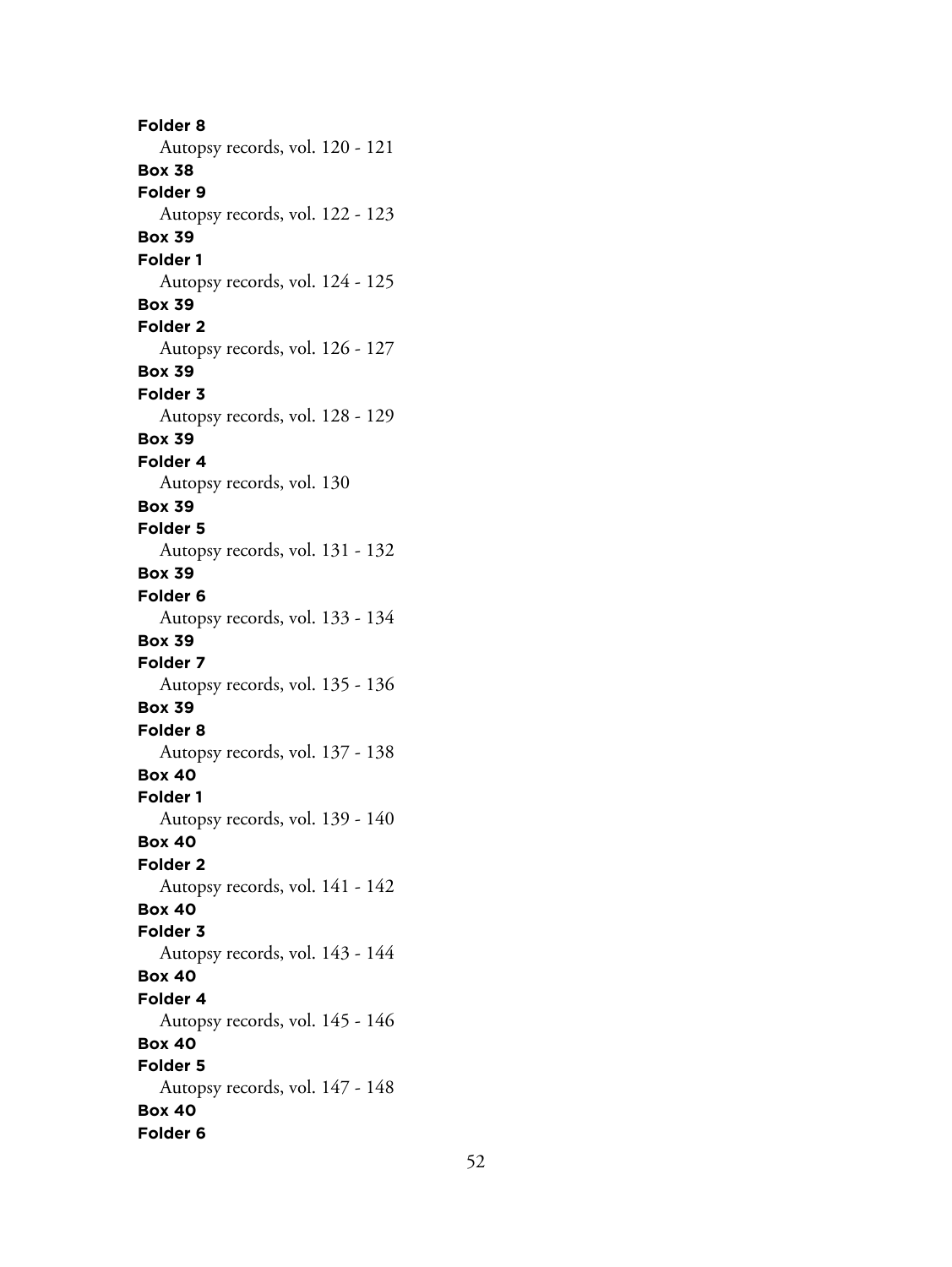Autopsy records, vol. 149 - 150 **Box 40 Folder 7** Autopsy records, vol. 151 - 152 **Box 40 Folder 8** Autopsy records, vol. 153 - 154 **Box 40 Folder 9** Autopsy records, vol. 155 - 156 **Box 41 Folder 1** Autopsy records, vol. 157 - 158 **Box 41 Folder 2** Autopsy records, vol. 159 - 160 **Box 41 Folder 3** Autopsy records, vol. 161 - 162 **Box 41 Folder 4** Autopsy records, vol. 163 - 164 **Box 41 Folder 5** Autopsy records, vol. 165 - 166 **Box 41 Folder 6** Autopsy records, vol. 167 - 168 **Box 41 Folder 7** Autopsy records, vol. 169 - 170 **Box 41 Folder 8** Autopsy records, vol. 171 - 172 **Box 42 Folder 1** Autopsy records, vol. 173 - 174 **Box 42 Folder 2** Autopsy records, vol. 175 - 176 **Box 42 Folder 3** Autopsy records, vol. 177 - 178 **Box 42 Folder 4** Autopsy records, vol. 179 - 180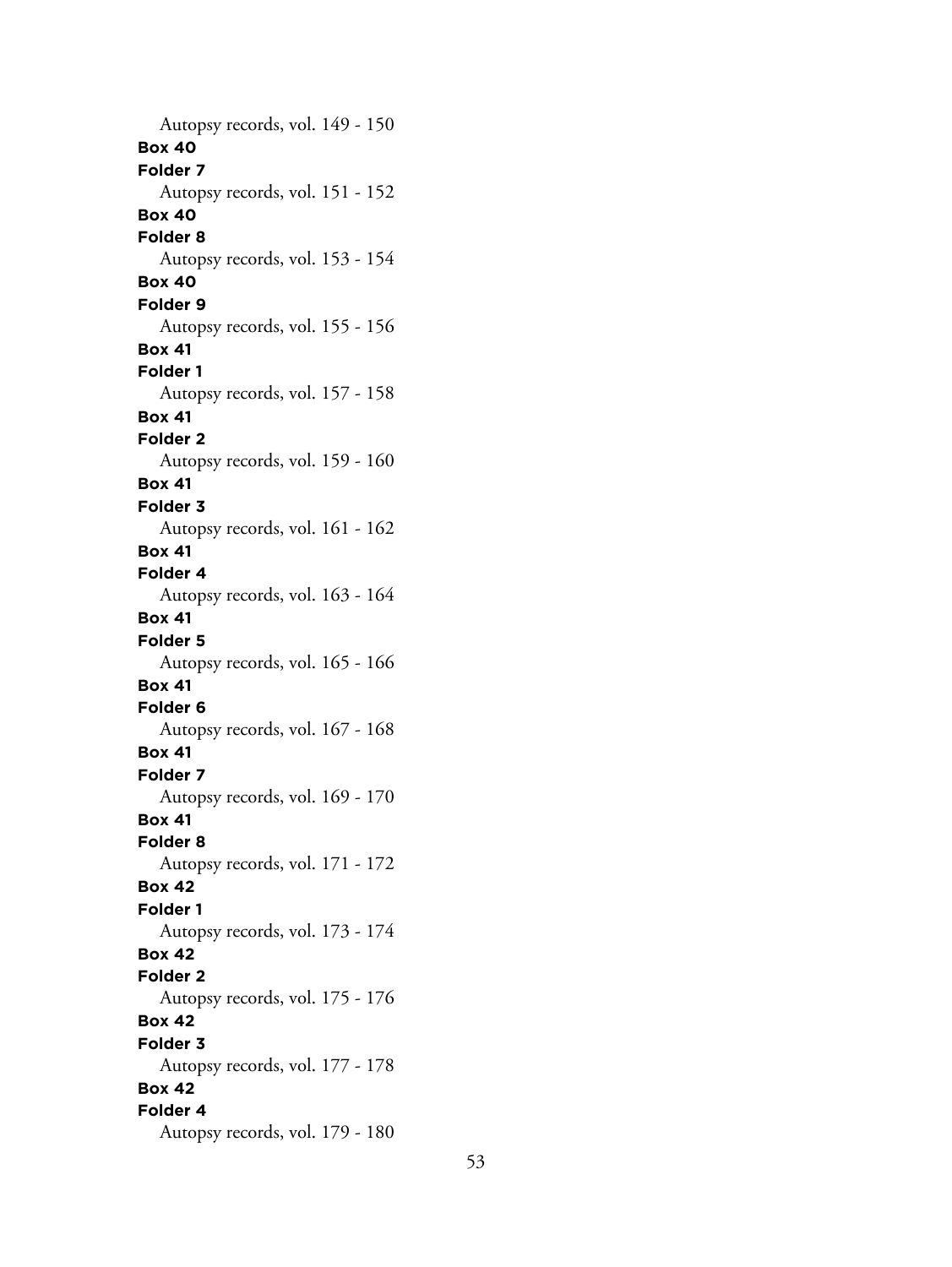**Box 42 Folder 5** Autopsy records, vol. 181 - 182 **Box 42 Folder 6** Autopsy records, vol. 183 - 184 **Box 42 Folder 7** Autopsy records, vol. 185 - 186 **Box 42 Folder 8** Autopsy records, vol. 187 - 188 **Box 43 Folder 1** Autopsy records, vol. 189 - 190 **Box 43 Folder 2** Autopsy records, vol. 191 - 192 **Box 43 Folder 3** Autopsy records, vol. 193 - 194 **Box 43 Folder 4** Autopsy records, vol. 195 - 196 **Box 43 Folder 5** Autopsy records, vol. 197 - 198 **Box 43 Folder 6** Autopsy records, vol. 199 - 200 **Box 43 Folder 7** Autopsy records, vol. 201 - 202 **Box 43 Folder 8** Autopsy records, vol. 203 - 204 **Box 44 Folder 1** Autopsy records, vol. 205 - 206 **Box 44 Folder 2** Autopsy records, vol. 207 - 208 **Box 44 Folder 3** Autopsy records, vol. 209 - 210 **Box 44**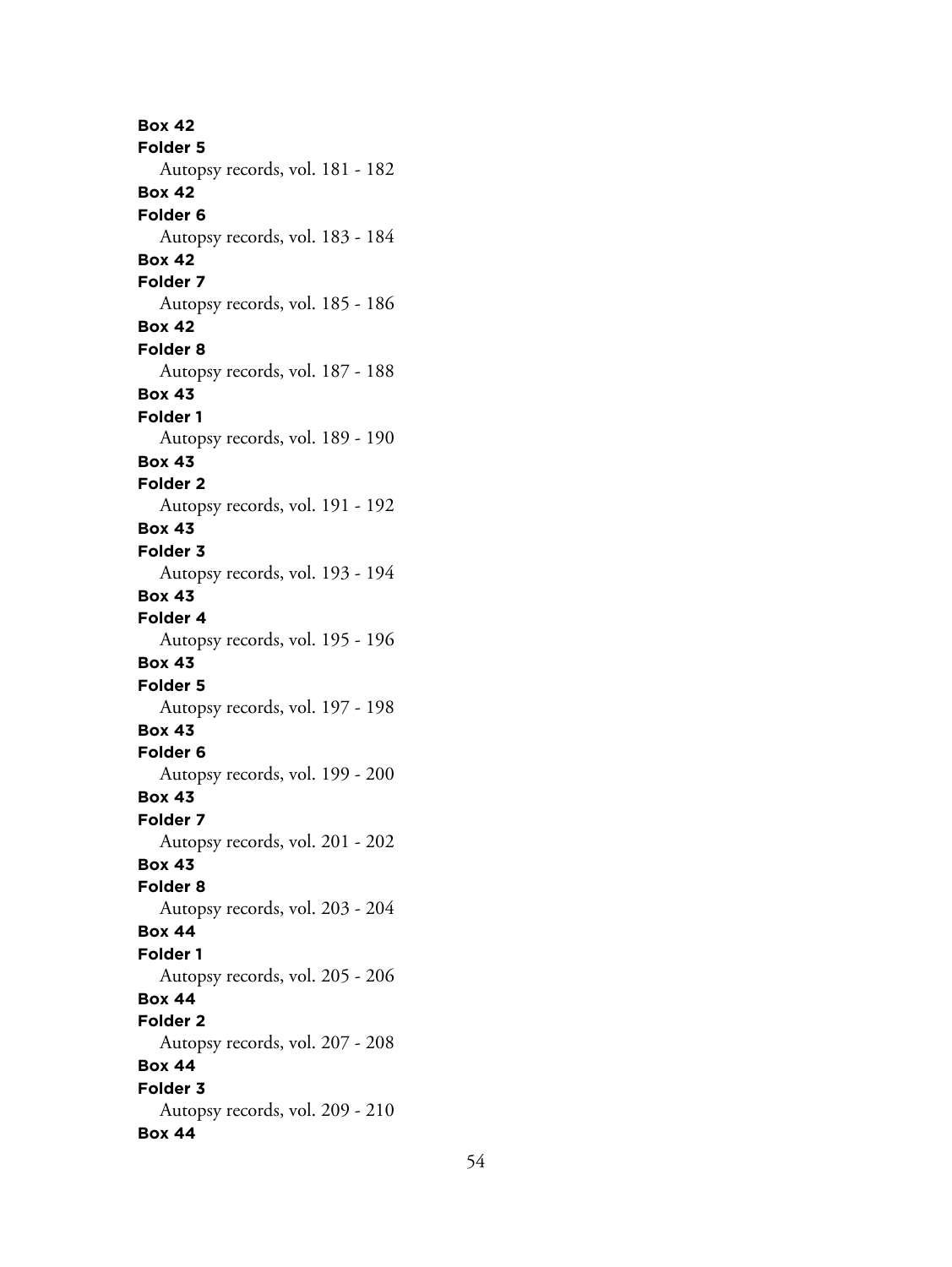**Folder 4** Autopsy records, vol. 211 - 212 **Box 44 Folder 5** Autopsy records, vol. 213 - 214 **Box 44 Folder 6** Autopsy records, vol. 215 - 216 **Box 44 Folder 7** Autopsy records, vol. 217 - 218 **Box 44 Folder 8** Autopsy records, vol. 219 - 220 **Box 45 Folder 1** Autopsy records, vol. 221 - 222 **Box 45 Folder 2** Autopsy records, vol. 223 - 224 **Box 45 Folder 3** Autopsy records, vol. 225 - 226 **Box 45 Folder 4** Autopsy records, vol. 227 - 228 **Box 45 Folder 5** Autopsy records, vol. 229 - 230 **Box 45 Folder 6** Autopsy records, vol. 231 - 232 **Box 45 Folder 7** Autopsy records, vol. 233 - 234 **Box 45 Folder 8** Autopsy records, vol. 235 - 236 **Box 46 Folder 1** Autopsy records, vol. 237 - 238 **Box 46 Folder 2** Autopsy records, vol. 239 - 240 **Box 46 Folder 3**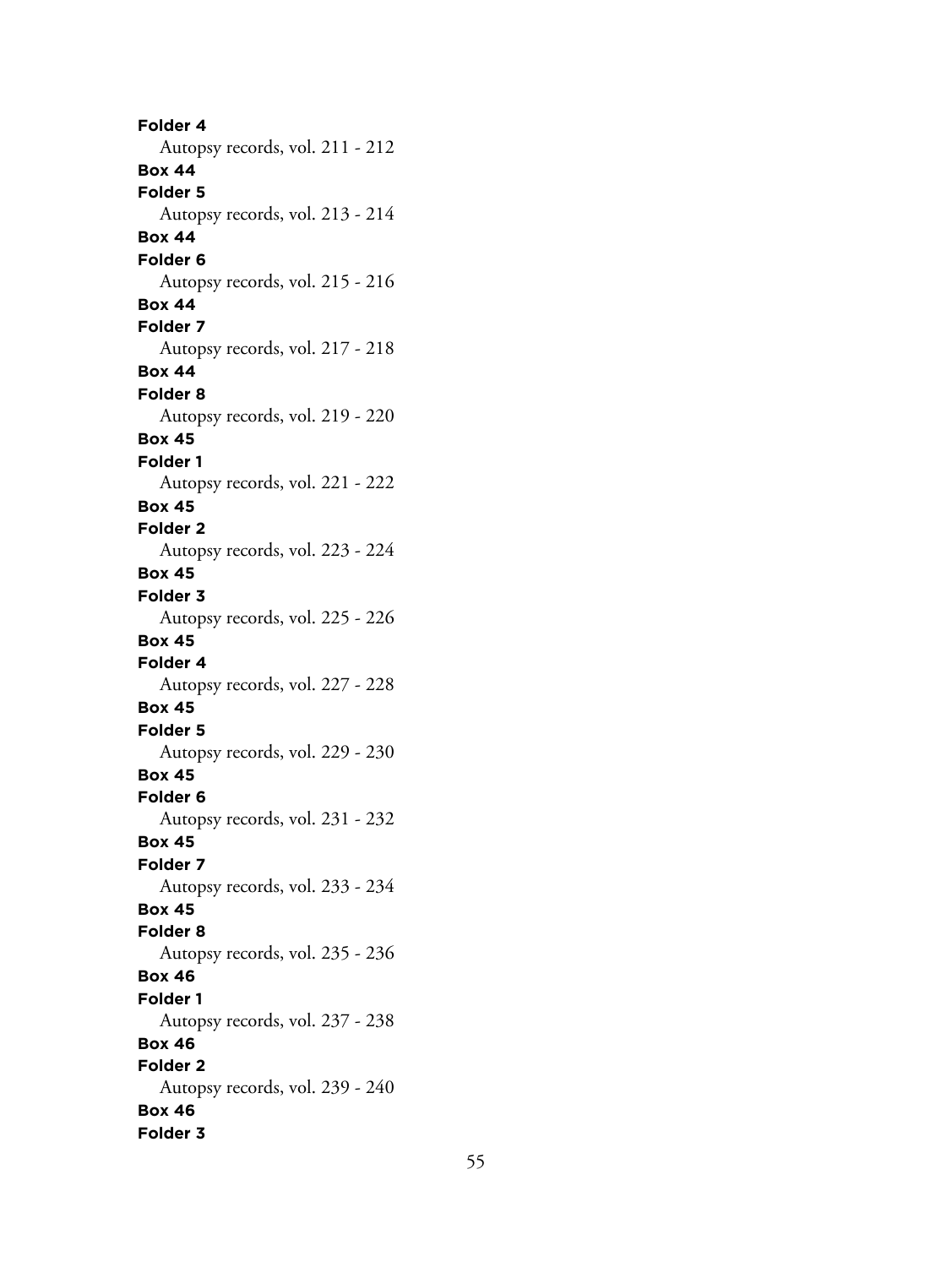Autopsy records, vol. 241 - 242 **Box 46 Folder 4** Autopsy records, vol. 243 - 244 **Box 46 Folder 5** Autopsy records, vol. 245 - 246 **Box 46 Folder 6** Autopsy records, vol. 247 - 248 **Box 46 Folder 7** Autopsy records, vol. 249 - 250 **Box 46 Folder 8** Autopsy records, vol. 251 - 252 **Box 47 Folder 1** Autopsy records, vol. 253 - 254 **Box 47 Folder 2** Autopsy records, vol. 255 - 256 **Box 47 Folder 3** Autopsy records, vol. 257 - 258 **Box 47 Folder 4** Autopsy records, vol. 259 - 260 **Box 47 Folder 5** Autopsy records, vol. 261 - 262 **Box 47 Folder 6** Autopsy records, vol. 263 - 264 **Box 47 Folder 7** Autopsy records, vol. 265 - 266 **Box 47 Folder 8** Autopsy records, vol. 267 - 268 **Box 48 Folder 1** Autopsy records, vol. 269 - 270 **Box 48 Folder 2** Autopsy records, vol. 271 - 272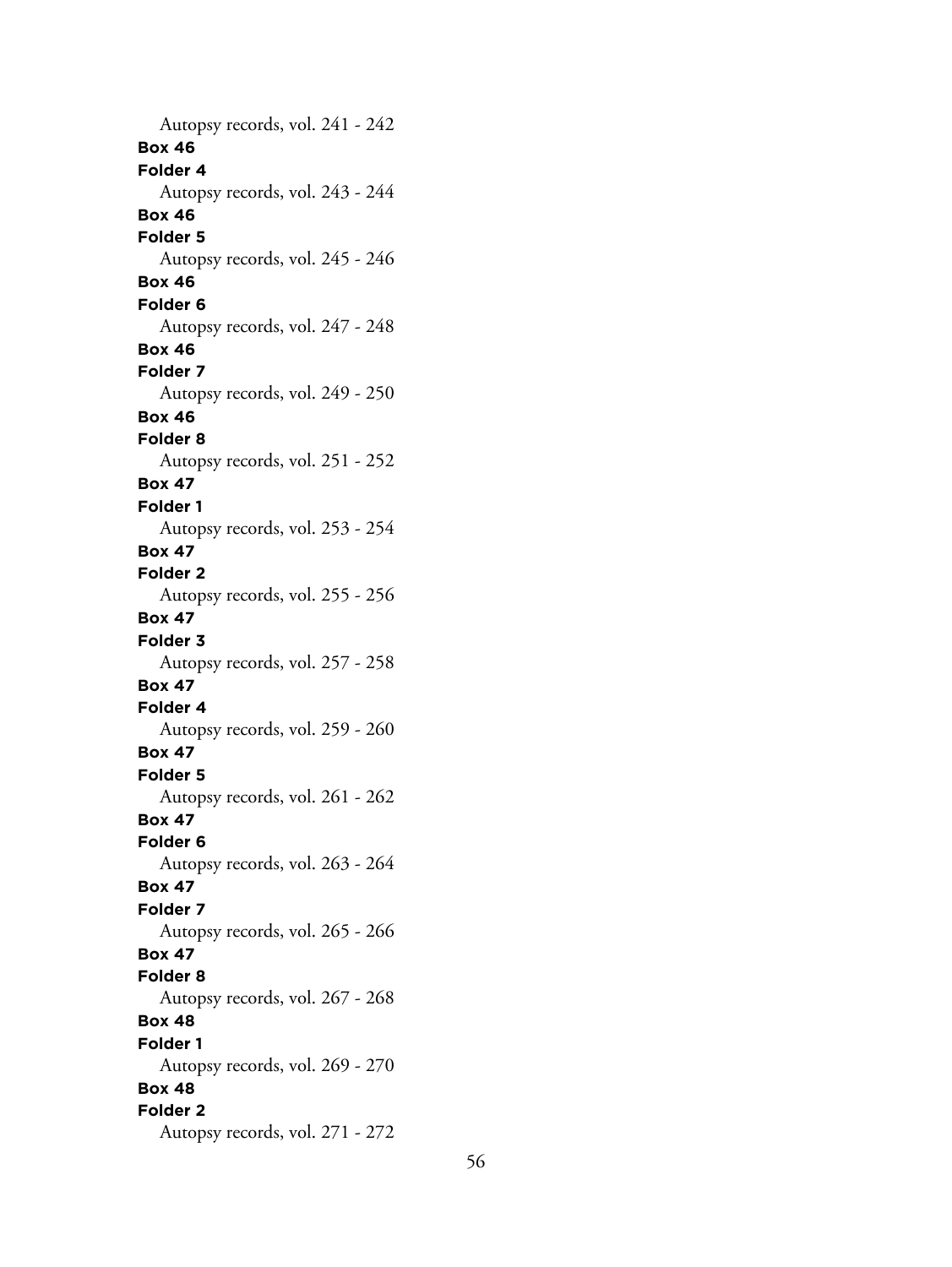**Box 48 Folder 3** Autopsy records, vol. 273 - 274 **Box 48 Folder 4** Autopsy records, vol. 275 - 276 **Box 48 Folder 5** Autopsy records, vol. 277 - 278 **Box 48 Folder 6** Autopsy records, vol. 279 - 280 **Box 48 Folder 7** Autopsy records, vol. 281 - 282 **Box 48 Folder 8** Autopsy records, vol. 283 - 284 **Box 49 Folder 1** Autopsy records, vol. 285 - 286 **Box 49 Folder 2** Autopsy records, vol. 287 - 288 **Box 49 Folder 3** Autopsy records, vol. 289 - 290 **Box 49 Folder 4** Autopsy records, vol. 291 - 292 **Box 49 Folder 5** Autopsy records, vol. 293 - 294 **Box 49 Folder 6** Autopsy records, vol. 295 - 296 **Box 49 Folder 7** Autopsy records, vol. 297 - 298 **Box 49 Folder 8** Autopsy records, vol. 299 - 230 **Box 50 Folder 1** Autopsy records, vol. 301 - 302 **Box 50**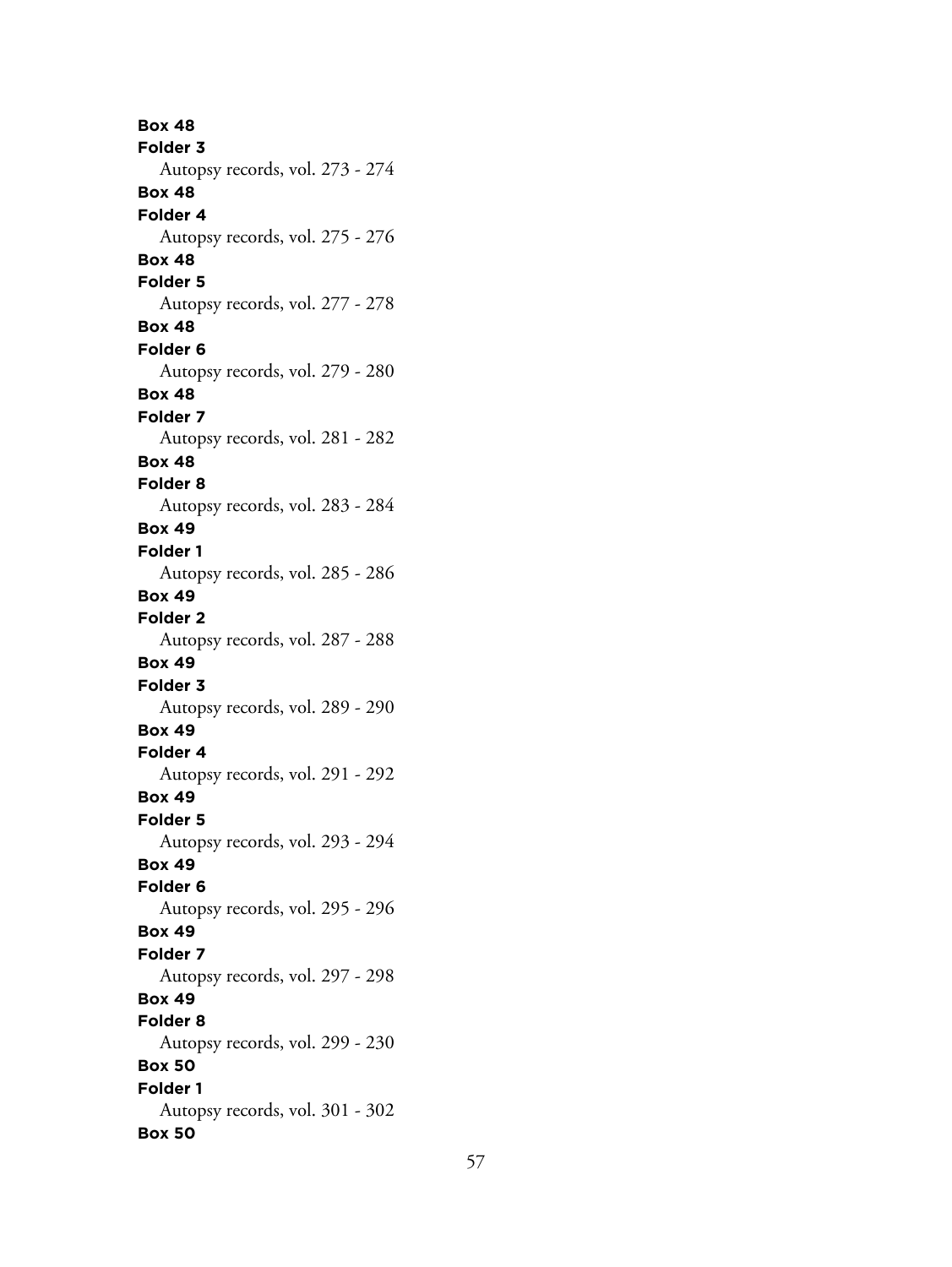**Folder 2** Autopsy records, vol. 303 - 304 **Box 50 Folder 3** Autopsy records, vol. 305 - 306 **Box 50 Folder 4** Autopsy records, vol. 307 - 308 **Box 50 Folder 5** Autopsy records, vol. 309 - 310 **Box 50 Folder 6** Autopsy records, vol. 311 - 312 **Box 50 Folder 7** Histology, vol. 1 - 2 **Box 50 Folder 8** Histology, vol. 3 - 4 **Box 51 Folder 1** Histology, vol. 5 - 6 **Box 51 Folder 2** Histology, vol. 7 - 8 **Box 51 Folder 3** Histology, vol. 9 - 10 **Box 51 Folder 4** Histology, vol. 11 - 12 **Box 51 Folder 5** Histology, vol. 13 - 14 **Box 51 Folder 6** Histology, vol. 15 - 16 **Box 51 Folder 7** Histology, vol. 17 - 18 **Box 51 Folder 8** Histology, vol. 19 - 20 **Box 52 Folder 1**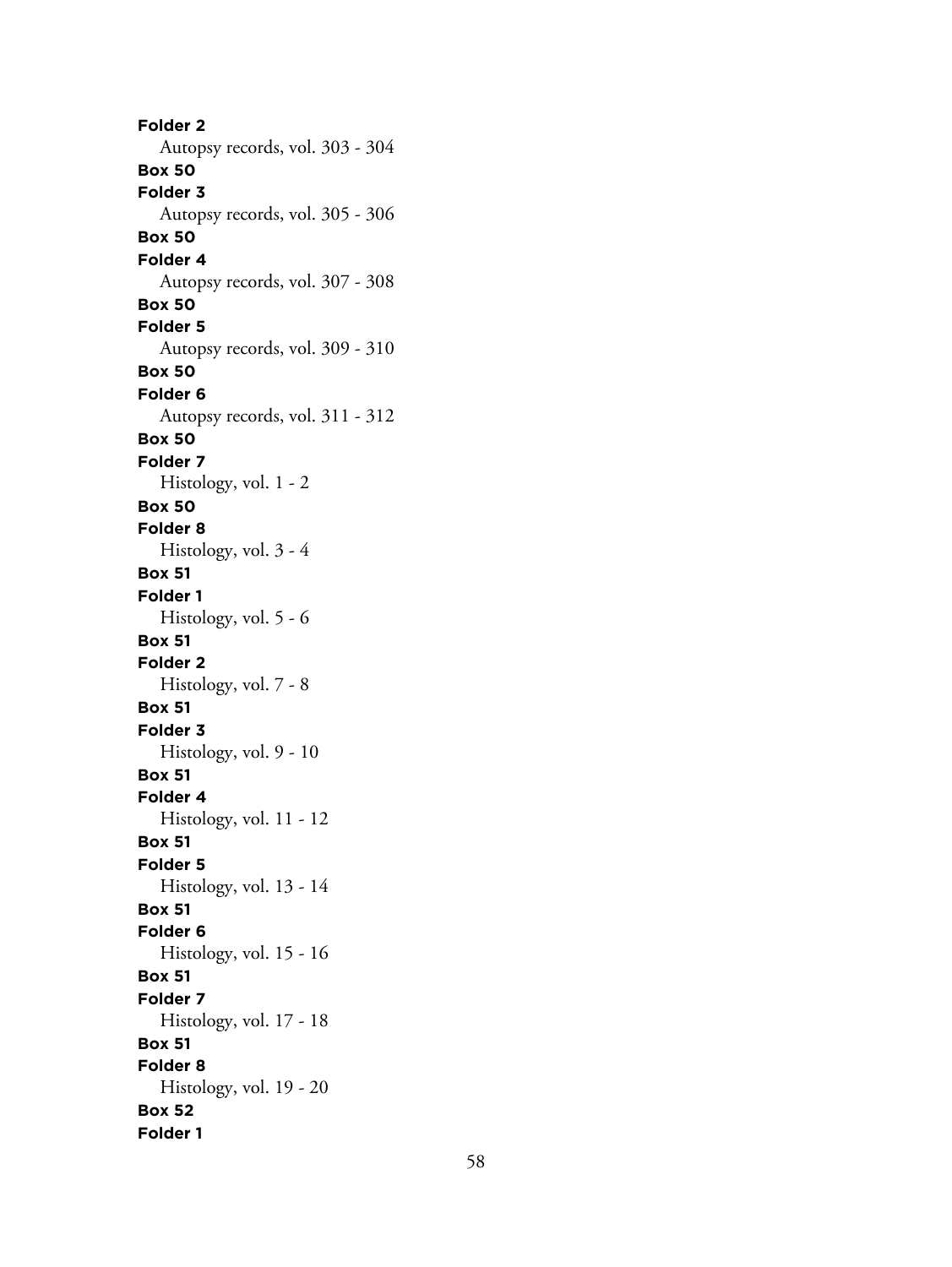Histology, vol. 21 - 22 **Box 52 Folder 2** Histology, vol. 23 - 24 **Box 52 Folder 3** Histology, vol. 25 - 26 **Box 52 Folder 4** Histology, vol. 27 - 28 **Box 52 Folder 5** Histology, vol. 29 - 30 **Box 52 Folder 6** Histology, vol. 31 - 32 **Box 52 Folder 7** Histology, vol. 33 - 34 **Box 52 Folder 8** Histology, vol. 35 - 36 **Box 53 Folder 1** Histology, vol. 37 - 38 **Box 53 Folder 2** Histology, vol. 39 - 40 **Box 53 Folder 3** Histology, vol. 41 - 42 **Box 53 Folder 4** Histology, vol. 43 - 44 **Box 53 Folder 5** Histology, vol. 45 - 46 **Box 53 Folder 6** Histology, vol. 47 - 48 **Box 53 Folder 7** Additional histology records **Box 53 Folder 8** Autopsy records, extra volume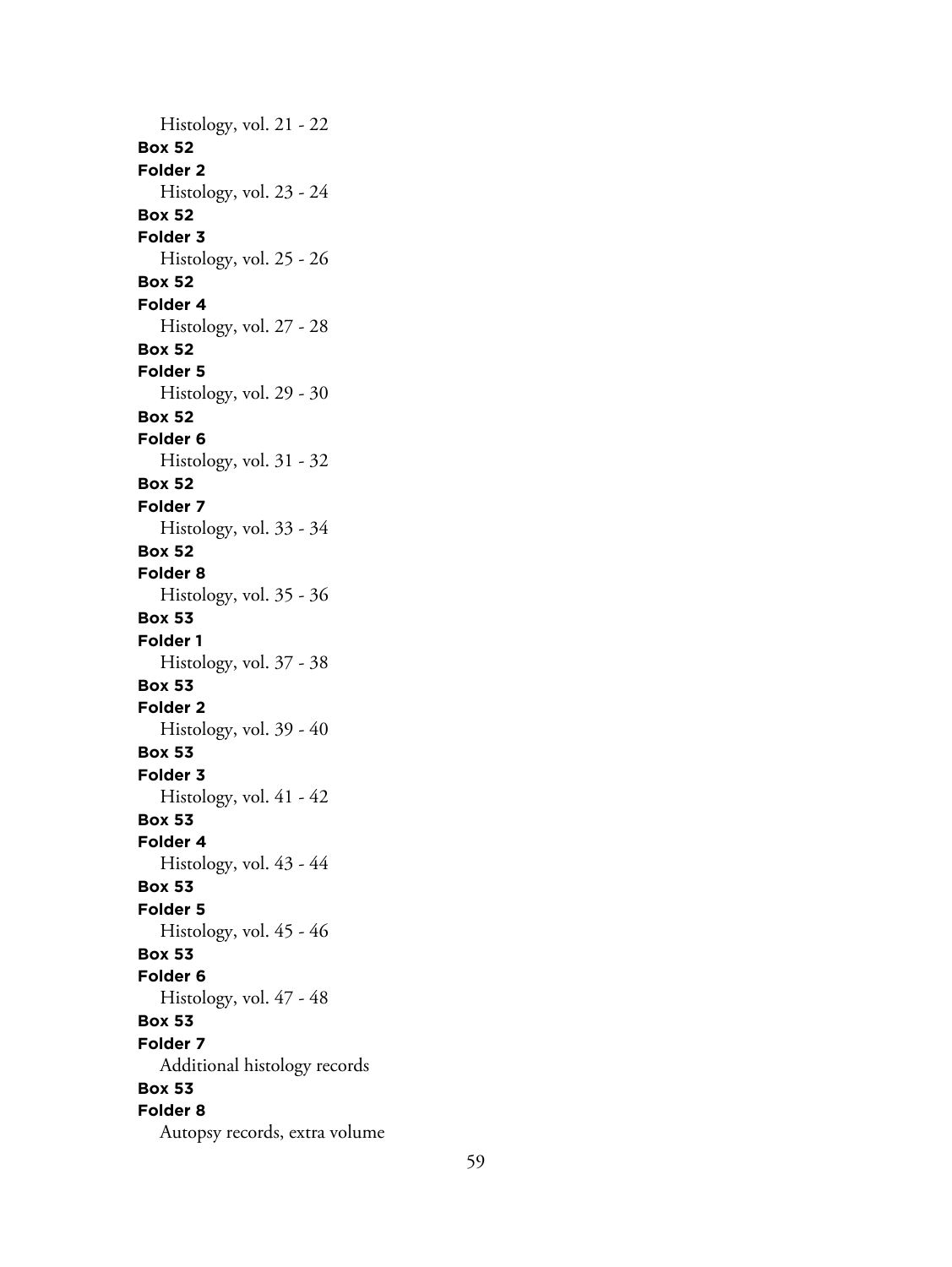# **Series V: Notes, Articles, and Correspondence Box 54 Folder 1** Notes on MxB, BxM **Box 54 Folder 2** Report on MxB, BxM **Box 54 Folder 3** Report on lung carcinoma and leukemic disease **Box 54 Folder 4** Report on breast carcinoma **Box 54 Folder 5** Report on lung carcinoma and adenoma **Box 54 Folder 6** Report on spindle-cell sarcoma **Box 54 Folder 7** Additional reports on malignancies **Box 54 Folder 8** Reports on breast carcinoma **Box 54 Folder 9** Notes and charts **Box 54 Folder 10** Charts and report on origin-strain (85 - 405)xWQy8 **Box 54 Folder 11** Articles by A. Lacassagne (French), 1933, 1935 **Box 54 Folder 12** John Bittner, "Spontaneous Lung Carcinoma in Mice," 1939 **Box 54 Folder 13 Notes Box 54 Folder 14 Notes Box 54 Folder 15**